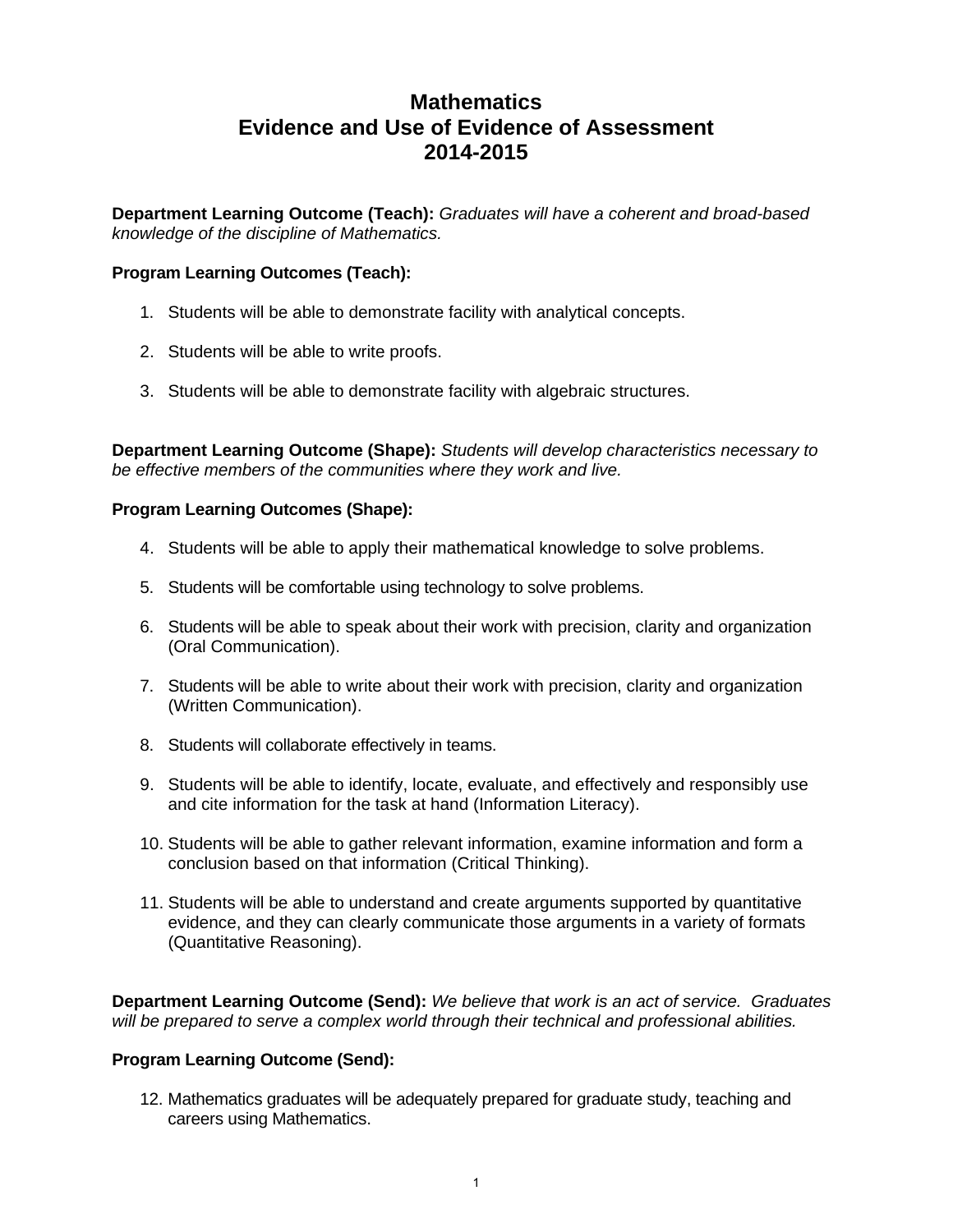# **Assessment Data Mathematical, Information and Computer Sciences Spring 2015**

**Learning Outcome:** Students will be able to demonstrate facility with analytical concepts.

**Outcome Measure:** Annual - ETS Major Field Test in Mathematics: Calculus subscore

**Criteria for Success:** The department subscore will be at the 65<sup>th</sup> percentile or higher

# **Aligned with DQP Learning Areas (circle one or more):**

- 1. Specialized Knowledge
- 2. Broad Integrative Knowledge
- 3. Intellectual Skills/Core Competencies
- 4. Applied and Collaborative Learning, and
- 5. Civic and Global Learning

### **Longitudinal Data:**

This is the most recent 10 years of data.

| Year    | Percentile |
|---------|------------|
| 2005-06 | 75         |
| 2006-07 | 90         |
| 2007-08 | 80         |
| 2008-09 | 90         |
| 2009-10 | 90         |
| 2010-11 | 70         |
| 2011-12 | 99         |
| 2012-13 | 38         |
| 2013-14 | 72         |
| 2014-15 | $\star$    |

\* Insufficient students for score to be calculated Note the ETS changed the Mathematics test in 2004-05 Note the ETS changed the Mathematics test in 2012-13.

#### **Conclusions Drawn from Data:**

The students have been meeting our expectations. Our sample size is relatively small, so we expect some variation from year to year because of the size of the standard deviation on small samples. We are concerned about the drop in the scores with the exam change in 2012-13, but they seem to have recovered in 2013-14. We need to look at the questions that make up this subscore to see if we need to make curricular adjustments or if the questions being asked mean that this tool is no longer measuring what we want to measure.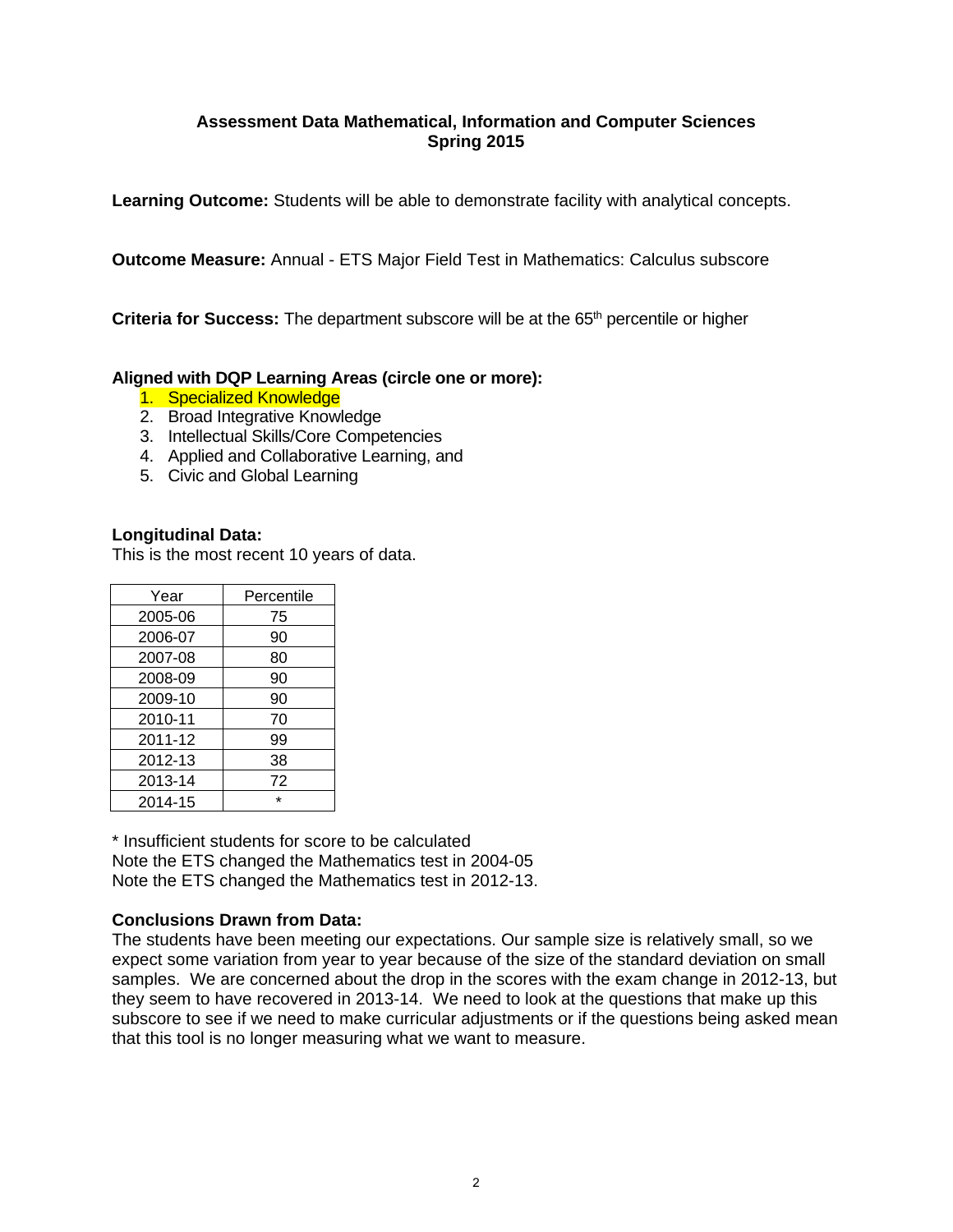#### **Changes to be Made Based on Data:**

We made curricular adjustments in about 2008-09 to reduce the amount of Real Analysis (two semesters to one) in order to create space for additional course work. It does not appear that these changes had a negative impact on student scores. However, it appears that the questions in this section are mostly focused on calculus-related concepts.

### **Rubric Used**

None. The scores are computed by ETS.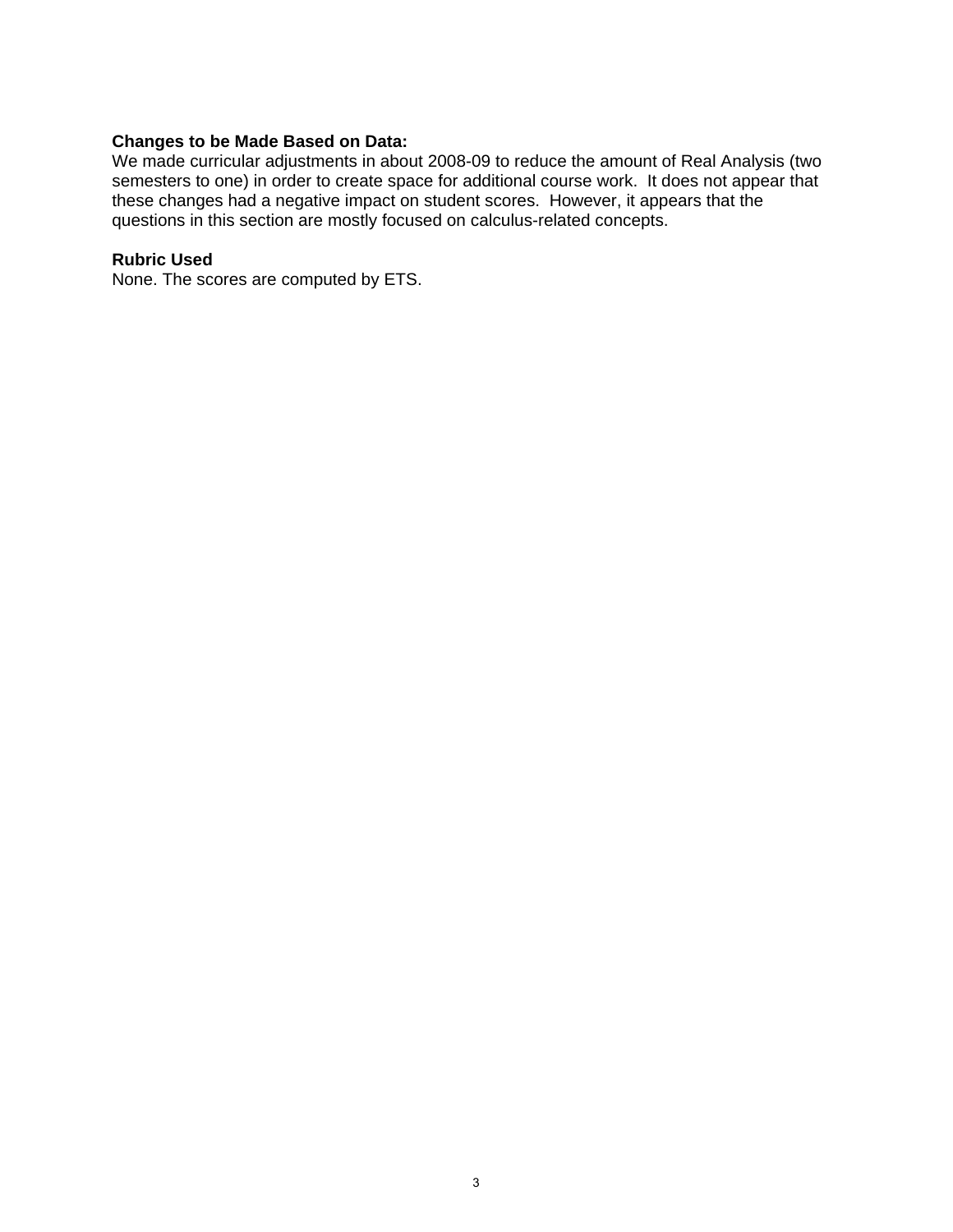# **Assessment Data Mathematical, Information and Computer Sciences**

**Learning Outcome:** Students will be able to write proofs.

#### **Outcome Measure:**

Annual - MTH242 Signature Assignment Alternating Years - MTH424 and MTH444 Signature Assignment

**Criteria for Success:** 80% of the students to score a 2.5 or higher (on a scale of 1-4) in each of the four areas:

- Statement of the problem
- Logic
- Symbolism
- **•** Justification

### **Aligned with DQP Learning Areas (circle one or more):**

- 1. Specialized Knowledge
- 2. Broad Integrative Knowledge
- 3. Intellectual Skills/Core Competencies
- 4. Applied and Collaborative Learning, and
- 5. Civic and Global Learning

# **Longitudinal Data:**

|                                      | <b>MTH242</b><br>Percentage of Class at 2.5 or Higher |      |      |      |      |  |  |
|--------------------------------------|-------------------------------------------------------|------|------|------|------|--|--|
| 2011<br>2014<br>2012<br>2013<br>2015 |                                                       |      |      |      |      |  |  |
| <b>Statement of Problem</b>          | 100%                                                  | 100% | 100% | 100% | 100% |  |  |
| Logic                                | 100%                                                  | 88%  | 100% | 100% | 100% |  |  |
| Symbolism                            | 100%                                                  | 100% | 100% | 100% | 100% |  |  |
| Justification                        | 86%                                                   | 75%  | 100% | 83%  | 88%  |  |  |

|                             | <b>MTH424</b><br>Percentage at 2.5 or<br>higher |
|-----------------------------|-------------------------------------------------|
|                             | <b>Fall 2013</b>                                |
| <b>Statement of Problem</b> | 92%                                             |
| Logic                       | 92%                                             |
| Symbolism                   | 100%                                            |
| Justification               | 77%                                             |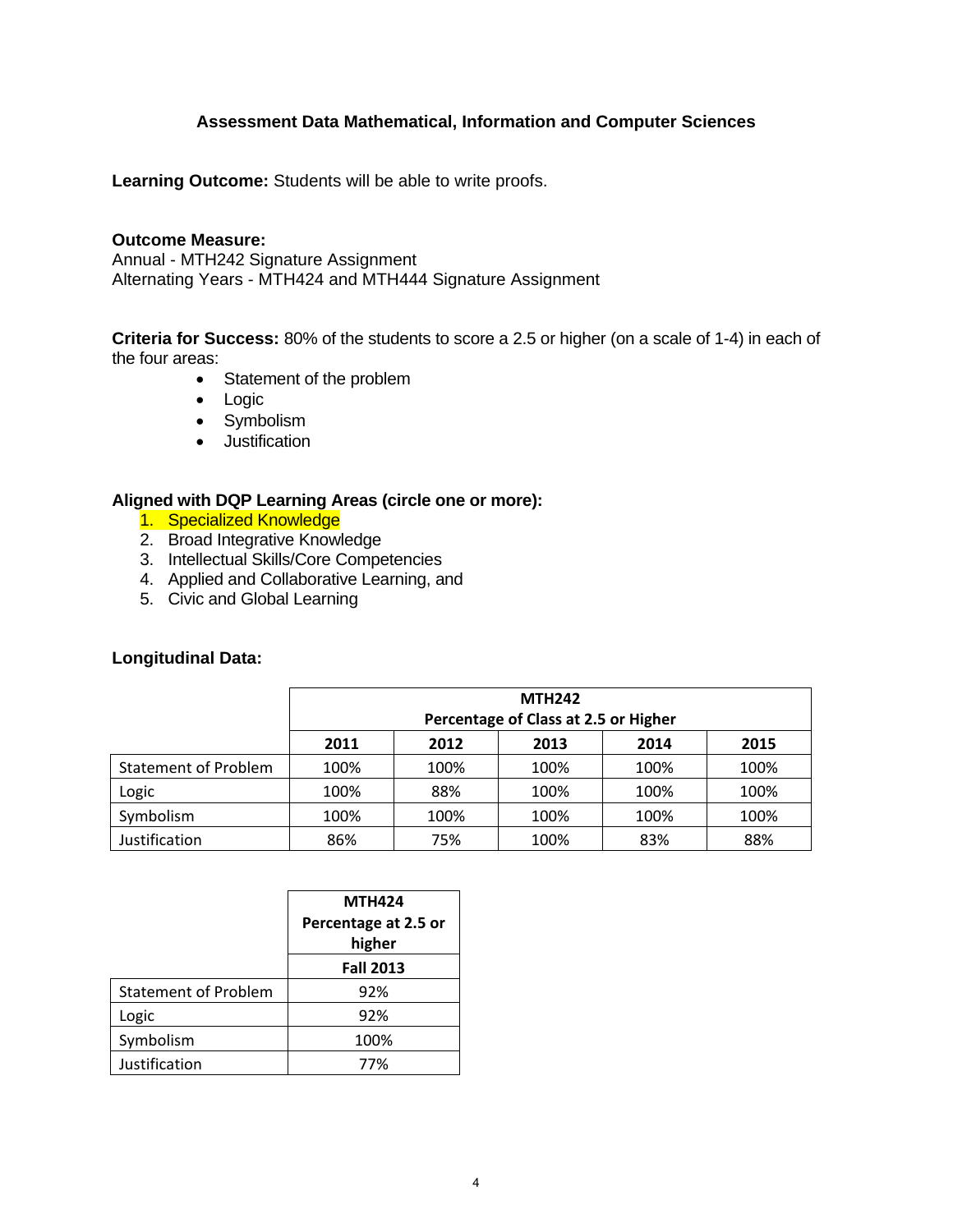|                             | <b>MTH444</b>    | Percentage at 2.5 or higher |
|-----------------------------|------------------|-----------------------------|
|                             | <b>Fall 2012</b> | <b>Fall 2014</b>            |
| <b>Statement of Problem</b> | 92%              | 100%                        |
| Logic                       | 92%              | 100%                        |
| Symbolism                   | 100%             | 100%                        |
| Justification               | 77%              | 100%                        |

# **Conclusions Drawn from Data:**

The place where the students continue to struggle the most is in the area of justification in their proofs.

# **Changes to be Made Based on Data:**

We continue to emphasize the need for strong justification of every step in a proof and to more clearly reinforce that in early assignments in the class.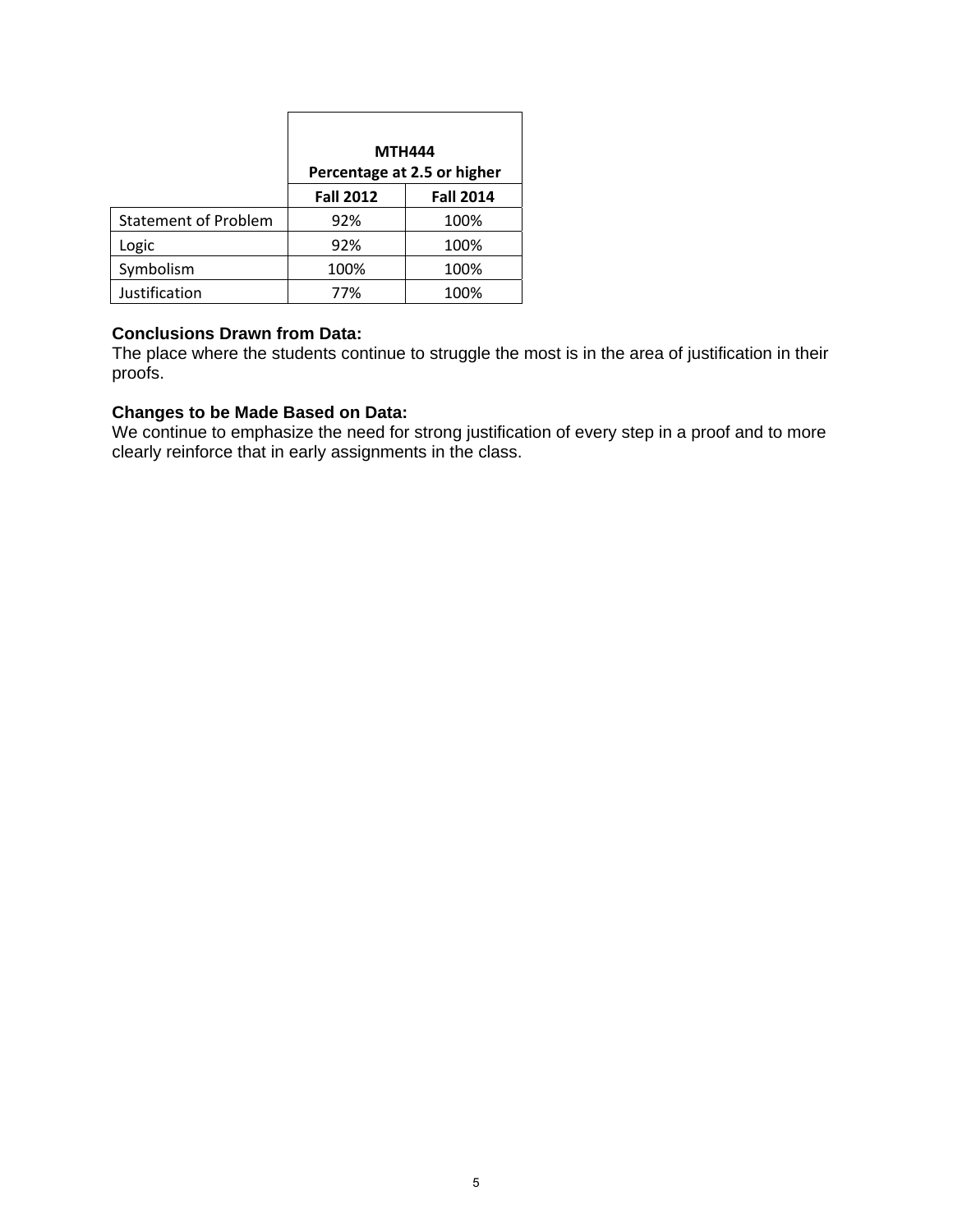# **Proof Writing Rubric (MTH242, MTH424, MTH444)**

|                  | Unsatisfactory       | Low Satisfactory      | <b>High Satisfactory</b> | Outstanding            |
|------------------|----------------------|-----------------------|--------------------------|------------------------|
| Statement of the | Can not determine    | Misses one part of    | Makes one minor          | Understands what       |
| <b>Problem</b>   | what is given and    | the hypothesis or     | error in identifying     | is given and what is   |
|                  | what needs to be     | the conclusion        | hypothesis or            | to be proved           |
|                  | proved               |                       | conclusion               |                        |
| Logic            | Proof has major      | Proof misses more     | Proof has the main       | <b>Statements flow</b> |
|                  | flaws that make it   | than one major        | flow of the logic        | logically from one     |
|                  | invalid.             | element.              | correct but misses       | another                |
|                  |                      |                       | one major element        |                        |
| Symbolism        | There are many       | There are more        | There are two or         | All symbols are        |
|                  | errors in the use of | than two errors in    | fewer minor errors       | used correctly         |
|                  | symbolic notation    | symbolic notation     | in symbolic notation     |                        |
|                  |                      |                       | (e.g. missing            |                        |
|                  |                      |                       | parentheses)             |                        |
| Justification    | There are several    | There is one major    | There are two or         | Every logical step     |
|                  | errors in the        | mistake in            | fewer minor errors       | has the appropriate    |
|                  | justification        | justification or more | in justification for     | reason (theorem,       |
|                  |                      | than two minor        | the steps.               | definition, lemma,     |
|                  |                      | errors.               |                          | etc.)                  |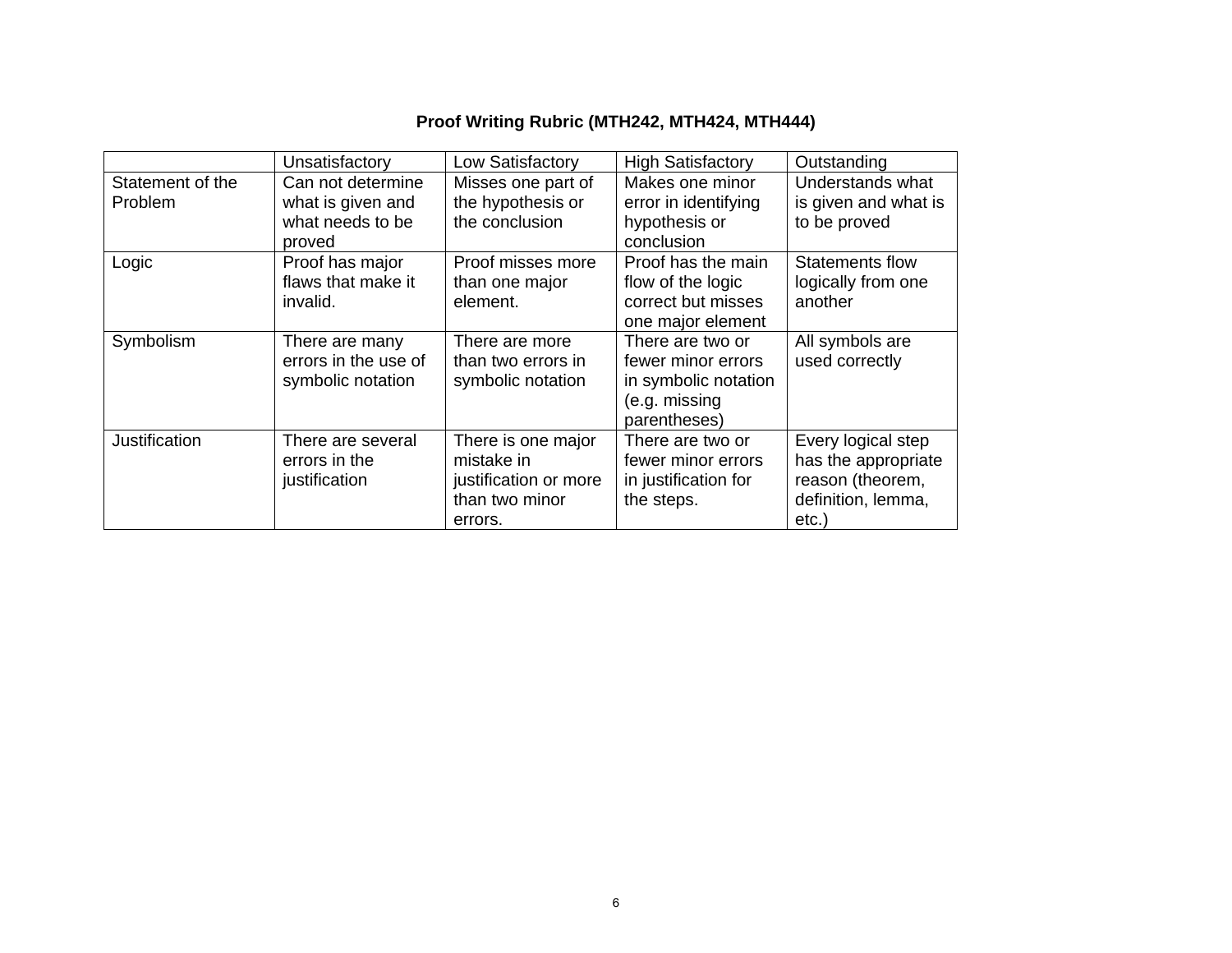# **Assessment Data Mathematical, Information and Computer Sciences Spring 2015**

**Learning Outcome:** Students will be able to demonstrate facility with algebraic structures.

**Outcome Measure:** Annual**:** ETS Major Field Test in Mathematics: Algebra subscore

**Criteria for Success:** The department subscore will be at the 65<sup>th</sup> percentile or higher.

# **Aligned with DQP Learning Areas (circle one or more):**

- 1. Specialized Knowledge
- 2. Broad Integrative Knowledge
- 3. Intellectual Skills/Core Competencies
- 4. Applied and Collaborative Learning, and
- 5. Civic and Global Learning

### **Longitudinal Data:**

This is the most recent 10 years of data:

| Year    | Percentile |
|---------|------------|
| 2005-06 | 95         |
| 2006-07 | 80         |
| 2007-08 | 80         |
| 2008-09 | 80         |
| 2009-10 | 65         |
| 2010-11 | 90         |
| 2011-12 | 85         |
| 2012-13 | 72         |
| 2013-14 | 49         |
| 2014-15 | $\star$    |

\* Insufficient students for score to be calculated Note the ETS changed the Mathematics test in 2004-05 Note the ETS changed the Mathematics test in 2012-13.

#### **Conclusions Drawn from Data:**

The students have been meeting our expectations. Our sample size is relatively small, so we expect some variation from year to year because of the size of the standard deviation on small samples. Because we teach Abstract Algebra on alternating years, we are investigating what appears to be a cyclical pattern when students perform better in the years when we teach Abstract Algebra (even year fall semesters). We are concerned about the drop in the scores with the exam change in 2012-13. We need to look at the questions that make up this subscore to see if we need to make curricular adjustments or if the questions being asked mean that this tool is no longer measuring what we want to measure. However, because we did not have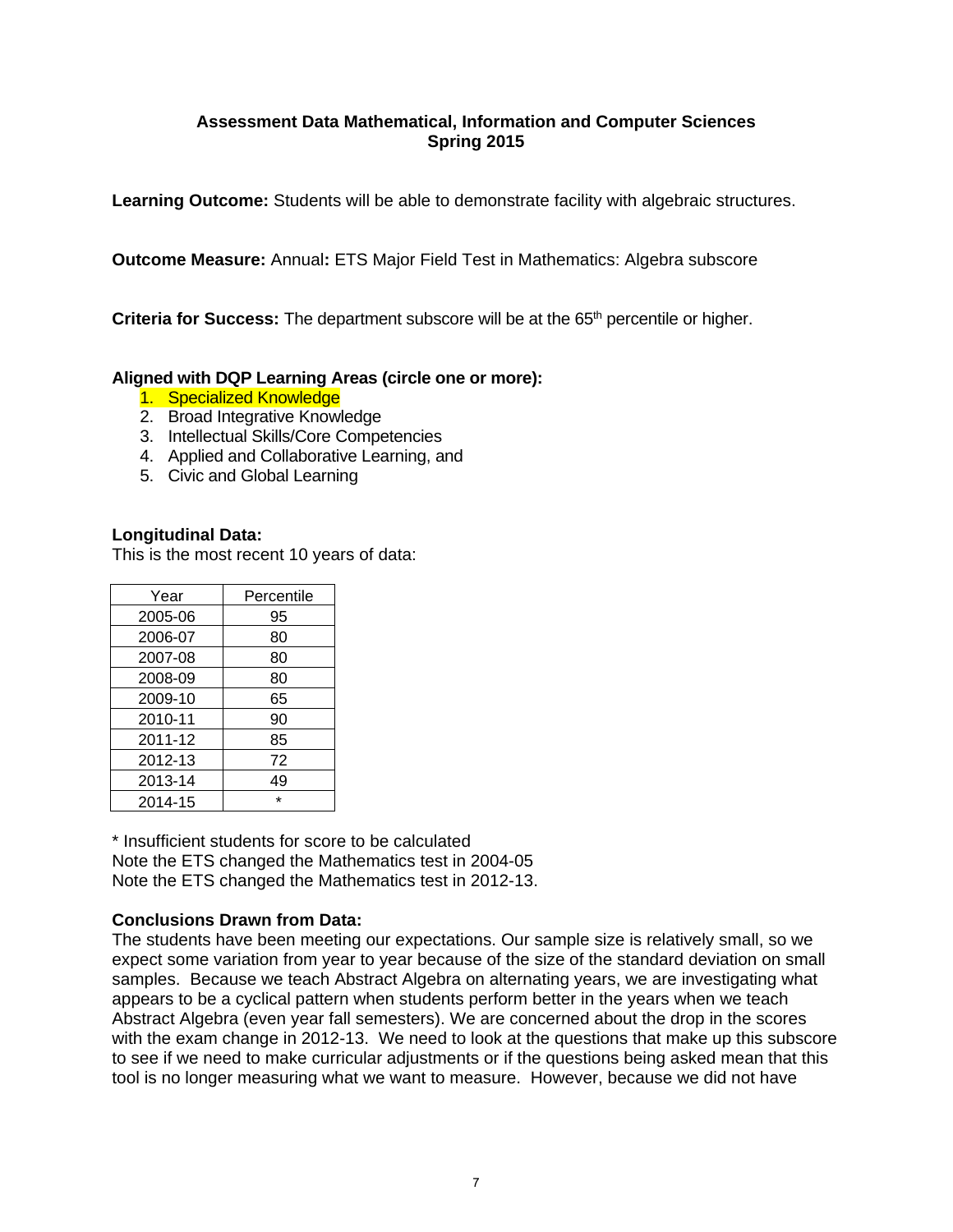sufficient students to generate a subscore this year, we need to wait at least a year to make a judgement.

#### **Changes to be Made Based on Data:**

We made curricular adjustments in about 2008-09 to reduce the amount of abstract algebra (two semesters to one) in order to create space for additional course work. It does not appear that these changes had a negative impact on student scores. We did increase the amount of linear algebra that we are requiring each student to take, so that may have balanced the reduction in abstract algebra.

## **Rubric Used**

None. The scores are computed by ETS.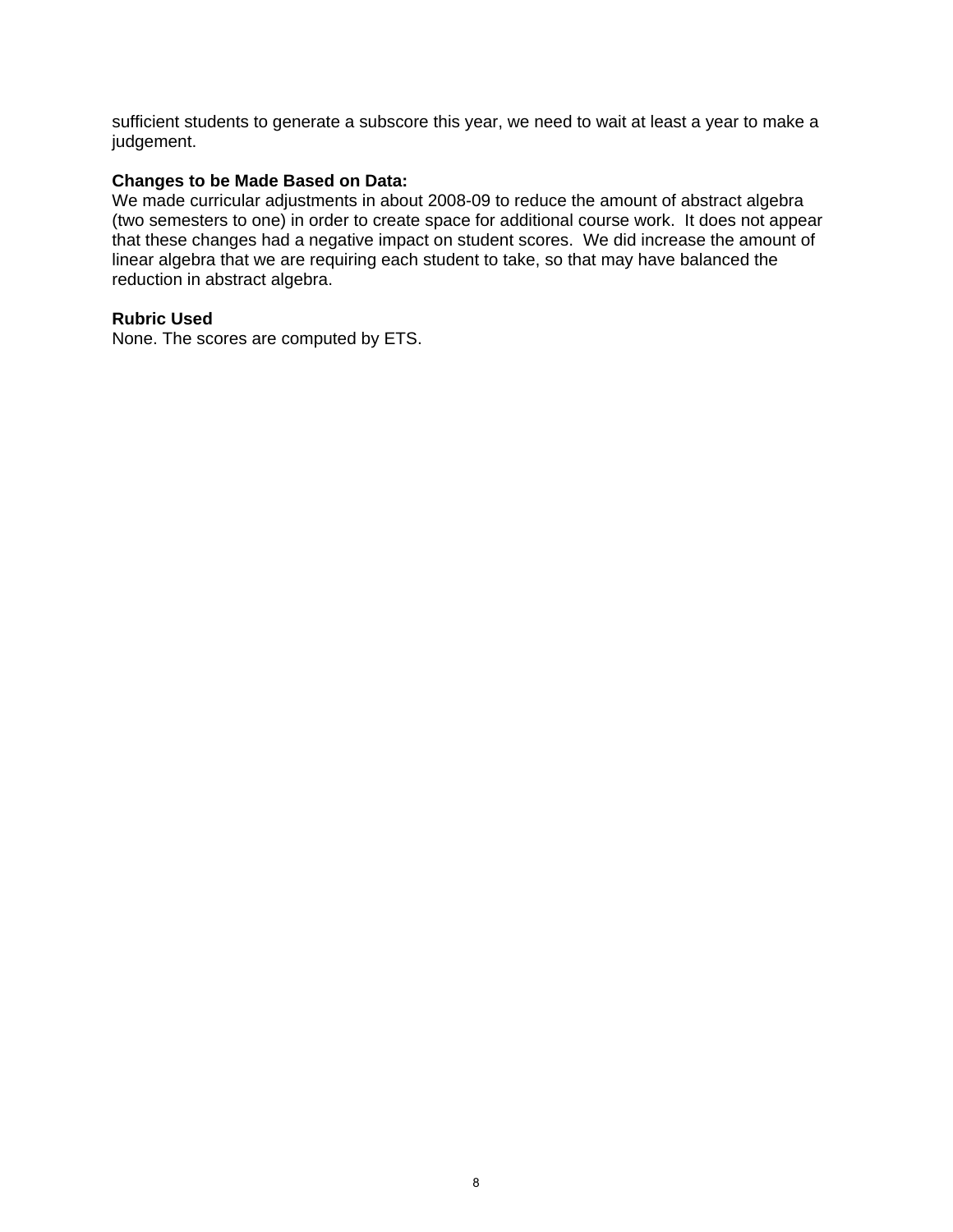# **Assessment Data Mathematical, Information and Computer Sciences Spring 2015**

**Learning Outcome:** Students will be able to apply their mathematical knowledge to solve problems.

**Outcome Measure: Annual** - ETS Major Field Test in Mathematics: Applied subscore

**Criteria for Success:** The department subscore will be at the 65<sup>th</sup> percentile or higher

### **Aligned with DQP Learning Areas (circle one or more):**

- 1. Specialized Knowledge
- 2. Broad Integrative Knowledge
- 3. Intellectual Skills/Core Competencies
- 4. Applied and Collaborative Learning, and
- 5. Civic and Global Learning

#### **Longitudinal Data:**

This is the data from the most recent 10 years.

| Year    | Percentile |
|---------|------------|
| 2005-06 | 75         |
| 2006-07 | 75         |
| 2007-08 | 60         |
| 2008-09 | 95         |
| 2009-10 | 85         |
| 2010-11 | 70         |
| 2011-12 | 96         |
| 2012-13 | 60         |
| 2013-14 | 39         |
| 2014-15 | ÷          |

\* Insufficient students for score to be calculated Note the ETS changed the Mathematics test in 2004-05 Note the ETS changed the Mathematics test in 2012-13.

#### **Conclusions Drawn from Data:**

The students have been meeting our expectations. Our sample size is relatively small, so we expect some variation from year to year because of the size of the standard deviation on small samples. We are concerned about the drop in the scores with the exam change in 2012-13. We need to look at the questions that make up this subscore to see if we need to make curricular adjustments or if the questions being asked mean that this tool is no longer measuring what we want to measure.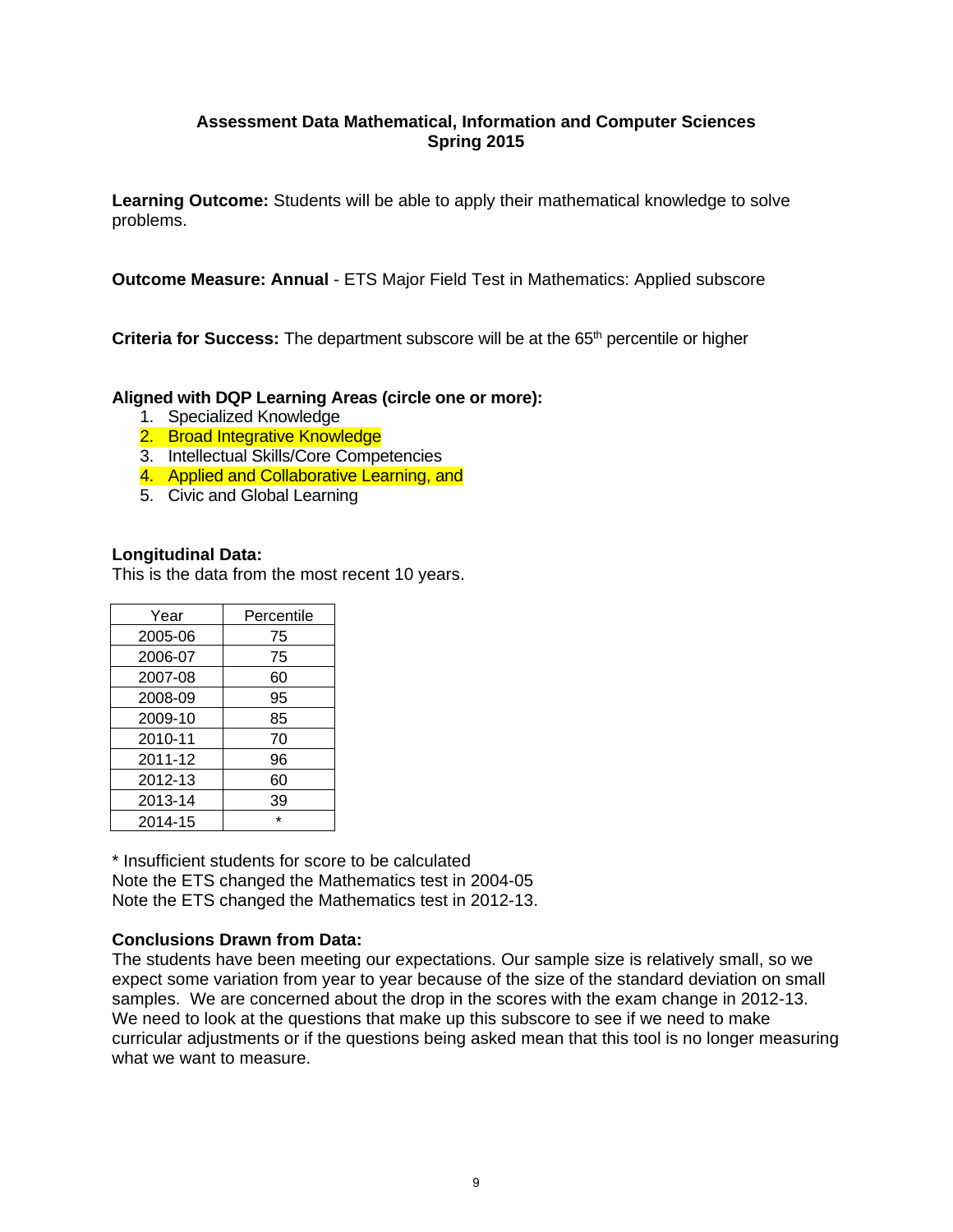#### **Changes to be Made Based on Data:**

Over the last several years we have increased the amount of applied mathematics problems in our coursework.

#### **Rubric Used**

None. The scores are computed by ETS.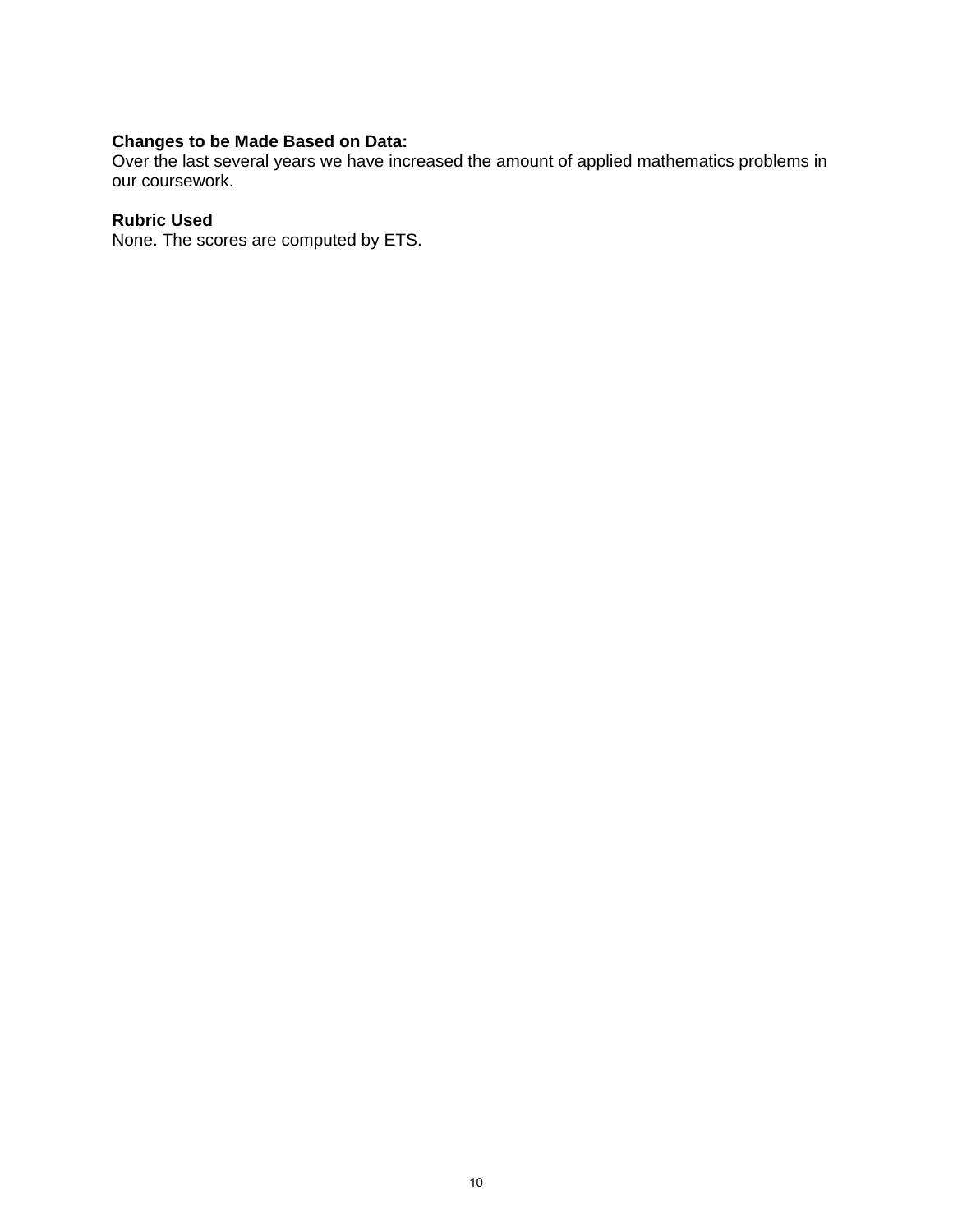# **Assessment Data Mathematical, Information and Computer Sciences Spring 2015**

**Learning Outcome:** Students will be comfortable using technology to solve problems.

**Outcome Measure:** Annua**l:** MTH382 Signature Assignment and CSC254 Signature Assignment

### **Criteria for Success:**

MTH382: 80% of the students should have an average score of at least 2.5 in each of the major areas.

CSC254: 80% of the students should have an average score of at least 2 in each of the major areas.

# **Aligned with DQP Learning Areas (circle one or more):**

- 1. Specialized Knowledge
- 2. Broad Integrative Knowledge
- 3. Intellectual Skills/Core Competencies
- 4. Applied and Collaborative Learning, and
- 5. Civic and Global Learning

# **Longitudinal Data:**

|                                                                 | <b>MTH382</b><br>Percentage of students at 2.5 or higher |      |         |      |  |  |  |  |
|-----------------------------------------------------------------|----------------------------------------------------------|------|---------|------|--|--|--|--|
|                                                                 | 2011-12<br>2012-13<br>2013-14<br>2014-15                 |      |         |      |  |  |  |  |
| Students will be able to<br>use technology to solve<br>problems | 100%                                                     | 100% | skipped | 100% |  |  |  |  |

|                            | <b>CSC254</b><br>Percentage of Class at 2 or Higher |      |     |      |  |  |  |  |  |
|----------------------------|-----------------------------------------------------|------|-----|------|--|--|--|--|--|
|                            | 2012<br>2013<br>2014<br>2011                        |      |     |      |  |  |  |  |  |
| Compilation                | 100%                                                | 100% | 92% | 100% |  |  |  |  |  |
| <b>Runtime Correctness</b> | 86%                                                 | 58%  | 85% | 75%  |  |  |  |  |  |
| Problem Solving            | 100%<br>100%<br>100%<br>100%                        |      |     |      |  |  |  |  |  |

# **Conclusions Drawn from Data:**

MTH382: Students have been able to satisfactorily analyze data using technology.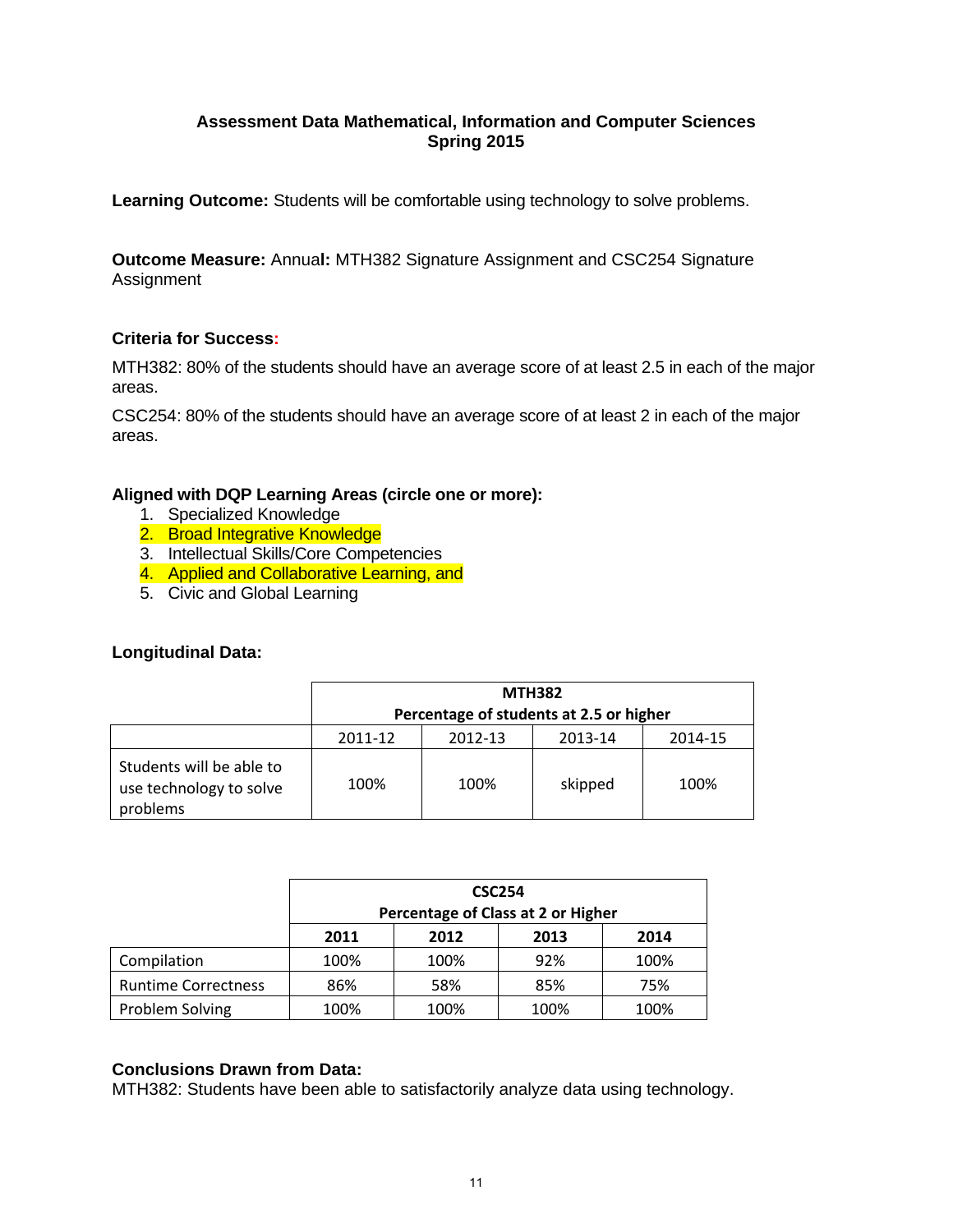CSC254: The students find the run-time correctness the most challenging. This is because this is the area of programming that is the most detailed oriented.

# **Changes to be Made Based on Data:**

MTH382: Continue to use a hands on data analysis project.

CSC254: Continue to emphasize the need to carefully de-bug computer code during development.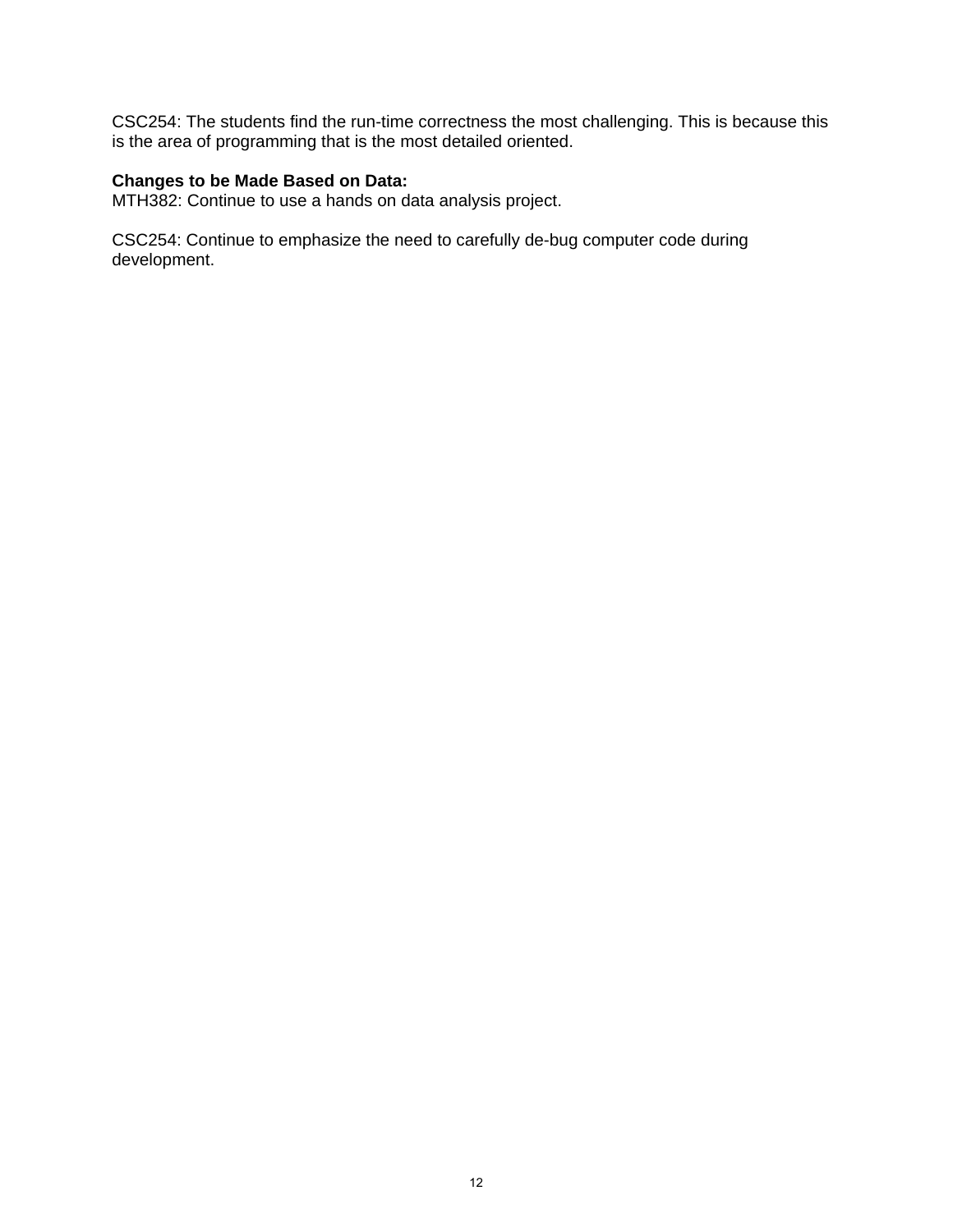# **MTH382 Signature Assignment Rubric**

|                                              | Outstanding<br>(4)                                                                                                                                                                                             | <b>High Satisfactory</b><br>(3)                                                                                                                     | Low Satisfactory<br>(2)                                                                                                                                                      | Unsatisfactory<br>(1)                                                                                                                                                |
|----------------------------------------------|----------------------------------------------------------------------------------------------------------------------------------------------------------------------------------------------------------------|-----------------------------------------------------------------------------------------------------------------------------------------------------|------------------------------------------------------------------------------------------------------------------------------------------------------------------------------|----------------------------------------------------------------------------------------------------------------------------------------------------------------------|
| Use of<br>technology<br>to solve<br>problems | Other than checking results,<br>uses only the relevant<br>operations $\{+, \text{-}, \times, \div, \sqrt{\square}$ , and<br>Sum()<br>in formulas in a manner that<br>is typical of Excel usage in<br>industry. | Other than checking results,<br>uses only the relevant<br>operations $\{+, \cdot, \times, \div, \sqrt{\Box} \}$ , and<br>Sum()<br>in formulas.      | Other than checking results,<br>uses one of the built in<br>functions (Average, StDev)<br>instead of<br>$\{+, \text{-}, \times, \div, \sqrt{\square}, \text{ and Sum}() \}.$ | Other than checking results,<br>uses both of the built in<br>functions (Average, StDev)<br>instead of<br>$\{+, \neg, \times, \div, \sqrt{\Box}, \text{ and Sum}(\}.$ |
|                                              | and<br>Uses cell addresses instead<br>of typing in numerical<br>results (other than typing $n$<br>or $n-1$ ).                                                                                                  | and<br>Uses one or fewer instances<br>of typing a numerical result<br>(other than <i>n</i> or $n-1$ ) instead<br>of a cell address in a<br>formula. | <sub>or</sub><br>Occasionally<br>types numerical results<br>(other than <i>n</i> or $n-1$ ) instead<br>of cell addresses in formulas.                                        | $\alpha$<br>Often types in numerical<br>results instead of cell<br>addresses in formulas.                                                                            |

Criterion: 80% of students will score at or above 2.5.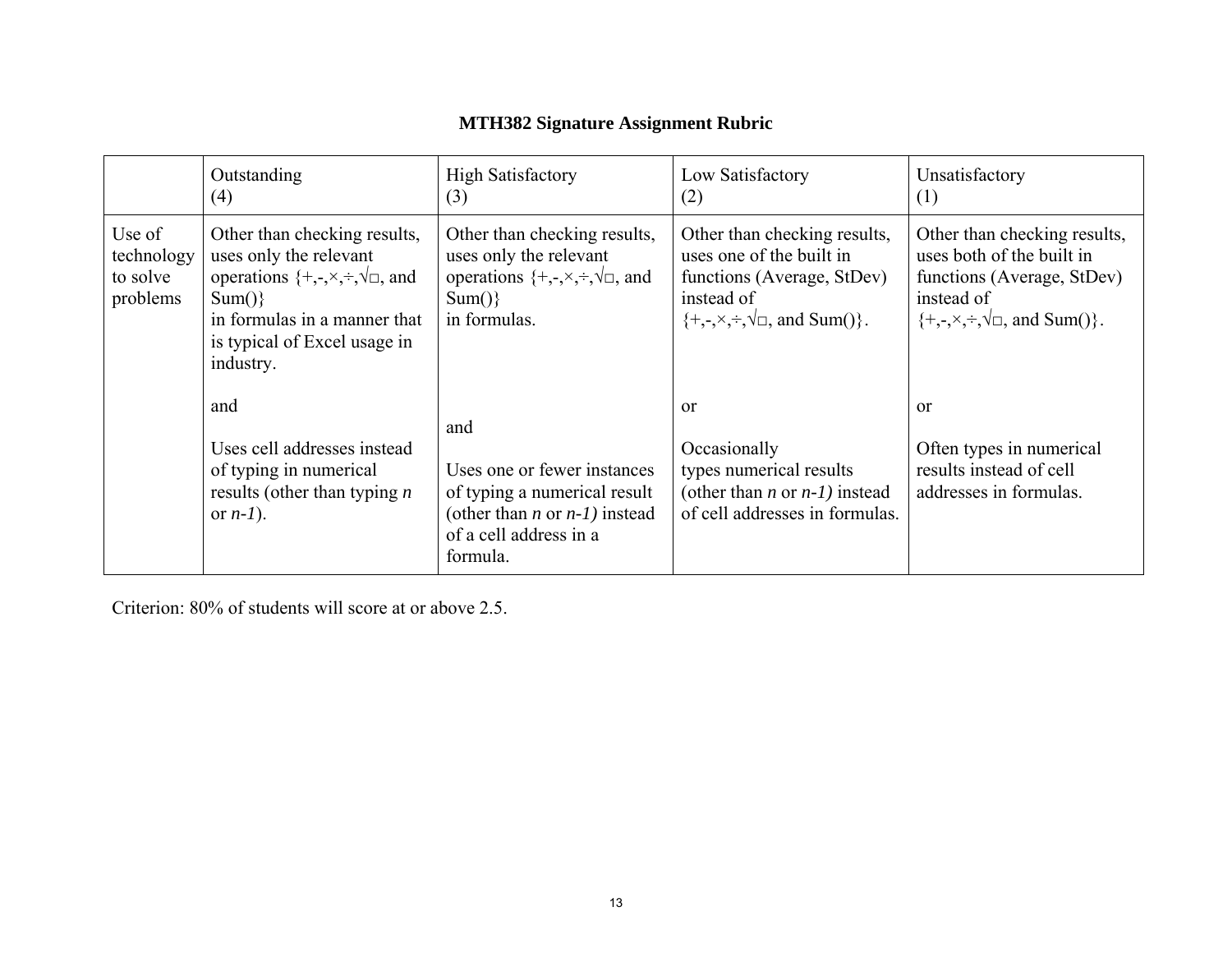# **CSC 254 Signature Assignment Rubric**

|                               | Unsatisfactory (1)                                                                                                                                            | Satisfactory (2)                                                                                                      | Good(3)                                                                                                                                           | <b>Excellent (4)</b>                                                                                                               |
|-------------------------------|---------------------------------------------------------------------------------------------------------------------------------------------------------------|-----------------------------------------------------------------------------------------------------------------------|---------------------------------------------------------------------------------------------------------------------------------------------------|------------------------------------------------------------------------------------------------------------------------------------|
| <b>Compilation</b>            | • Compiles with errors                                                                                                                                        | Compiles with no<br>$\bullet$<br>errors, but has linking<br>errors                                                    | Compiles with no<br>syntax errors or linking<br>errors, but has<br>warnings.                                                                      | Compiles and links<br>with no errors                                                                                               |
| <b>Runtime</b><br>correctness | • No correct response to any<br>test case from the sample<br>data provided.                                                                                   | • Executes correctly on<br>at least one test case<br>from the sample data<br>provided.                                | Executes correctly on<br>the given sample data,<br>but not accepted by the<br>online judge (no need to<br>look at source code in<br>this case)    | Accepted by the online<br>judge, indicating that it<br>has passed numerous<br>independent test cases<br>unknown to the<br>student. |
| <b>Problem</b><br>solving     | • Analysis of program source<br>code indicates that program<br>is NOT close to working, and<br>could NOT easily be modified<br>to work given additional time. | Analysis of program<br>source code<br>indicates that the<br>student partially<br>understands the<br>problem solution. | • Analysis of program<br>source code indicates<br>that program is close to<br>working, and could be<br>modified to work given<br>additional time. | • Accepted by judge                                                                                                                |

**Criterion: 80% of students will average 2 in Runtime correctness and Problem solving.**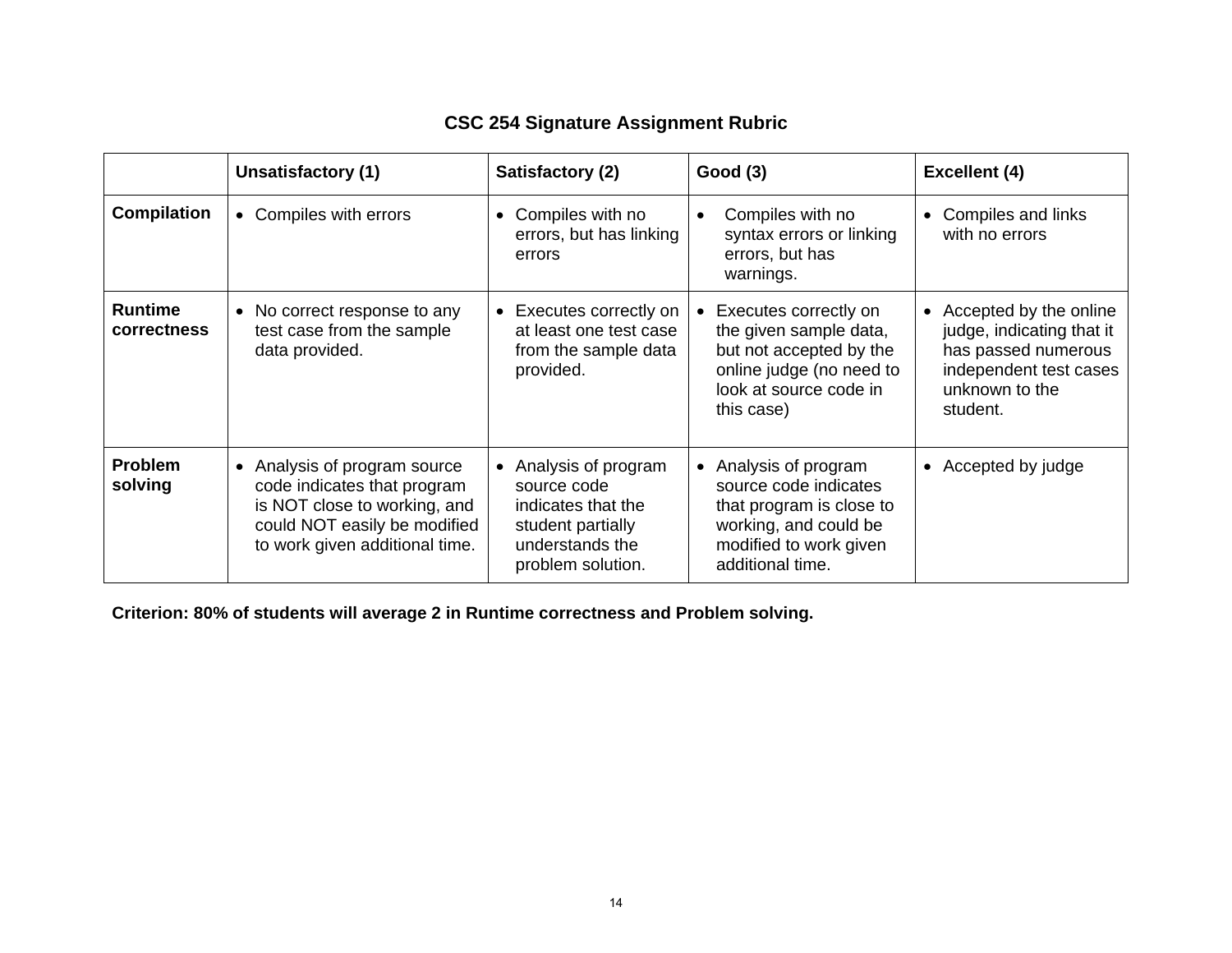# **Assessment Data Mathematical, Information and Computer Sciences**

**Learning Outcome:** Students will be able to speak about their work with precision, clarity and organization (Oral Communication).

**Outcome Measure:** Annual: Each student will be required to give a 20-minute oral presentation on a topic in their field as a part of their participation in the Senior Seminar. The audience for this talk will include department faculty, fellow students and possibly some alumni. The students will be given the evaluation criteria in advance of their presentation and will be rated by the faculty using a rubric with a scale of 4 (outstanding) to 1 (unsatisfactory) in the following areas:

- Command of background material
- Organization
- Oral presentation skills (added as part of the new rubric in the spring of 2010)
- Use of presentation tools
- Ability to field questions from the audience

Note that the department has a mapping between its rubric and the AAC&U Oral Communication Value Rubric.

**Criteria for Success:** 80% of the students should have an average score of at least 2.5 in each of the major areas in the department rubric. This translates to 80% of the students being above a 3.5 in the AAC&U rubric.

Our translation from our data to the AAC&U is included. Our department continues to provide the students with our departmental rubric because it has been developed over many years and works effectively with our majors.

#### **Aligned with DQP Learning Areas (circle one or more):**

- 1. Specialized Knowledge
- 2. Broad Integrative Knowledge
- 3. Intellectual Skills/Core Competencies
- 4. Applied and Collaborative Learning, and
- 5. Civic and Global Learning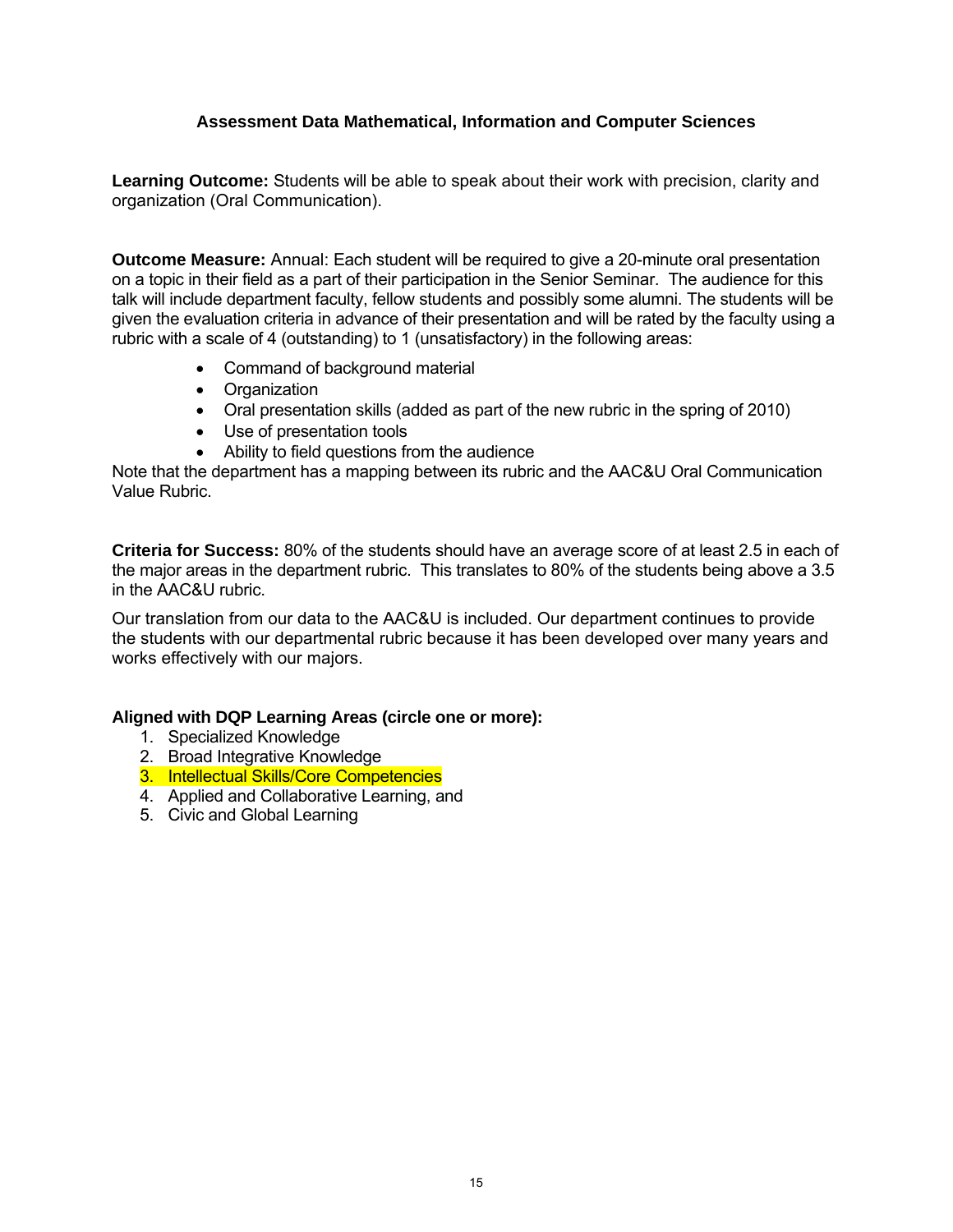# **Longitudinal Data:**

|                                    | 2004-05 | 2005-06 | 2006-07 | 2007-08 | 2008-09 | 2009-10 | 2010-11 | 2011-12 | 2012-13 | 2013-14 | 2014-15 |
|------------------------------------|---------|---------|---------|---------|---------|---------|---------|---------|---------|---------|---------|
| Background                         | 92%     | 80%     | 94%     | 94%     | 88%     | 100%    | 95%     | 100%    | 100%    | 92%     | 100%    |
| Organization                       | 92%     | 80%     | 94%     | 94%     | 94%     | 100%    | 85%     | 100%    | 100%    | 100%    | 100%    |
| Oral presetnation skills<br>(2010) |         |         |         |         |         | 100%    | 90%     | 100%    | 100%    | 92%     | 100%    |
| <b>Presentation Tools</b>          | 83%     | 80%     | 94%     | 88%     | 94%     | 100%    | 100%    | 100%    | 100%    | 100%    | 100%    |
| Ability to field questions         | 92%     | 80%     | 94%     | 81%     | 100%    | 100%    | 100%    | 83%     | 100%    | 100%    | 89%     |

AAC&U "translation" (we have only done this for the years that PLNU has been making use of the DQP)

|                            | 2012-13 | 2013-14 | 2014-15 |
|----------------------------|---------|---------|---------|
| Organization               | 100%    | 100%    | 100%    |
| Language                   | 100%    | 92%     | 100%    |
| Delivery                   | 100%    | 92%     | 100%    |
| <b>Supporting Material</b> | 100%    | 100%    | 100%    |
| <b>Central Message</b>     | 100%    | 100%    | 89%     |

# **Conclusions Drawn from Data:**

In general, the students have been performing reasonably well in the area of giving oral presentations. We attribute this to the fact that we intentionally have students presenting technical material in front of others starting in their freshman year.

# **Changes to be Made Based on Data:**

Over time we have increased our standards and expanded the rubric to increase clarity for students and to push them to speak at a professional level. Looking at the scores, it is possible to see the times when alterations have been made:

- 2008-09 Standards tightened
- 2009-10 Rubric expanded to include more detailed instructions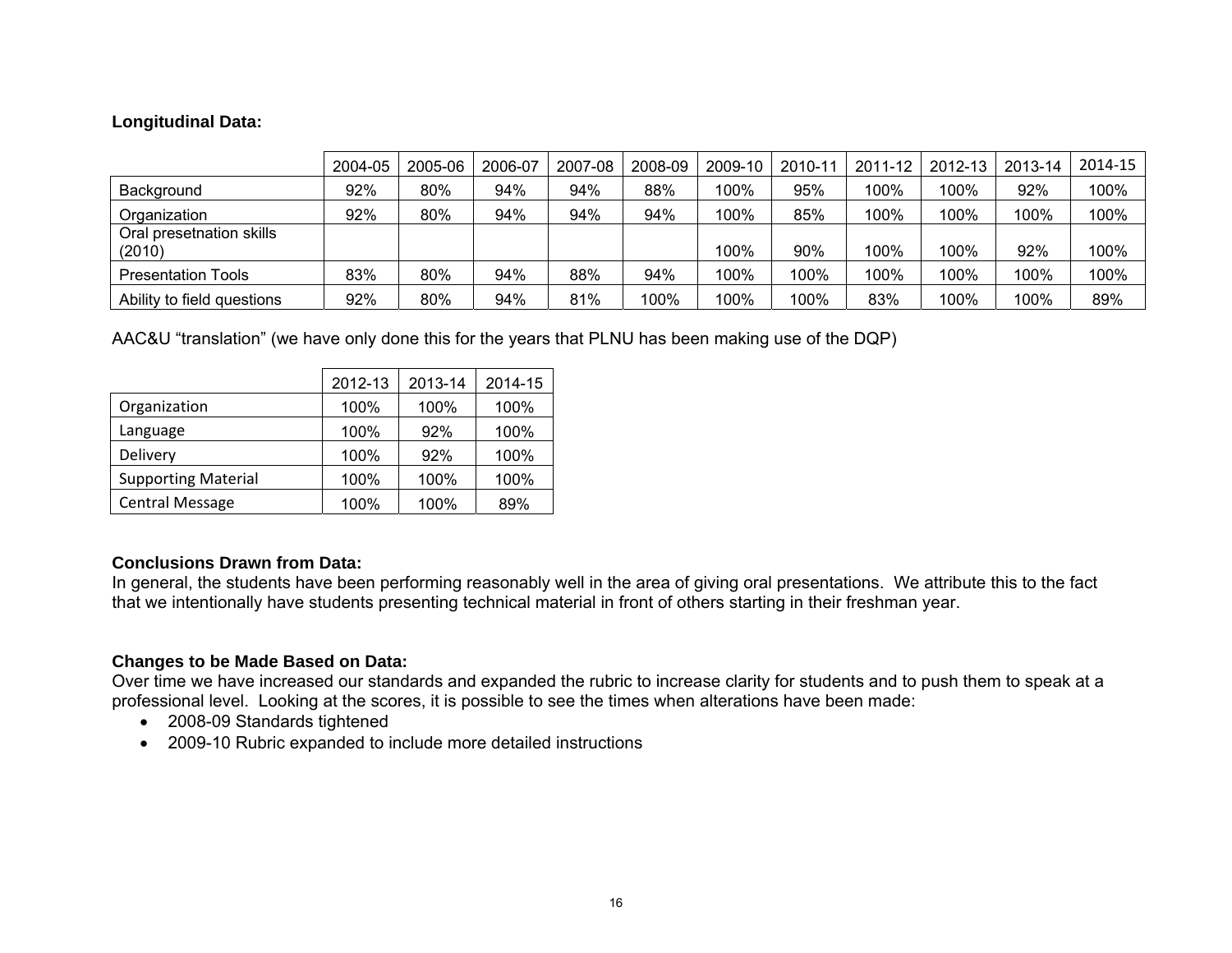**MICS Oral Presentation Rubric**

| <b>Criteria</b>                  |        | Outstanding                                                                                                             |        | <b>High Satisfactory</b>                                                                                                     |        | <b>Low Satisfactory</b>                                                                                                       |        | Unsatisfactory                                                                         |  |
|----------------------------------|--------|-------------------------------------------------------------------------------------------------------------------------|--------|------------------------------------------------------------------------------------------------------------------------------|--------|-------------------------------------------------------------------------------------------------------------------------------|--------|----------------------------------------------------------------------------------------|--|
| material                         | $\Box$ | Clearly knows material and key<br>facts by memory                                                                       | $\Box$ | Clearly knows key facts with a few<br>memory slips                                                                           | $\Box$ | Reads some information; knows<br>some facts from memory                                                                       | $\Box$ | Reads sentences from slides                                                            |  |
| ৳<br>ರ                           | $\Box$ | Expands on PPT slides                                                                                                   | $\Box$ | Some expansion on PPT slides                                                                                                 | $\Box$ | No expansion of PPT slide content                                                                                             | $\Box$ | Dependent on notes                                                                     |  |
| Command<br>nuonbypec             | $\Box$ | Content appropriate for audience                                                                                        | $\Box$ | Partial audience adaptation of<br>content                                                                                    | $\Box$ | Little audience adaptation of<br>content                                                                                      | $\Box$ | Lacks audience adaptation of<br>content                                                |  |
|                                  | $\Box$ | Clear and concise outline                                                                                               | $\Box$ | Clear outline                                                                                                                | $\Box$ | Some sense of outline                                                                                                         | $\Box$ | No clear outline                                                                       |  |
| anization                        | $\Box$ | Relevant graphics and key text<br>items on slides                                                                       | $\Box$ | Too much information on slides<br>(not concise)                                                                              | $\Box$ | Too much detailed information on<br>slides                                                                                    | $\Box$ | Slides are in paragraphed; too<br>much detailed information on one<br>slide            |  |
| ÖÖ                               | $\Box$ | Presentation length is +/- 30<br>seconds of time limit                                                                  | $\Box$ | +/- 1 minute of time limit                                                                                                   | $\Box$ | $+/- 1:30$ of time limit                                                                                                      | $\Box$ | +/- 2 minutes of time limit                                                            |  |
|                                  | $\Box$ | Clearly has practiced several<br>times; smooth transitions                                                              | $\Box$ | Has practiced but transitions are<br>not smooth                                                                              | $\Box$ | Has practiced presentation but<br>cannot verbally make transitions<br>between slides                                          | $\Box$ | Clearly did not practice<br>presentation; Does not anticipate<br>content of next slide |  |
|                                  | $\Box$ | Engages audience in content at<br>least twice and engagement is<br>well connected to talk (questions,<br>examples, etc) | $\Box$ | Engages audience at least once in<br>content (questions, examples, etc.)<br>and engagement is well connected<br>to the talk. | $\Box$ | Audience engagement at least<br>once with content (questions,<br>examples, etc.) but it is not well<br>connected to the talk. | $\Box$ | No audience involvement                                                                |  |
|                                  | $\Box$ | Free of disfluencies (ah, uhm)                                                                                          | $\Box$ | A few disfluencies (ah, umh, er)                                                                                             | $\Box$ | Many disfluencies (ah, umh, er)                                                                                               | $\Box$ | Disfluencies (ah, umh, er) detract<br>from presentation                                |  |
| skills                           | $\Box$ | Is clearly heard in the room and<br>uses inflection for emphasis                                                        | $\Box$ | Can be understood most of the<br>time and uses some inflection                                                               | $\Box$ | Can sometimes be understood<br>and uses little inflection                                                                     | $\Box$ | Can not be heard and/or speaks<br>in a monotone                                        |  |
| Presentation                     | $\Box$ | Engaged audience through eye<br>contact                                                                                 | $\Box$ | Some engagement of audience<br>through eye contact                                                                           | $\Box$ | Infrequent eye contact                                                                                                        | $\Box$ | Little audience awareness or eye<br>contact                                            |  |
| Oral                             | $\Box$ | Engaged audience through<br>gestures                                                                                    | $\Box$ | Some engagement of audience<br>through gestures                                                                              | $\Box$ | Distracting gestures or mannerisms                                                                                            | $\Box$ | Frequent distracting gestures or<br>mannerisms                                         |  |
| entation                         | □      | PPT background is matched to<br>content, legible font, seamless<br>transitions                                          | $\Box$ | Appropriate PPT slide<br>backgrounds, transitions & font                                                                     | $\Box$ | Distracting PPT slide backgrounds<br>and transitions, font hard to read                                                       | $\Box$ | No attention given to PPT slide<br>backgrounds and transitions, font<br>illegible      |  |
| Pres<br>፟፟፟፟፟፟፟<br>Use<br>Tool   | П      | Graphics imbedded and matched<br>to topic, necessary hyperlinks<br>work                                                 | $\Box$ | Most graphics imbedded and<br>matched to topic, most necessary<br>hyperlinks work                                            | $\Box$ | Some inappropriate graphics or<br>use of PPT embellishments,<br>necessary hyperlinks don't work                               | $\Box$ | Distracting use of<br>embellishments, graphics not<br>connected to topic               |  |
| questions<br>Ability to<br>field | $\Box$ | Able to answer questions clearly<br>and without hesitation and<br>prepared material to answer<br>anticipated questions  | $\Box$ | Can answer all questions with<br>some hesitation                                                                             | $\Box$ | Able to answer half of the<br>questions with hesitation                                                                       | $\Box$ | Unable to answer any questions                                                         |  |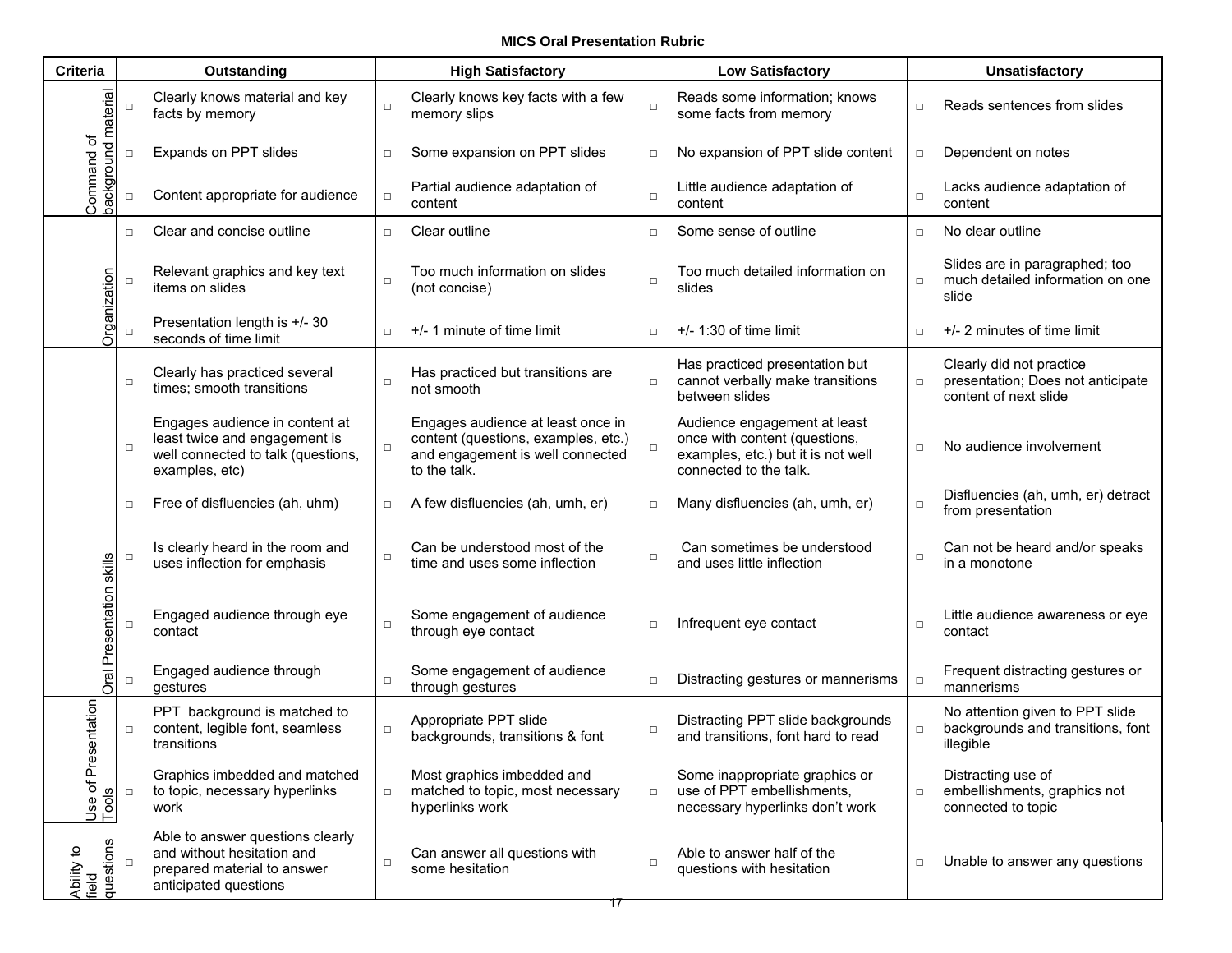#### Translation between MICS and AAC&U Rubric

|                                                                             | MICS Item          |                        |
|-----------------------------------------------------------------------------|--------------------|------------------------|
| <b>MICS Category</b>                                                        | Position in Rubric | AAC&U Category         |
| Clear and concise outline                                                   | 4                  | Organization           |
| Relevant graphics and key text items on<br>slides                           | 5                  | Organization           |
| Presentation length is +/- 30 seconds of time<br>limit                      | 6                  | Organization           |
| <b>Expands on PPT slides</b>                                                | $\overline{2}$     | Language               |
| Content appropriate for audience                                            | 3                  | Language               |
| Engages audience                                                            | 8                  | Language               |
| Transitions                                                                 | $\overline{7}$     | Delivery               |
| Free of disfluencies (ah, uhm)                                              | 9                  | Delivery               |
| Is clearly heard in the room and uses<br>inflection for emphasis            | 10                 | Delivery               |
| Engaged audience through eye contact                                        | 11                 | Delivery               |
| Engaged audience through gestures                                           | 12                 | Delivery               |
| PPT background is matched to content,<br>legible font, seamless transitions | 13                 | Delivery               |
| Relevant graphics and key text items on<br>slides                           | 5                  | Supporting             |
| Graphics imbedded and matched to topic,<br>necessary hyperlinks work        | 14                 | Supporting             |
| Clearly knows material and key facts by<br>memory                           | 1                  | <b>Central Message</b> |
| Able to answer questions clearly and without<br>hesitation                  | 15                 | <b>Central Message</b> |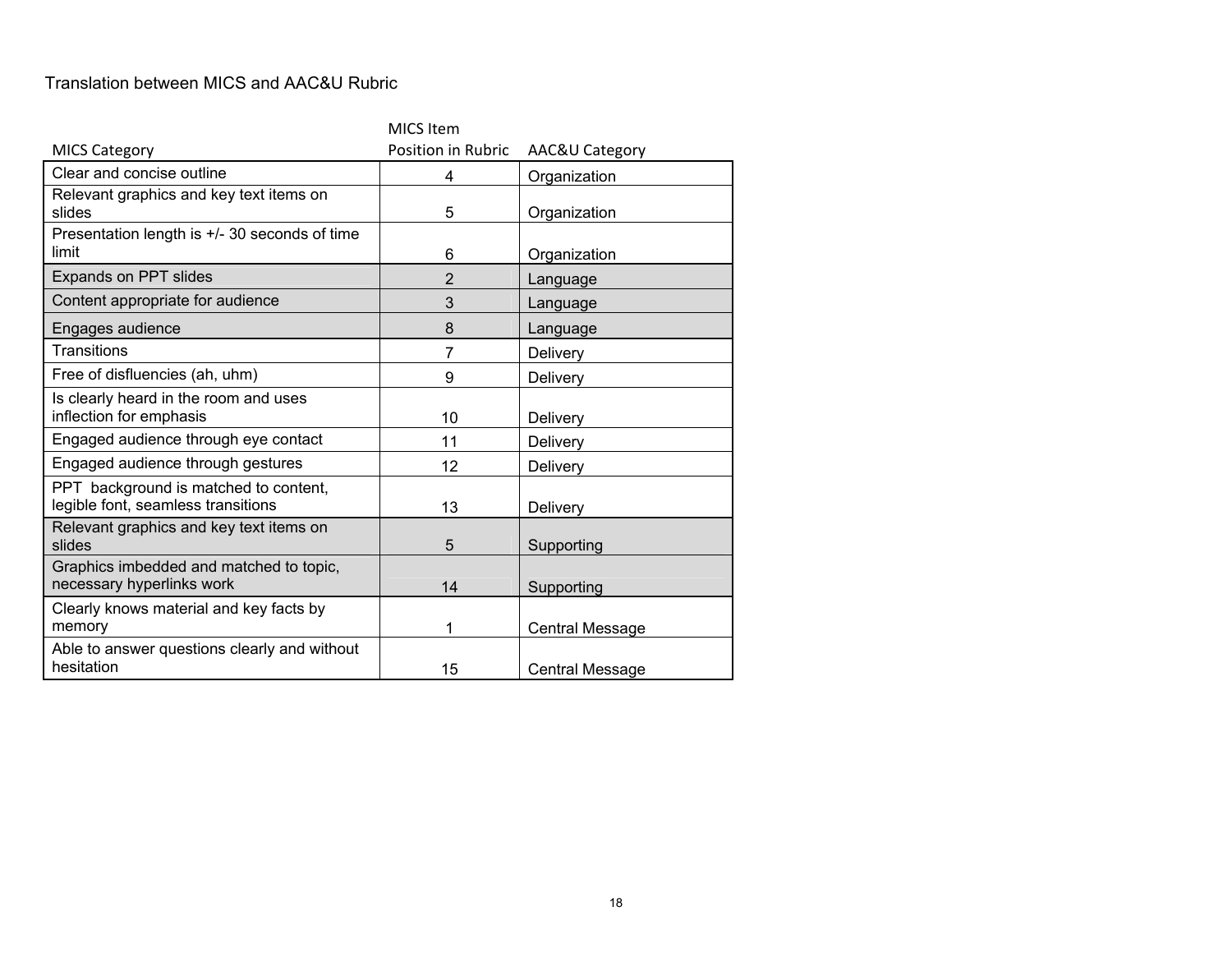### **AAC&U Value Rubric**

|                            | Capstone<br>4                                                                                                                                                                                                                                                                                                                                          | <b>Milestones</b><br>3                                                                                                                                                                                                                                                                                                    | <b>Milestones</b><br>2                                                                                                                                                                                                                                                                                                    | <b>Benchmark</b><br>$\mathbf{1}$                                                                                                                                                                                                                                                                                           |
|----------------------------|--------------------------------------------------------------------------------------------------------------------------------------------------------------------------------------------------------------------------------------------------------------------------------------------------------------------------------------------------------|---------------------------------------------------------------------------------------------------------------------------------------------------------------------------------------------------------------------------------------------------------------------------------------------------------------------------|---------------------------------------------------------------------------------------------------------------------------------------------------------------------------------------------------------------------------------------------------------------------------------------------------------------------------|----------------------------------------------------------------------------------------------------------------------------------------------------------------------------------------------------------------------------------------------------------------------------------------------------------------------------|
| Organization               | Organizational pattern (specific<br>introduction and conclusion,<br>sequenced material within the<br>body, and transitions) is clearly<br>and consistently observable and<br>is skillful and makes the content<br>of the presentation cohesive.                                                                                                        | Organizational pattern (specific<br>introduction and conclusion,<br>sequenced material within the<br>body, and transitions) is clearly<br>and consistently observable<br>within the presentation.                                                                                                                         | Organizational pattern (specific<br>introduction and conclusion,<br>sequenced material within the<br>body, and transitions) is<br>intermittently observable within<br>the presentation.                                                                                                                                   | Organizational pattern (specific<br>introduction and conclusion,<br>sequenced material within the<br>body, and transitions) is not<br>observable within the<br>presentation.                                                                                                                                               |
| Language                   | Language choices are<br>imaginative, memorable, and<br>compelling, and enhance the<br>effectiveness of the<br>presentation. Language in<br>presentation is appropriate to<br>audience.                                                                                                                                                                 | Language choices are thoughtful Language choices are mundane<br>and generally support the<br>effectiveness of the<br>presentation. Language in<br>presentation is appropriate to<br>audience.                                                                                                                             | and commonplace and partially<br>support the effectiveness of the<br>presentation. Language in<br>presentation is appropriate to<br>audience.                                                                                                                                                                             | Language choices are unclear<br>and minimally support the<br>effectiveness of the<br>presentation. Language in<br>presentation is not appropriate<br>to audience.                                                                                                                                                          |
| <b>Delivery</b>            | Delivery techniques (posture,<br>gesture, eye contact, and vocal<br>expressiveness) make the<br>presentation compelling, and<br>speaker appears polished and<br>confident.                                                                                                                                                                             | Delivery techniques (posture,<br>gesture, eye contact, and vocal<br>expressiveness) make the<br>presentation interesting, and<br>speaker appears comfortable.                                                                                                                                                             | Delivery techniques (posture,<br>gesture, eye contact, and vocal<br>expressiveness) make the<br>presentation understandable,<br>and speaker appears tentative.                                                                                                                                                            | Delivery techniques (posture,<br>gesture, eye contact, and vocal<br>expressiveness) detract from the<br>understandability of the<br>presentation, and speaker<br>appears uncomfortable.                                                                                                                                    |
| <b>Supporting Material</b> | A variety of types of<br>supporting materials<br>(explanations, examples,<br>illustrations, statistics, analogies,<br>quotations from relevant<br>authorities) make appropriate<br>reference to information or<br>analysis that significantly<br>supports the presentation or<br>establishes the presenter's<br>credibility/authority on the<br>topic. | Supporting materials<br>(explanations, examples,<br>illustrations, statistics, analogies,<br>quotations from relevant<br>authorities) make appropriate<br>reference to information or<br>analysis that generally supports<br>the presentation or establishes<br>the presenter's<br>credibility/authority on the<br>topic. | Supporting materials<br>(explanations, examples,<br>illustrations, statistics, analogies,<br>quotations from relevant<br>authorities) make appropriate<br>reference to information or<br>analysis that partially supports<br>the presentation or establishes<br>the presenter's<br>credibility/authority on the<br>topic. | Insufficient supporting<br>materials (explanations,<br>examples, illustrations, statistics,<br>analogies, quotations from<br>relevant authorities) make<br>reference to information or<br>analysis that minimally supports<br>the presentation or establishes<br>the presenter's<br>credibility/authority on the<br>topic. |
| <b>Central Message</b>     | Central message is compelling<br>(precisely stated, appropriately<br>repeated, memorable, and<br>strongly supported.)                                                                                                                                                                                                                                  | Central message is clear and<br>consistent with the supporting<br>material.                                                                                                                                                                                                                                               | Central message is basically<br>understandable but is not often<br>repeated and is not memorable.                                                                                                                                                                                                                         | Central message can be<br>deduced, but is not explicitly<br>stated in the presentation.                                                                                                                                                                                                                                    |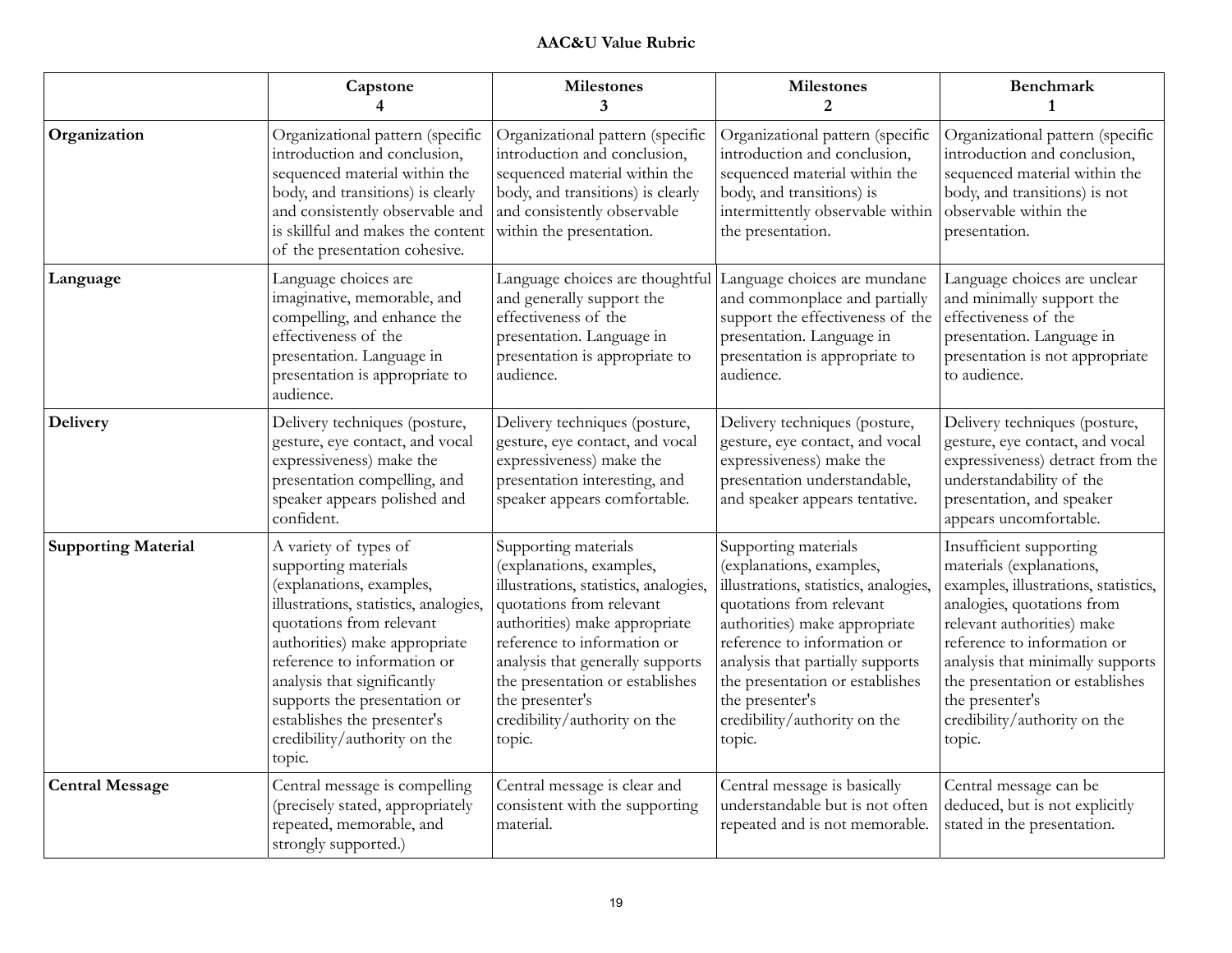# **Assessment Data Mathematical, Information and Computer Sciences**

**Learning Outcome:** Students will be able to write about their work with precision, clarity and organization (Written Communication).

#### **Outcome Measure:**

Annual: Each student will be required to write a paper on a topic in their field as a part of their participation in the Senior Seminar. The audience for this talk will include department faculty, fellow students and possibly some alumni. The students will be given the evaluation criteria in advance of their presentation and will be rated by the faculty using a rubric with a scale of 4 (outstanding) to 1 (unsatisfactory) in the following areas:

- Bibliography and other supporting documentation
- Organization
- Grammar and spelling
- Depth of information
- Clarity of writing

Note that the department has a mapping between its rubric and the AAC&U Written Communication Value Rubric.

**Criteria for Success:** 80% of the students should have an average score of at least 2.5 in each of the major areas in the department rubric. This translates to 80% of the students being above a 3.5 in the AAC&U rubric.

Our translation from our data to the AAC&U is included. Our department continues to provide the students with our departmental rubric because it has been developed over many years and works effectively with our majors

# **Aligned with DQP Learning Areas (circle one or more):**

- 1. Specialized Knowledge
- 2. Broad Integrative Knowledge
- 3. Intellectual Skills/Core Competencies
- 4. Applied and Collaborative Learning, and
- 5. Civic and Global Learning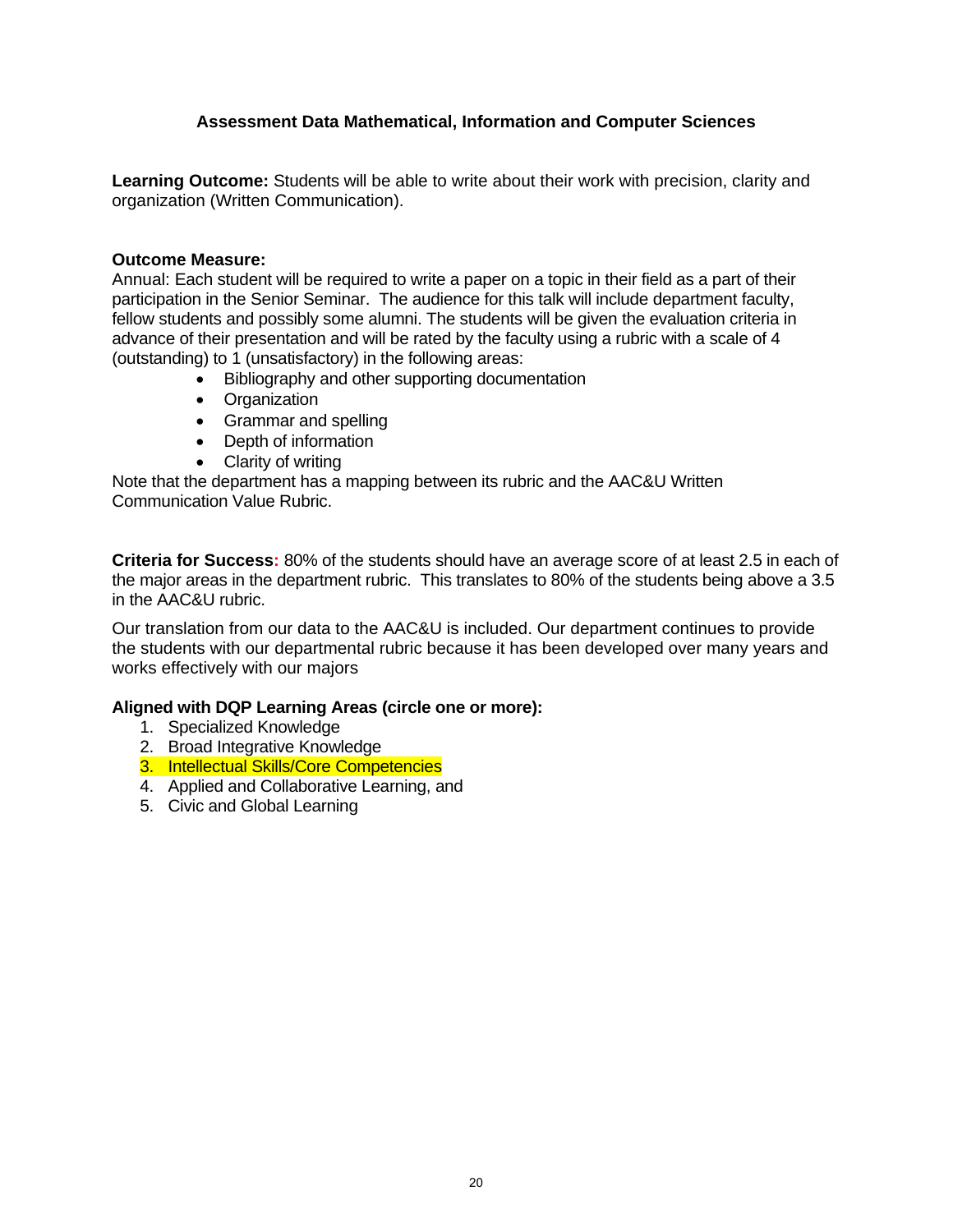# **Longitudinal Data:**

|                             | 2004-05 | 2005-06 | 2006-07 | 2007-08 | 2008-09 | 2009-10 | 2010-11 | 2011-12 | 2012-13 | 2013-14 | 2014-15 |
|-----------------------------|---------|---------|---------|---------|---------|---------|---------|---------|---------|---------|---------|
| Bibliography and support    | 82%     | 60%     | 88%     | 69%     | 75%     | 88%     | 55%     | 93%     | 100%    | 100%    | 100%    |
| Organization                | 91%     | 87%     | 94%     | 100%    | 88%     | 63%     | 65%     | 93%     | 100%    | 100%    | 100%    |
| <b>Grammar and Spelling</b> | 91%     | 73%     | 88%     | 94%     | 75%     | 81%     | 60%     | 79%     | 100%    | 92%     | 89%     |
| Depth of Information        | 82%     | 60%     | 88%     | 81%     | 88%     | 88%     | 50%     | 93%     | 91%     | 77%     | 78%     |
| Clarity of Writing          | 82%     | 80%     | 94%     | 94%     | 69%     | 81%     | 70%     | 79%     | 91%     | 77%     | 78%     |

AAC&U "translation" (we have only done this for the years that PLNU has been making use of the DQP)

| <b>Written Report</b>                     | 2012-13 | 2013-14 | 2014-15 |
|-------------------------------------------|---------|---------|---------|
| Context and Purpose for Writing           | 100%    | 77%     | 100%    |
| Content Development                       | 91%     | 77%     | 78%     |
| <b>Genre and Disciplinary Conventions</b> | 100%    | 100%    | 100%    |
| Sources and Evidence                      | 100%    | 100%    | 100%    |
| <b>Control of Syntax and Mechanics</b>    | 100%    | 92%     | 89%     |

#### **Conclusions Drawn from Data:**

In general, the students have been performing reasonably well in writing technical reports. We still some weaknesses in the quality of their writing and the use of their source material.

# **Changes to be Made Based on Data:**

Over time we have increased our standards and expanded the rubric to increase clarity for students and to push them to speak at a professional level. Looking at the scores, it is possible to see the times when alterations have been made:

- 2008-09 Standards tightened
- 2009-10 Rubric expanded to include more detailed instructions
- In 2014-15 we instituted a literature review assignment to strengthen the students' capacity for using resources and identifying why the resources are relevant. This assignment needs to be adjusted, but seems to have helped students to understand their work.

In addition, the university has just changed general education requirements so that students will take an upper division literature class. We hope that this further exposure to formal writing later in their academic career will help to strengthen our students' writing.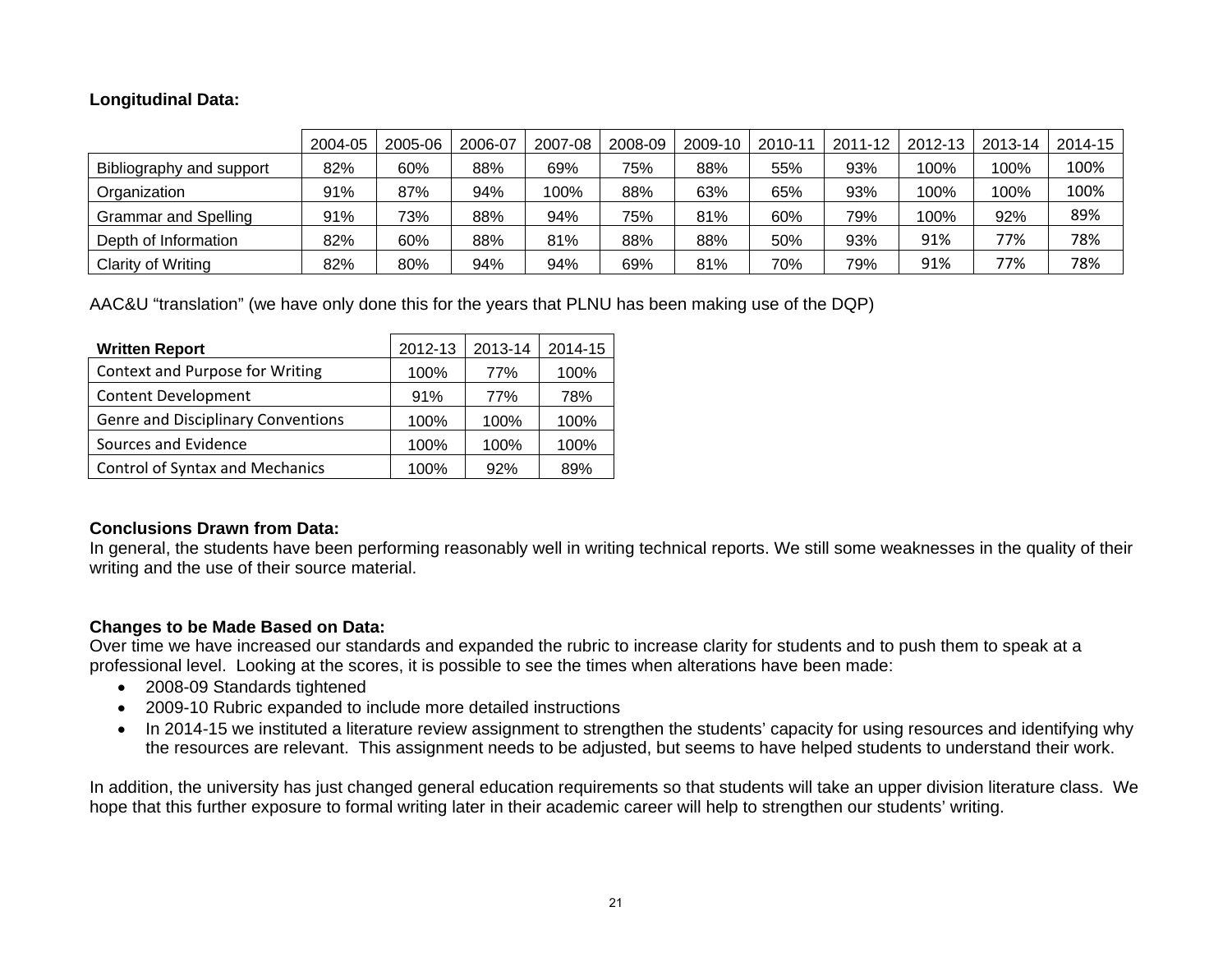# **MICS Written Presentation Rubric**

| <b>Criteria</b>                             | <b>Outstanding</b> |                                                                                                          | <b>High Satisfactory</b> |                                                                                         | <b>Low Satisfactory</b> |                                                                                             |        | <b>Unsatisfactory</b>                                                     |  |
|---------------------------------------------|--------------------|----------------------------------------------------------------------------------------------------------|--------------------------|-----------------------------------------------------------------------------------------|-------------------------|---------------------------------------------------------------------------------------------|--------|---------------------------------------------------------------------------|--|
|                                             | $\Box$             | Multiple references from<br>distinct reputable sources                                                   | $\Box$                   | Most references from distinct<br>reputable sources                                      | □                       | Some references from reputable<br>sources                                                   | $\Box$ | No bibliography or all references<br>from untrusted sites on the internet |  |
| Bibliography and<br>supporting<br>documents | □                  | References cited in the body of<br>the document                                                          | $\Box$                   | Some citation of references in<br>the body of the document                              | □                       | Limited citation of references in<br>the body of the document                               | $\Box$ | No citation of references in the body<br>of the document                  |  |
|                                             | □                  | Conveys a central theme with<br>all ideas connected,<br>arrangement of ideas clearly<br>related to topic | $\Box$                   | Conveys a central idea or topic<br>with some ideas connected to<br>the topic            | $\Box$                  | Attempts to focus on an idea or<br>topic with many ideas not<br>connected to the topic      | $\Box$ | Has little or no focus on central idea<br>or topic                        |  |
|                                             | □                  | Clear introduction, body (with<br>sections), and conclusion<br>includes summary and closure              | $\Box$                   | Includes introduction, body and<br>conclusion                                           | □                       | Introduction, body, conclusion<br>detectable but not clear                                  | □      | Introduction, body or conclusion<br>absent                                |  |
| Organization                                | $\Box$             | Includes both an abstract and<br>table of contents                                                       | □                        | Includes abstract and table of<br>contents (one partial and one<br>complete)            | □                       | Includes partial abstract and<br>partial table of contents                                  | □      | No abstract or table of contents                                          |  |
|                                             | □                  | No use of first- person tense                                                                            | $\Box$                   | Few uses of the first-person<br>tense                                                   | □                       | Several uses of the first- person<br>tense                                                  | $\Box$ | Written in first-person tense                                             |  |
| Grammar and<br>spelling                     | □                  | No grammatical or spelling<br>errors                                                                     | □                        | Few grammatical and spelling<br>errors                                                  | □                       | Some grammatical and spelling<br>errors                                                     | □      | Many grammatical and spelling<br>errors                                   |  |
|                                             | $\Box$             | Appropriately synthesizes<br>information from multiple<br>distinct sources                               | □                        | Synthesis of information from at<br>least three distinct sources                        | □                       | Synthesis of information from at<br>least two distinct sources                              | □      | Summary reporting of information<br>without synthesis                     |  |
| Depth of information                        | $\Box$             | Draws conclusions and<br>personal insights from<br>synthesis                                             | □                        | At least two personal insights or<br>conclusions stated                                 | □                       | At least one personal insight or<br>conclusion stated                                       | □      | No personal insights                                                      |  |
|                                             | □                  | Has the minimum number of<br>pages including penalty pages;<br>subject coverage is excellent             | $\Box$                   | Has the minimum number of<br>pages including penalty pages;<br>subject coverage is good | □                       | Has the minimum number of<br>pages including penalty pages;<br>subject coverage is adequate | □      | Does not have the minimum<br>number of pages including penalty<br>pages   |  |
|                                             | $\Box$             | Sentences flow                                                                                           | $\Box$                   | Good sentence structure                                                                 | $\Box$                  | Occasional poor sentence<br>structure                                                       | $\Box$ | Frequent poor sentence structure                                          |  |
|                                             | □                  | Smooth transitions between<br>paragraphs                                                                 | $\Box$                   | Adequate transitions between<br>paragraphs                                              | □                       | Transitions between paragraphs<br>unclear                                                   | □      | Lacked transitions between<br>paragraphs                                  |  |
| Clarity of writing                          | □                  | Any and all terms and<br>acronyms are defined                                                            | □                        | Most terms and acronyms are<br>defined                                                  | □                       | Some terms and acronyms are<br>defined                                                      | $\Box$ | Many terms and acronyms are<br>undefined                                  |  |
|                                             | $\Box$             | Provides evidence to support<br>points                                                                   | $\Box$                   | Lacks support for some points                                                           | □                       | Provides minimal support for<br>points                                                      | $\Box$ | Ideas not supported                                                       |  |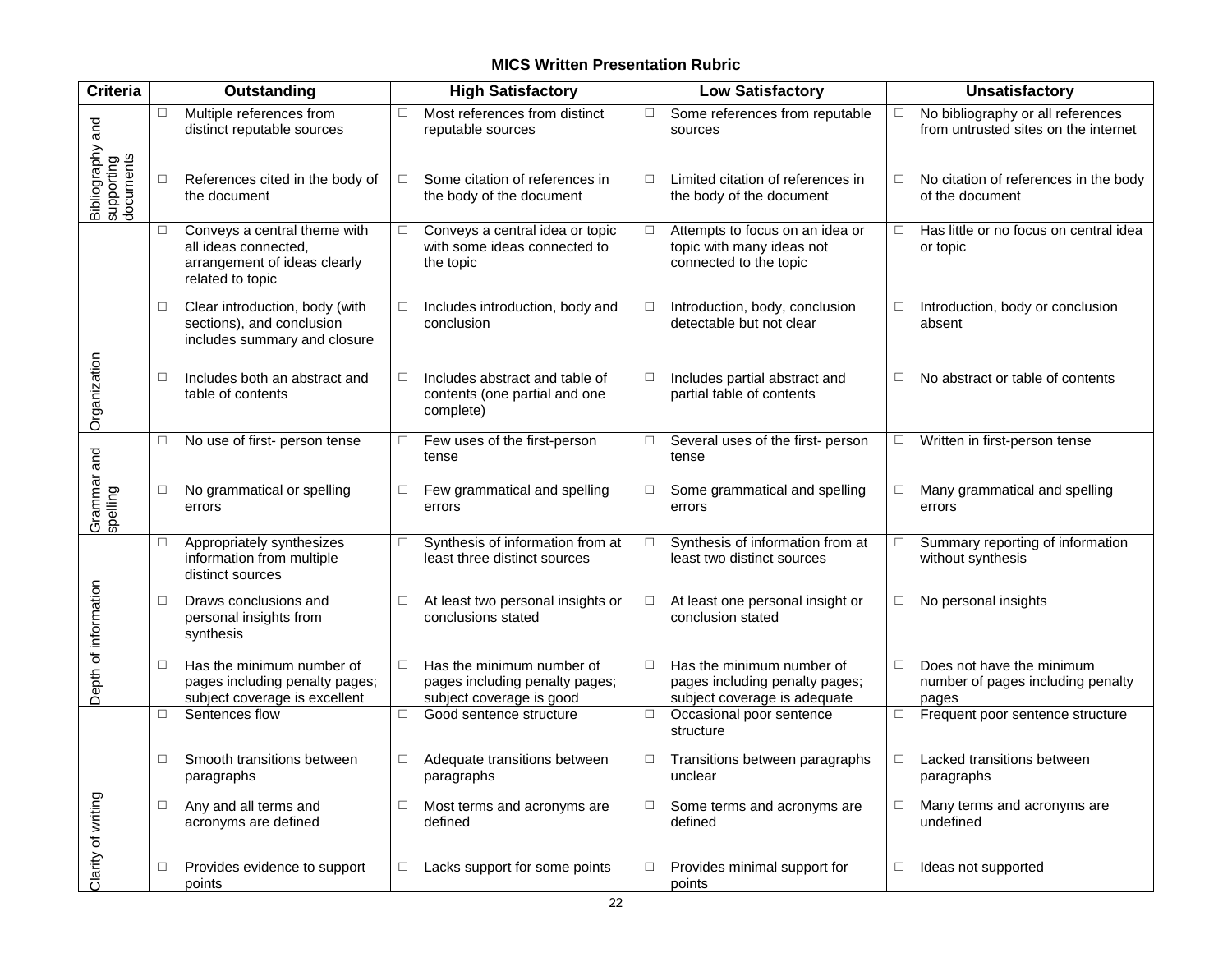### Translation between MICS and AAC&U Rubric

| <b>MICS Category</b>                                                                      | <b>MICS Item Position</b><br>in Rubric | AAC&U Category |
|-------------------------------------------------------------------------------------------|----------------------------------------|----------------|
| Conveys a central theme with all ideas<br>connected, arrangement of ideas clearly related |                                        |                |
| to topic                                                                                  | 3                                      | Purpose        |
| Appropriately synthesizes information from<br>multiple distinct sources                   | 8                                      | Development    |
| Draws conclusions and personal insights from<br>synthesis                                 | 9                                      | Development    |
| Has the minimum number of pages including<br>penalty pages; subject coverage is excellent | 10                                     | Development    |
| Provides evidence to support points                                                       | 14                                     | Development    |
| Clear introduction, body (with sections), and<br>conclusion includes summary and closure  | 4                                      | Genre          |
| Includes both an abstract and table of contents                                           | 5                                      | Genre          |
| Multiple references from distinct reputable<br>sources                                    | $\mathbf{1}$                           | Source         |
| References cited in the body of the document                                              | $\overline{2}$                         | Source         |
| No use of first- person tense                                                             | 6                                      | Syntax         |
| No grammatical or spelling errors                                                         | 7                                      | Syntax         |
| Sentences flow                                                                            | 11                                     | Syntax         |
| Smooth transitions between paragraphs                                                     | 12                                     | Syntax         |
| Any and all terms and acronyms are defined                                                | 13                                     | Syntax         |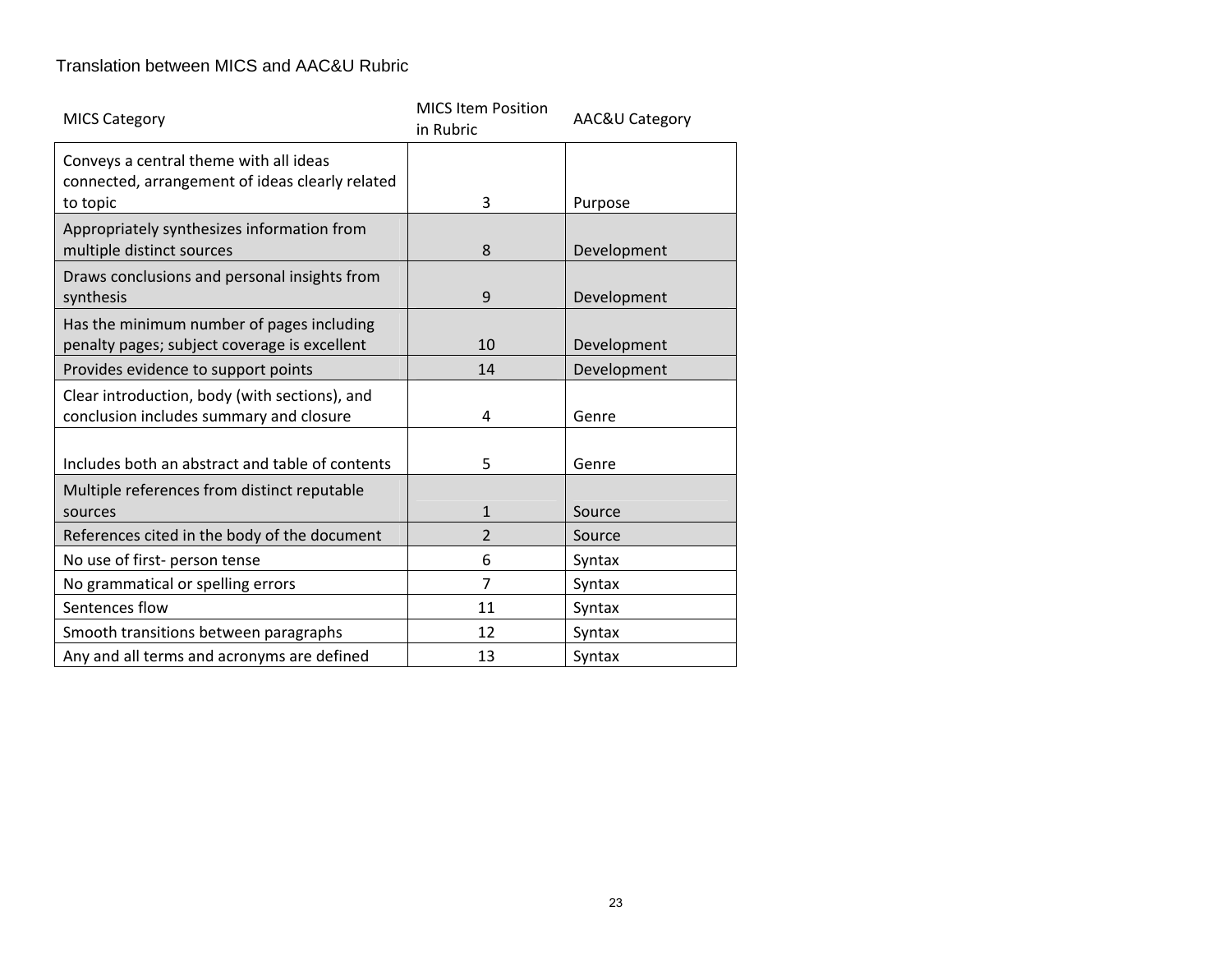#### **AAC&U Written Communication Value Rubric**

|                                                                                                                                                                                                         | Capstone                                                                                                                                                                                                                                                           | <b>Milestones</b><br>3                                                                                                                                                                                  | <b>Milestones</b><br>$\overline{2}$                                                                                                                                           | <b>Benchmark</b><br>1                                                                                                                                           |
|---------------------------------------------------------------------------------------------------------------------------------------------------------------------------------------------------------|--------------------------------------------------------------------------------------------------------------------------------------------------------------------------------------------------------------------------------------------------------------------|---------------------------------------------------------------------------------------------------------------------------------------------------------------------------------------------------------|-------------------------------------------------------------------------------------------------------------------------------------------------------------------------------|-----------------------------------------------------------------------------------------------------------------------------------------------------------------|
| <b>Context of and Purpose for</b><br><b>Writing</b><br>Includes considerations of<br>audience, purpose, and the<br>circumstances surrounding<br>the writing $task(s)$ .                                 | Demonstrates a thorough<br>understanding of context,<br>audience, and purpose that is<br>responsive to the assigned<br>task(s) and focuses all<br>elements of the work.                                                                                            | Demonstrates adequate<br>consideration of context,<br>audience, and purpose and a<br>clear focus on the assigned<br>$task(s)$ (e.g., the task aligns<br>with audience, purpose, and<br>context).        | Demonstrates awareness of<br>context, audience, purpose,<br>and to the assigned tasks(s)<br>(e.g., begins to show<br>awareness of audience's<br>perceptions and assumptions). | Demonstrates minimal<br>attention to context, audience,<br>purpose, and to the assigned<br>$tasks(s)$ (e.g., expectation of<br>instructor or self as audience). |
| <b>Content Development</b>                                                                                                                                                                              | Uses appropriate, relevant, and<br>compelling content to illustrate<br>mastery of the subject,<br>conveying the writer's<br>understanding, and shaping the<br>whole work.                                                                                          | Uses appropriate, relevant, and<br>compelling content to explore<br>ideas within the context of the<br>discipline and shape the whole<br>work.                                                          | Uses appropriate and relevant<br>content to develop and explore<br>ideas through most of the<br>work.                                                                         | Uses appropriate and relevant<br>content to develop simple<br>ideas in some parts of the<br>work.                                                               |
| <b>Genre and Disciplinary</b><br><b>Conventions</b><br>Formal and informal rules<br>inherent in the expectations<br>for writing in particular<br>forms and/or academic fields<br>(please see glossary). | Demonstrates detailed<br>attention to and successful<br>execution of a wide range of<br>conventions particular to a<br>specific discipline and/or<br>writing task (s)<br>including organization,<br>content, presentation,<br>formatting, and stylistic<br>choices | Demonstrates consistent use of<br>important conventions<br>particular to a specific<br>discipline and/or writing<br>task(s), including organization,<br>content, presentation, and<br>stylistic choices | Follows expectations<br>appropriate to a specific<br>discipline and/or writing<br>$task(s)$ for basic organization,<br>content, and presentation                              | Attempts to use a consistent<br>system for basic organization<br>and presentation.                                                                              |
| <b>Sources and Evidence</b>                                                                                                                                                                             | Demonstrates skillful use of<br>high-quality, credible, relevant<br>sources to develop ideas that<br>are appropriate for the<br>discipline and genre of the<br>writing                                                                                             | Demonstrates consistent use of<br>credible, relevant sources to<br>support ideas that are situated<br>within the discipline and genre<br>of the writing.                                                | Demonstrates an attempt to use<br>credible and/or relevant<br>sources to support ideas that<br>are appropriate for the<br>discipline and genre of the<br>writing.             | Demonstrates an attempt to use<br>sources to support ideas in the<br>writing.                                                                                   |
| <b>Control of Syntax and</b><br><b>Mechanics</b>                                                                                                                                                        | Uses graceful language that<br>skillfully communicates<br>meaning to readers with clarity<br>and fluency, and is virtually<br>error-free.                                                                                                                          | Uses straightforward language<br>that generally conveys<br>meaning to readers. The<br>language in the portfolio has<br>few errors.                                                                      | Uses language that generally<br>conveys meaning to readers<br>with clarity, although writing<br>may include some errors.                                                      | Uses language that sometimes<br>impedes meaning because of<br>errors in usage.                                                                                  |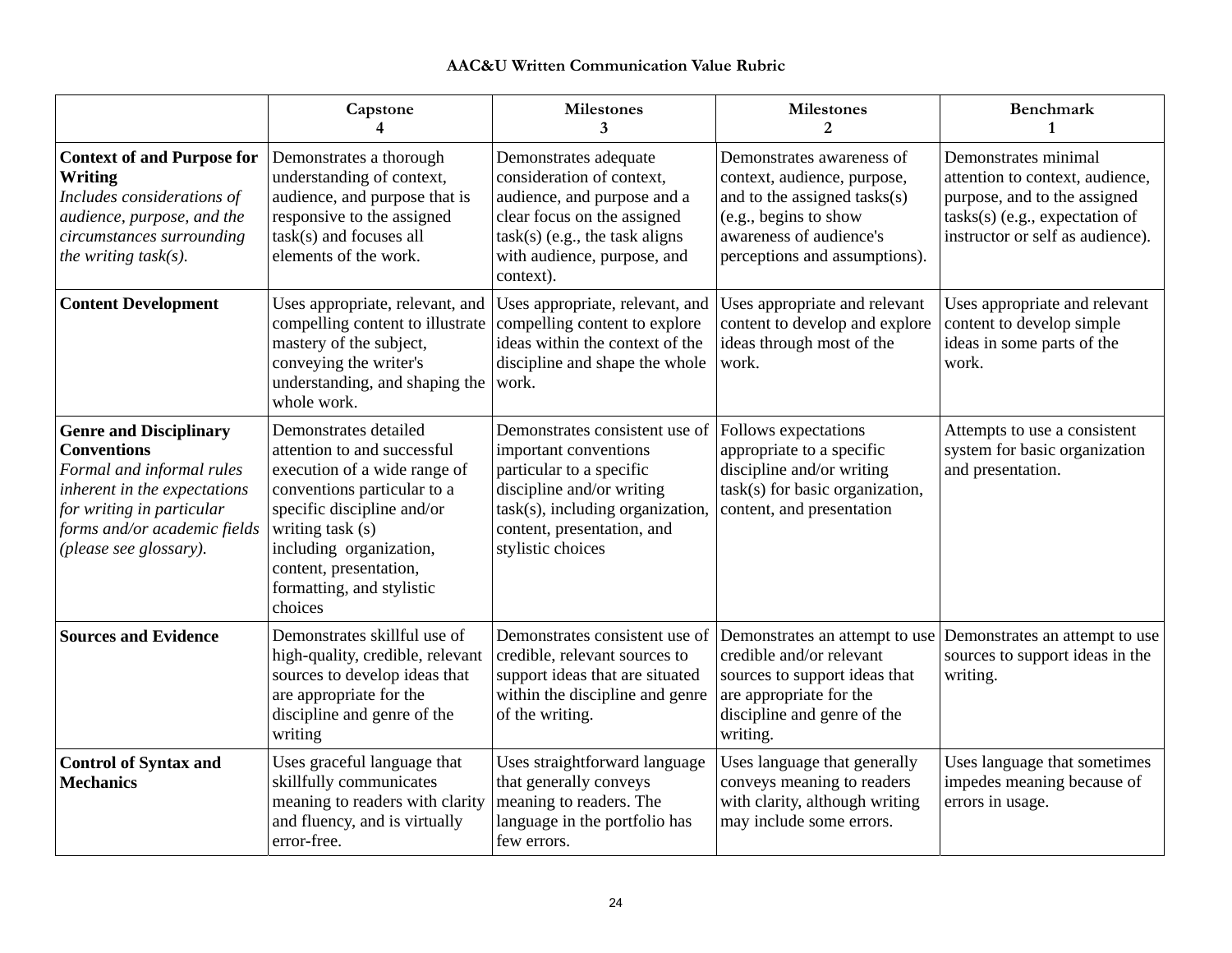# **Assessment Data Mathematical, Information and Computer Sciences**

**Learning Outcome:** Students will collaborate effectively in teams.

#### **Outcome Measure:**

Annual: CSC324 Signature Assignment – evaluation of group while working on a project Annual: MTH352 Signature Assignment – evaluation of group while working on a project

**Criteria for Success:** 80% of the students should have an average score of at least 2.5 in each of the major areas.

#### **Aligned with DQP Learning Areas (circle one or more):**

- 1. Specialized Knowledge
- 2. Broad Integrative Knowledge
- 3. Intellectual Skills/Core Competencies
- 4. Applied and Collaborative Learning, and
- 5. Civic and Global Learning

### **Longitudinal Data:**

|                                     | <b>CSC324</b>            |                  |  |
|-------------------------------------|--------------------------|------------------|--|
|                                     | Percent of students with |                  |  |
|                                     | average at least 3.0     |                  |  |
|                                     | <b>Fall 2012</b>         | <b>Fall 2014</b> |  |
| Contributes to team meetings        | 86%                      | 80%              |  |
| Encourages team members             | 93%                      | 84%              |  |
| Contributes individually outside of |                          |                  |  |
| team meetings                       | 93%                      | 88%              |  |
| Attitude                            | 100%                     | 96%              |  |
| Fosters constructive team climate   | 100%                     | 92%              |  |
| Responds to conflict                | 100%                     | 100%             |  |

|                                     | MTH352 Percent of        |        |  |
|-------------------------------------|--------------------------|--------|--|
|                                     | students with average at |        |  |
|                                     | least 3.0                |        |  |
|                                     | Spring                   | Spring |  |
|                                     | 2013                     | 2015   |  |
| Contributes to team meetings        | 91%                      | 86%    |  |
| Encourages team members             | 91%                      | 93%    |  |
| Contributes individually outside of |                          |        |  |
| team meetings                       | 82%                      | 93%    |  |
| Attitude                            | 100%                     | 100%   |  |
| Fosters constructive team climate   | 91%                      | 100%   |  |
| Responds to conflict                | 91%                      | 100%   |  |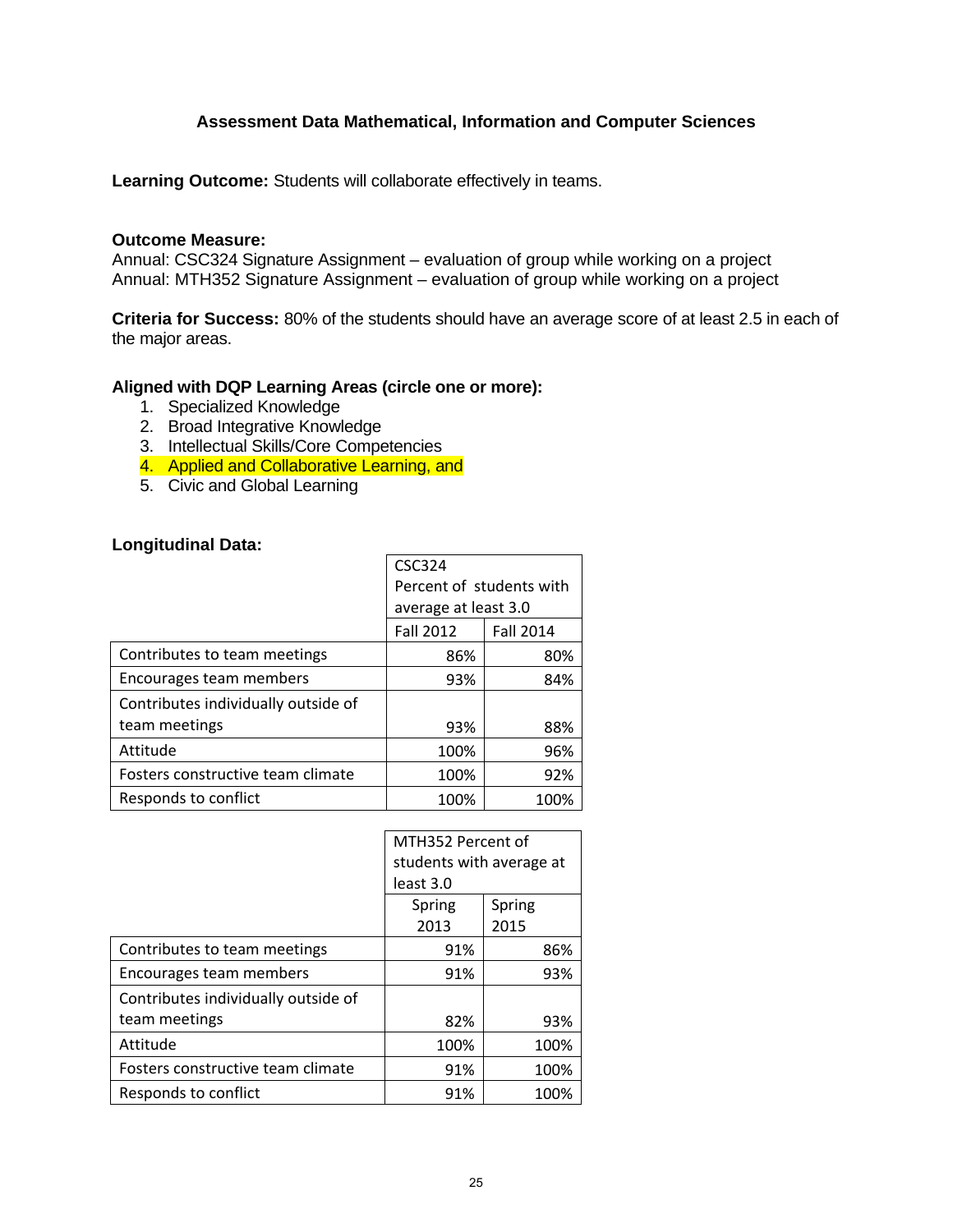# **Conclusions Drawn from Data:**

The students are performing well as member of teams.

#### **Changes to be Made Based on Data:**

Continue to make use of group activities throughout the curriculum.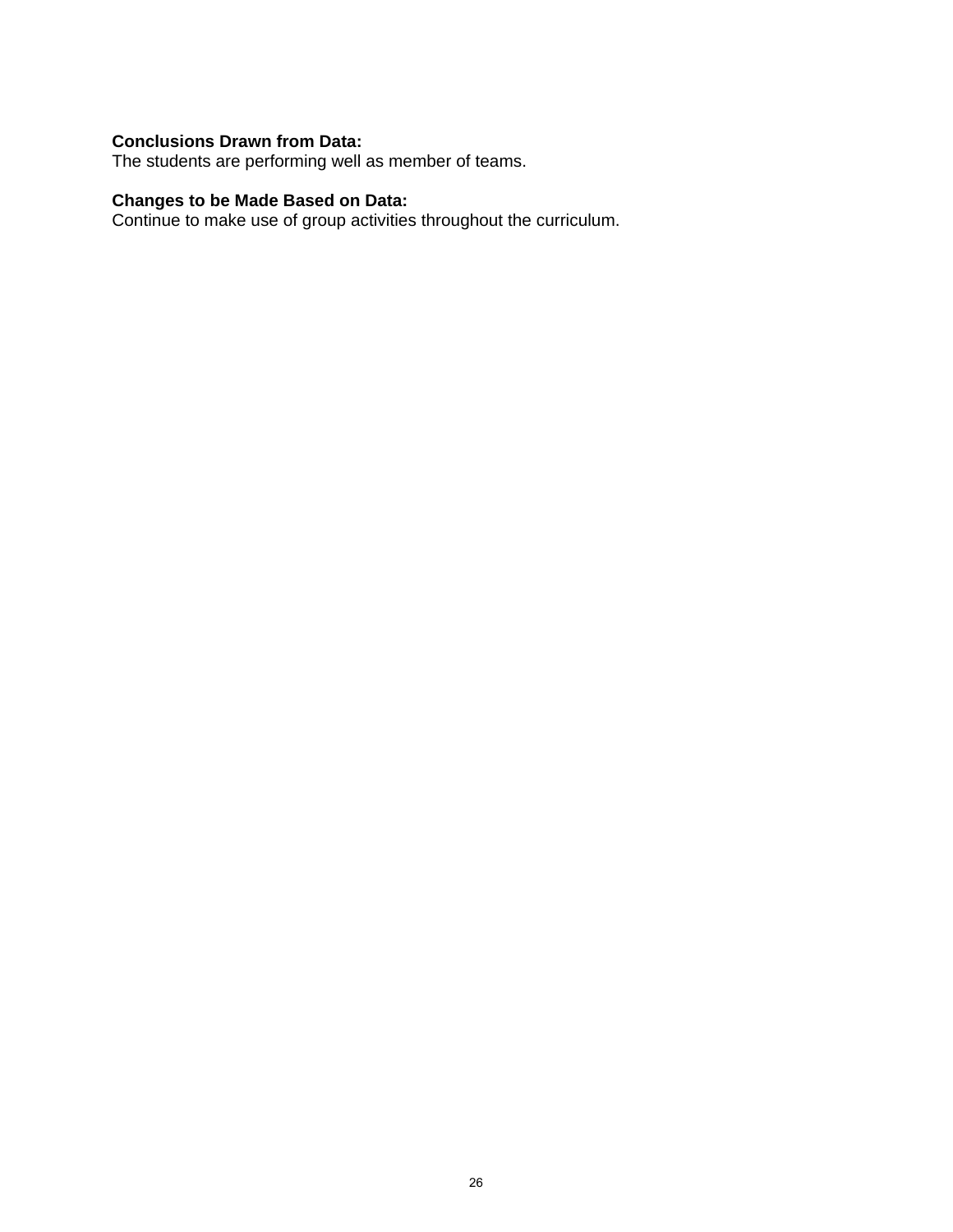# **MICS Teamwork Rubric**

#### **Definition**

Teamwork is behaviors under the control of individual team members (effort they put into team tasks, their manner of interacting with others on team, and the quantity and quality of contributions they make to team discussions.)

*Evaluators are encouraged to assign a zero to any work sample or collection of work that does not meet unsatisfactory (cell one) level performance.* 

**The purpose of this is to evaluate individual team members. Although no team member will ever see your evaluation of them, please take it seriously.** 

**Directions:** 

- **Do not put your own name anywhere on this form, the evaluations are to be anonymous.**
- **Please write the name of the person you are evaluating here ……………………………….\_\_\_\_\_\_\_\_\_\_\_\_\_\_\_\_\_\_\_\_\_\_\_\_\_\_\_\_\_\_**
- $\bullet$ **Please fill out one copy of this form for every person who was on your team, including one for yourself.**
- **For each row, place a checkmark in the box that best describes your teammate's performance.**

|                       | Outstanding                    | <b>High Satisfactory</b>       | Low Satisfactory              | Unsatisfactory                |
|-----------------------|--------------------------------|--------------------------------|-------------------------------|-------------------------------|
| <b>Contributes to</b> | $\Box$ Helps the team move     | $\Box$ Offers new suggestions  | Shares ideas but does not     | $\Box$ Sits quietly in team   |
| team meetings         | forward by articulating the    | to advance the work of the     | advance the work of the       | meetings and does not         |
|                       | merits of alternative ideas or | group.                         | group.                        | contribute                    |
|                       | proposals.                     |                                |                               |                               |
| <b>Encourages</b>     | $\Box$ Actively seeks to find  | $\Box$ Offers encouragement to | Offers words of               | $\Box$ Does not offer word of |
| members of the        | opportunities to encourage     | all members of the team        | encouragement to friends      | encouragement to anyone       |
| team                  | all members of the team.       |                                |                               |                               |
| <b>Individual</b>     | $\Box$ Completes all assigned  | $\Box$ Completes all assigned  | Completes all assigned        | $\Box$ Does not complete all  |
| <b>contributions</b>  | tasks by deadline; work        | tasks by deadline; work        | tasks by deadline.            | assigned tasks by deadline.   |
| outside of team       | accomplished is thorough.      | accomplished is thorough.      |                               |                               |
| meetings              | Proactively helps other team   |                                |                               |                               |
|                       | members complete their         |                                |                               |                               |
|                       | assigned tasks.                |                                |                               |                               |
| <b>Attitude</b>       | Demonstrates<br>П.             | Demonstrates<br>П.             | Demonstrates                  | $\Box$ Demonstrates           |
|                       | (comments, facial              | (comments, facial              | (comments, facial             | (comments, facial)            |
|                       | expressions, etc.) a negative  | expressions, etc.) a negative  | expressions, etc.) a negative | expressions, etc.) a negative |
|                       | attitude rarely and helps      | attitude rarely.               | attitude less often than a    | attitude more often than a    |
|                       | others to become more          |                                | positive attitude.            | positive attitude.            |
|                       | positive.                      |                                |                               |                               |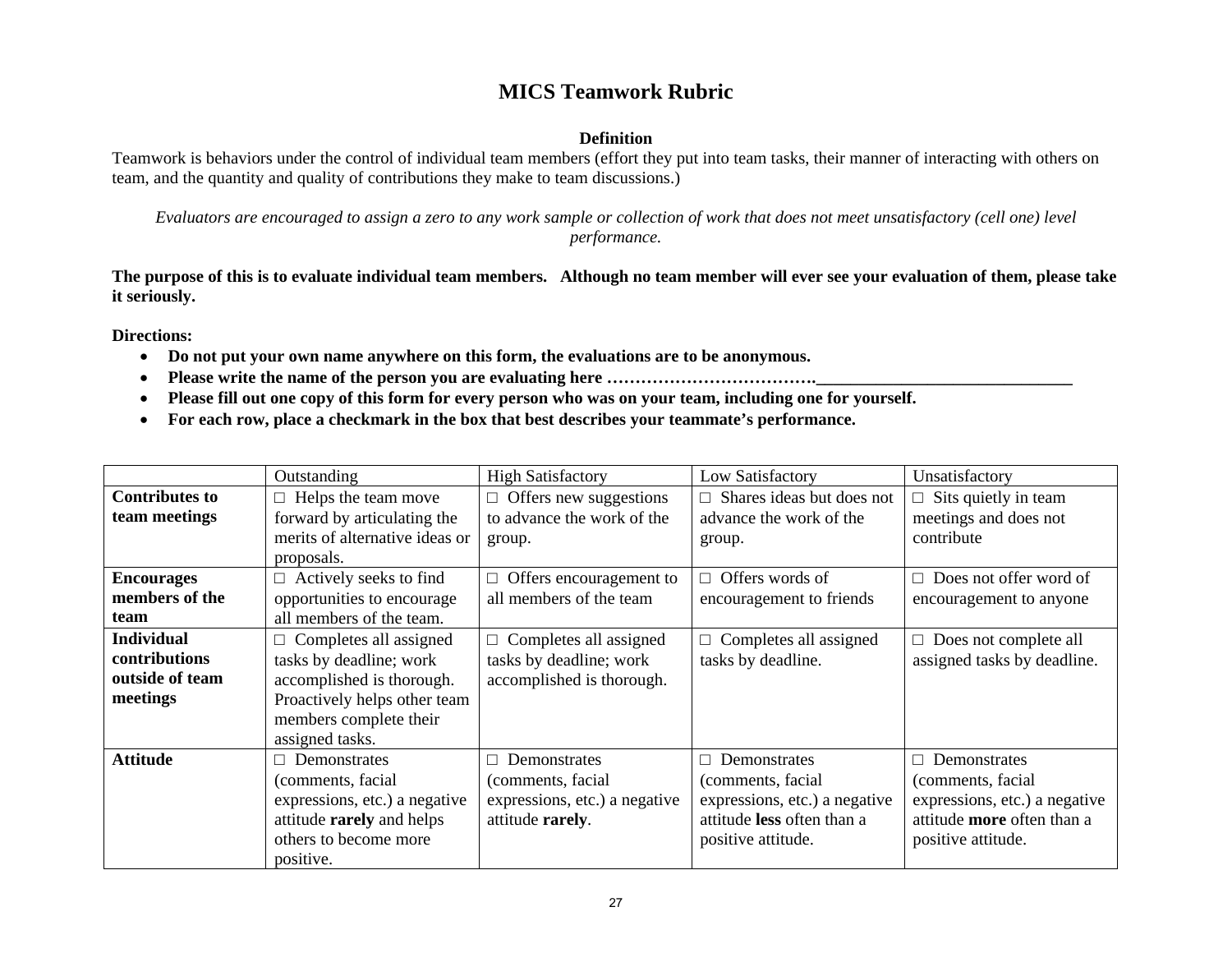| <b>Fosters</b>              | Supports a constructive                                    | Supports a constructive<br>$\Box$ | $\Box$ Supports a constructive | $\Box$ Supports a constructive |
|-----------------------------|------------------------------------------------------------|-----------------------------------|--------------------------------|--------------------------------|
| constructive team           | team climate by doing all of                               | team climate by doing any         | team climate by doing any      | team climate by doing          |
| climate                     | the following:                                             | two of the following:             | one of the following:          | none of the following:         |
|                             |                                                            |                                   |                                |                                |
|                             | • Treats team members                                      | • Treats team members             | • Treats team members          | • Treats team members          |
|                             | respectfully by being polite                               | respectfully by being polite      | respectfully by being polite   | respectfully by being polite   |
|                             | and constructive in                                        | and constructive in               | and constructive in            | and constructive in            |
|                             | communication.                                             | communication.                    | communication.                 | communication.                 |
|                             | • Uses positive vocal or                                   | • Uses positive vocal or          | • Uses positive vocal or       | • Uses positive vocal or       |
|                             | written tone, facial                                       | written tone, facial              | written tone, facial           | written tone, facial           |
| expressions, and/or body    |                                                            | expressions, and/or body          | expressions, and/or body       | expressions, and/or body       |
| language to convey a        |                                                            | language to convey a              | language to convey a           | language to convey a           |
|                             | positive attitude about the                                | positive attitude about the       | positive attitude about the    | positive attitude about the    |
|                             | team and its work.                                         | team and its work.                | team and its work.             | team and its work.             |
|                             | • Motivates teammates by                                   | • Motivates teammates by          | • Motivates teammates by       | • Motivates teammates by       |
|                             | expressing confidence                                      | expressing confidence             | expressing confidence          | expressing confidence          |
|                             | about the importance of the<br>about the importance of the |                                   | about the importance of the    | about the importance of the    |
| task and the team's ability |                                                            | task and the team's ability       | task and the team's ability    | task and the team's ability    |
| to accomplish it.           |                                                            | to accomplish it.                 | to accomplish it.              | to accomplish it.              |
| <b>Responds to</b>          | Identifies and                                             | Identifies and<br>П.              | $\Box$ Identifies and          | $\Box$ Will not acknowledge    |
| conflict                    | acknowledges conflict and                                  | acknowledges conflict and         | acknowledges conflict but      | that conflict has occurred or  |
|                             | acknowledges that                                          | acknowledges that                 | will not acknowledge that      | that relationships can be      |
|                             | relationships can be                                       | relationships can be              | relationships can be           | damaged.                       |
|                             | damaged. Seeks to restore                                  | damaged.                          | damaged.                       |                                |
|                             | relationships.                                             |                                   |                                |                                |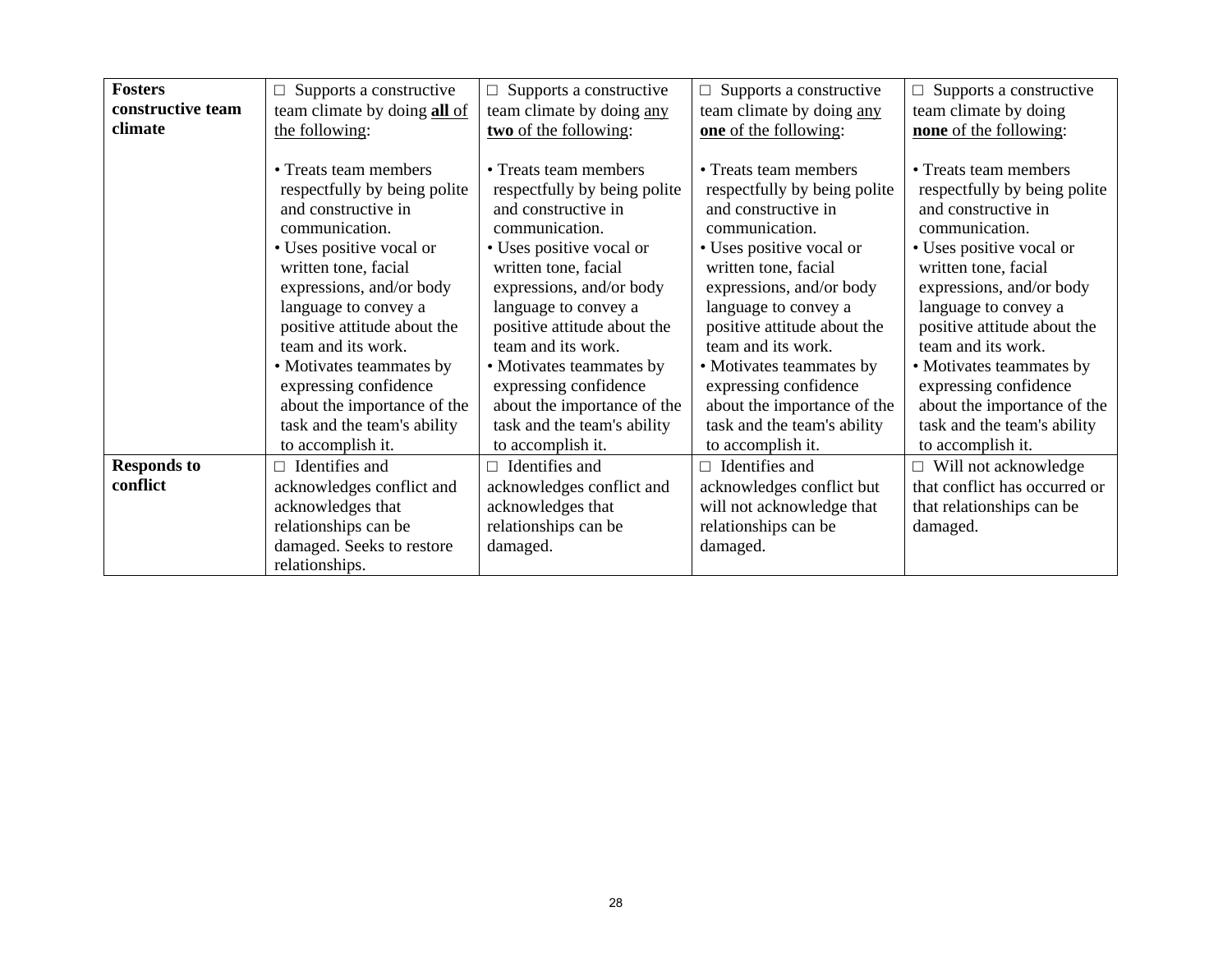# **Assessment Data Mathematical, Information and Computer Sciences**

**Learning Outcome:** Students will be able to identify, locate, evaluate, and effectively and responsibly use and cite information for the task at hand (Information Literacy).

**Outcome Measure:** Annual: Each student will be required to write a paper on a topic in their field as a part of their participation in the Senior Seminar. The audience for this talk will include department faculty, fellow students and possibly some alumni. The students will be given the evaluation criteria in advance and their paper will be rated by the faculty using a rubric with a scale of 4 (capstone) to 1 (benchmark) in the following areas:

- Determine the Extent of Information Needed
- Access the Needed Information
- Evaluate Information and its Sources Critically (carefully explains the reason for the choice of sources).
- Use Information Effectively to Accomplish a Specific Purpose
- Access and Use Information Ethically and Legally

**Criteria for Success:** 80% of the students should have an average score of at least 3 in each of the major areas.

### **Aligned with DQP Learning Areas (circle one or more):**

- 1. Specialized Knowledge
- 2. Broad Integrative Knowledge
- 3. Intellectual Skills/Core Competencies
- 4. Applied and Collaborative Learning, and
- 5. Civic and Global Learning

#### **Longitudinal Data:**

|                                                                                                                                 | Percentage of Students at 2.5<br>or Higher |         |         |  |
|---------------------------------------------------------------------------------------------------------------------------------|--------------------------------------------|---------|---------|--|
| <b>Information Literacy</b>                                                                                                     | 2012-13                                    | 2013-14 | 2014-15 |  |
| Determine the Extent of Information                                                                                             |                                            |         |         |  |
| Needed                                                                                                                          | 100%                                       | 62%     | 78%     |  |
| Access the Needed Information                                                                                                   | 91%                                        | 69%     | 100%    |  |
| Evaluate Information and its Sources<br>Critically (carefully explains the reasons for<br>the choice of source) (added 2014-15) |                                            |         | 33%     |  |
| Use Information Effectively to Accomplish<br>a Specific Purpose                                                                 | 91%                                        | 85%     | 89%     |  |
| Access and Use Information Ethically and<br>Legally                                                                             | 91%                                        | 77%     | 100%    |  |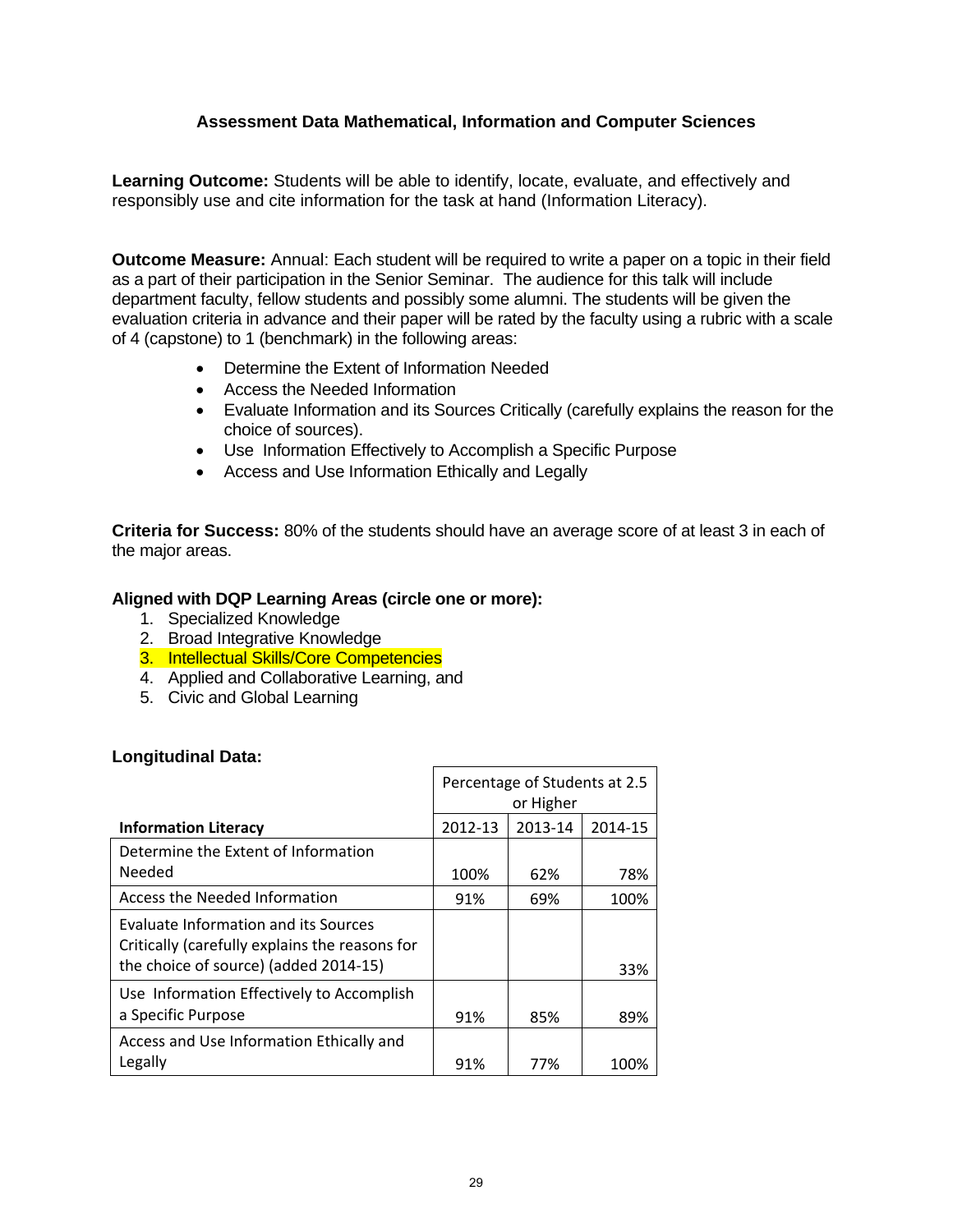#### **Conclusions Drawn from Data:**

For the first two years we applied the rubric to the student's final senior paper to measure their use of information. The quality of the use of information was uneven and we had not made our expectations clear.

The students are still having trouble articulating the reasons that they have selected a specific reference for use in their final paper. They are also not cite sources with the consistency that we would desire.

#### **Changes to be Made Based on Data:**

In 2014-15 we changed the assignment so that seniors submit a literature review in advance of submitting their final senior paper. The literature review is evaluated using the first three criteria in the rubric and students are asked to self-assess as well. The final paper is evaluated using all elements 1,2,4 and 5 of the information literacy and students also do a self-assessment with the rubric before turning in their final paper.

The first year of the literature review process was disappointing. We need to work with students so that they can articulate the reasons for their reference selections. The assignment needs to be redesigned to focus more clearly on this issue.

In addition, the change in general education requirements means that all students will be required to take an upper division literature course and that should help reinforce some of these skills closer to the time that our students are writing their final paper in senior seminar.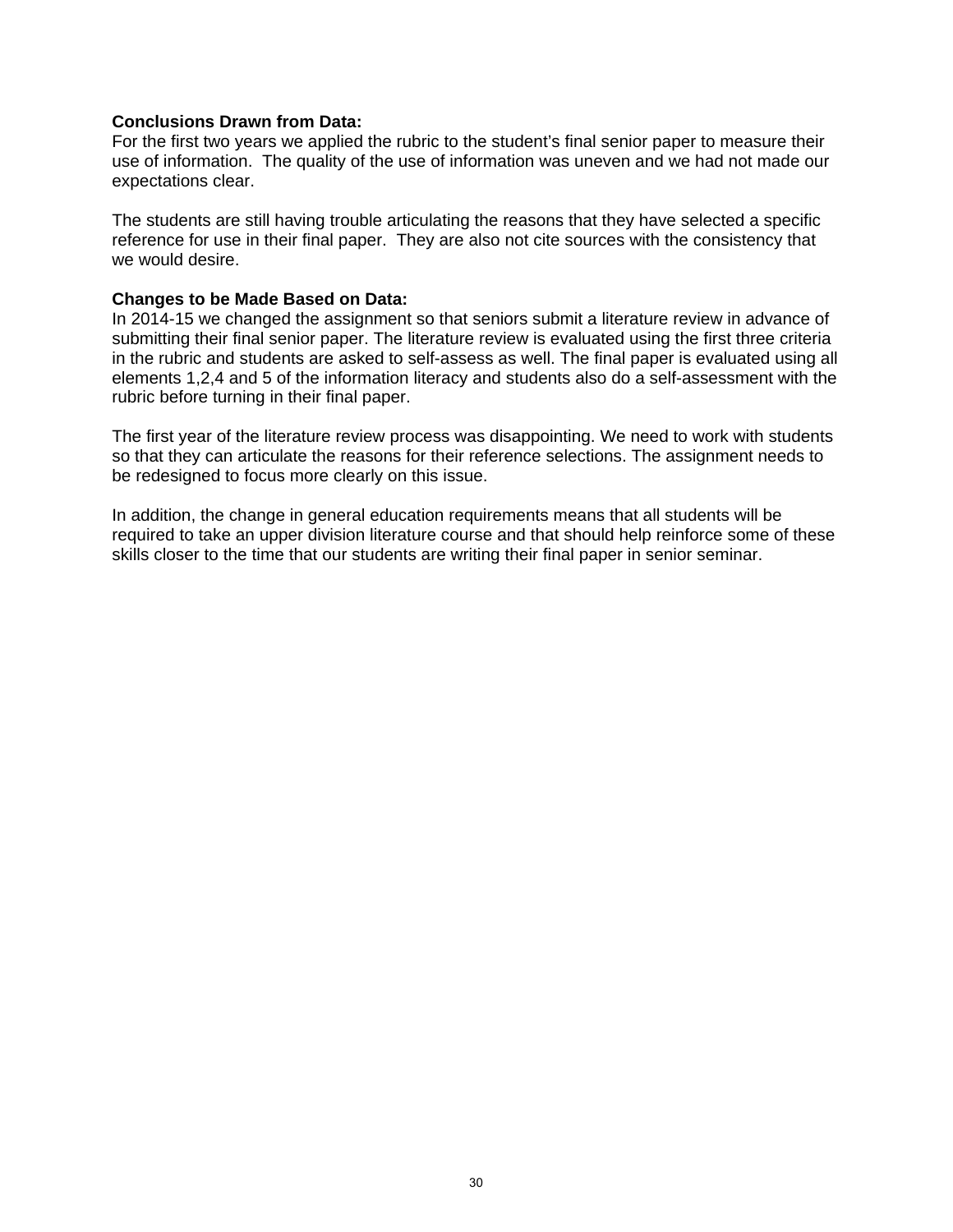# **MICS Information Literacy Rubric**

Adapted from the AAC&U Value Rubric

|                                                                        | Capstone - 4                                                                                                                                                                                                                                                                                                                                                                                                                                                                                                            | Milestone - 3                                                                                                                                                                                                                                                                                                                                                                                                                                                                                                                                                    | Milestone - 2                                                                                                                                                                                                                                                                                                                                                                                                                                                                                                                                                  | <b>Benchmark - 1</b>                                                                                                                                                                                                                                                                                                                                                                                                                                                                                                                                                                     |
|------------------------------------------------------------------------|-------------------------------------------------------------------------------------------------------------------------------------------------------------------------------------------------------------------------------------------------------------------------------------------------------------------------------------------------------------------------------------------------------------------------------------------------------------------------------------------------------------------------|------------------------------------------------------------------------------------------------------------------------------------------------------------------------------------------------------------------------------------------------------------------------------------------------------------------------------------------------------------------------------------------------------------------------------------------------------------------------------------------------------------------------------------------------------------------|----------------------------------------------------------------------------------------------------------------------------------------------------------------------------------------------------------------------------------------------------------------------------------------------------------------------------------------------------------------------------------------------------------------------------------------------------------------------------------------------------------------------------------------------------------------|------------------------------------------------------------------------------------------------------------------------------------------------------------------------------------------------------------------------------------------------------------------------------------------------------------------------------------------------------------------------------------------------------------------------------------------------------------------------------------------------------------------------------------------------------------------------------------------|
| Determine the Extent of<br><b>Information Needed</b>                   | Effectively defines the scope of<br>the research question or thesis.<br>Effectively determines key<br>concepts. Types of information<br>(sources) selected directly relate<br>to concepts or answer research<br>question.                                                                                                                                                                                                                                                                                               | Defines the scope of the research<br>question or thesis completely. Can<br>determine key concepts. Types of<br>information (sources) selected<br>relate to concepts or answer<br>research question.                                                                                                                                                                                                                                                                                                                                                              | Defines the scope of the research<br>question or thesis incompletely<br>(parts are missing, remains too<br>broad or too narrow, etc.). Can<br>determine key concepts. Types of<br>information (sources) selected<br>partially relate to concepts or<br>answer research question.                                                                                                                                                                                                                                                                               | Has difficulty defining the scope of<br>the research question or thesis.<br>Has difficulty determining key<br>concepts. Types of information<br>(sources) selected do not relate to<br>concepts or answer research<br>question.                                                                                                                                                                                                                                                                                                                                                          |
| <b>Access the Needed Information</b>                                   | Accesses information using<br>effective search strategies and<br>most appropriate information<br>sources.                                                                                                                                                                                                                                                                                                                                                                                                               | Accesses information using<br>variety of search strategies and<br>some relevant information<br>sources.                                                                                                                                                                                                                                                                                                                                                                                                                                                          | Accesses information using simple<br>search strategies, retrieves<br>information from limited and<br>similar sources.                                                                                                                                                                                                                                                                                                                                                                                                                                          | Accesses information randomly,<br>retrieves information that lacks<br>relevance and quality.                                                                                                                                                                                                                                                                                                                                                                                                                                                                                             |
| <b>Evaluate Information and its</b><br><b>Sources Critically</b>       | Thoroughly (systematically and<br>methodically) analyzes own and<br>others' assumptions and carefully<br>evaluates the relevance of<br>contexts when presenting a<br>position.                                                                                                                                                                                                                                                                                                                                          | Identifies own and others'<br>assumptions and several relevant<br>contexts when presenting a<br>position.                                                                                                                                                                                                                                                                                                                                                                                                                                                        | Questions some assumptions.<br>Identifies several relevant contexts<br>when presenting a position. May<br>be more aware of others'<br>assumptions than one's own (or<br>vice versa).                                                                                                                                                                                                                                                                                                                                                                           | Shows an emerging awareness of<br>present assumptions (sometimes<br>labels assertions as assumptions).<br>Begins to identify some contexts<br>when presenting a position.                                                                                                                                                                                                                                                                                                                                                                                                                |
| Use Information Effectively to<br><b>Accomplish a Specific Purpose</b> | Communicates, organizes and<br>synthesizes information from<br>sources. Supports all points in the<br>paper.                                                                                                                                                                                                                                                                                                                                                                                                            | Communicates, organizes and<br>synthesizes information from<br>sources. Supports most points in<br>the paper.                                                                                                                                                                                                                                                                                                                                                                                                                                                    | Communicates and organizes<br>information from sources. The<br>information is not yet synthesized<br>and/or supports only a few points.                                                                                                                                                                                                                                                                                                                                                                                                                        | Communicates information from<br>sources. The information is<br>fragmented and/or used<br>inappropriately (misquoted, taken<br>out of context, or incorrectly<br>paraphrased, etc.).                                                                                                                                                                                                                                                                                                                                                                                                     |
| <b>Access and Use Information</b><br><b>Ethically and Legally</b>      | Students use correctly all of the<br>following information use<br>strategies:<br>use of citations and<br>references:<br>use of paraphrasing,<br>summary, or quoting;<br>use of information in ways<br>that are true to original<br>context:<br>distinguishes between<br>common knowledge and<br>ideas requiring attribution<br>and (where appropriate)<br>demonstrates a full<br>understanding of the ethical<br>and legal restrictions on the<br>use of published, confidential,<br>and/or proprietary<br>information. | Students use correctly three of the<br>following information use<br>strategies:<br>use of citations and<br>references:<br>use of paraphrasing,<br>summary, or quoting;<br>use of information in ways<br>$\bullet$<br>that are true to original<br>context:<br>distinguishes between<br>$\bullet$<br>common knowledge and<br>ideas requiring attribution<br>and (where appropriate)<br>$\bullet$<br>demonstrates a full<br>understanding of the ethical<br>and legal restrictions on the<br>use of published, confidential,<br>and/or proprietary<br>information. | Students use correctly two of the<br>following information use<br>strategies:<br>use of citations and<br>$\bullet$<br>references:<br>use of paraphrasing,<br>summary, or quoting;<br>use of information in ways<br>that are true to original<br>context:<br>distinguishes between<br>$\bullet$<br>common knowledge and<br>ideas requiring attribution<br>and (where appropriate)<br>$\bullet$<br>demonstrates a full<br>understanding of the ethical<br>and legal restrictions on the<br>use of published, confidential,<br>and/or proprietary<br>information. | Students use correctly one of the<br>following information use<br>strategies:<br>use of citations and<br>$\bullet$<br>references:<br>use of paraphrasing,<br>$\bullet$<br>summary, or quoting;<br>use of information in ways<br>$\bullet$<br>that are true to original<br>context:<br>distinguishes between<br>$\bullet$<br>common knowledge and<br>ideas requiring attribution<br>and (where appropriate)<br>$\bullet$<br>demonstrates a full<br>understanding of the ethical<br>and legal restrictions on the<br>use of published, confidential,<br>and/or proprietary<br>information. |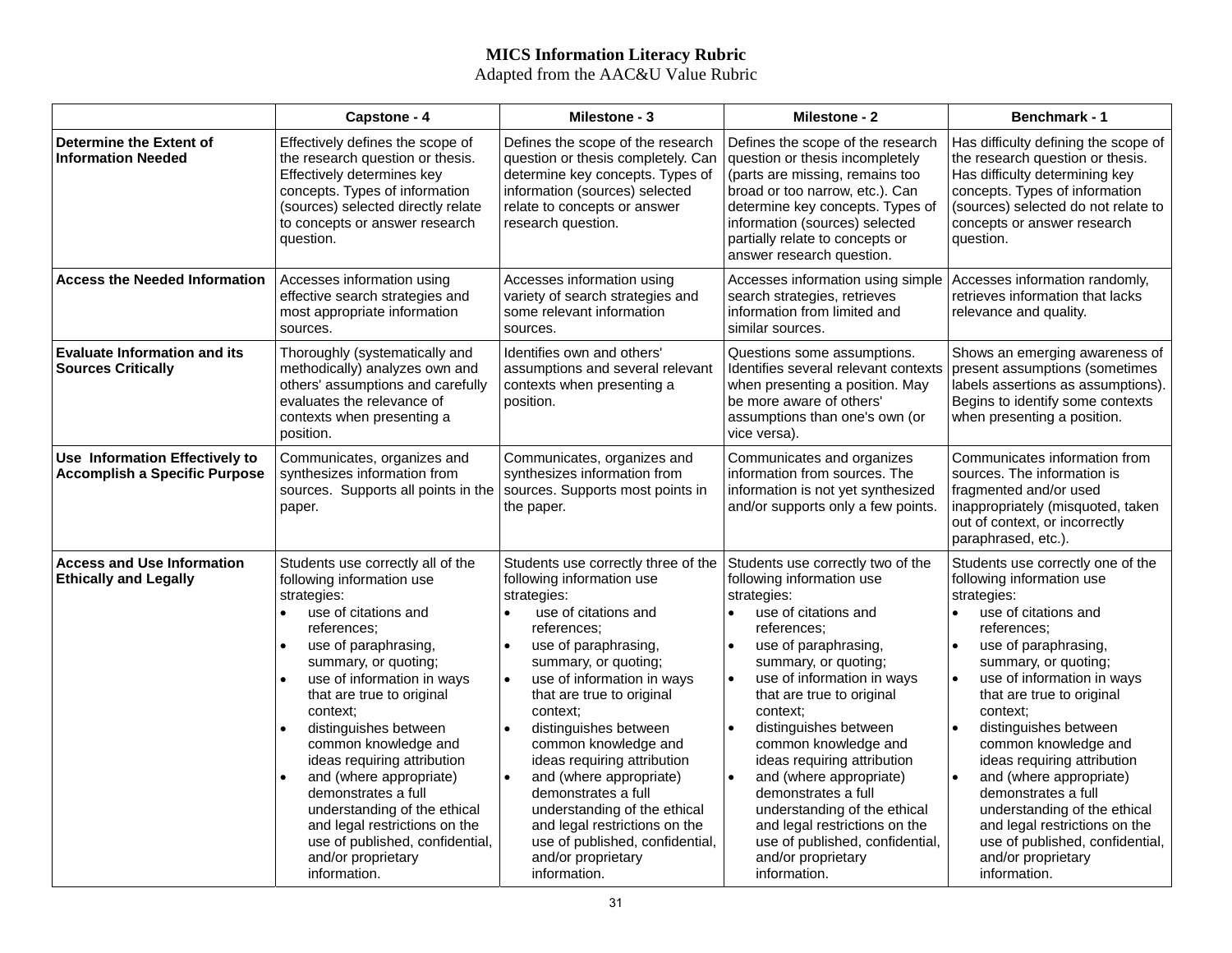# **Assessment Data Mathematical, Information and Computer Sciences**

**Learning Outcome:** Students will be able to gather relevant information, examine information and form a conclusion based on that information (Critical Thinking).

**Outcome Measure:** Annual: Each student will be required to write a paper on a topic in their field as a part of their participation in the Senior Seminar. The audience for this talk will include department faculty, fellow students and possibly some alumni. The students will be given the evaluation criteria which will be applied to their paper and will be rated by the faculty using a rubric with a scale of 4 (capstone) to 1 (benchmark) in the following areas:

- Explanation of issues
- Evidence: Selecting and using information to investigate a point of view or conclusion
- Conclusion and related outcomes (implications and consequences)

**Criteria for Success:** 80% of the students should have an average score of at least 2.5 in each of the major areas. This is based on the AAC&U 1-4 point scoring system.

### **Aligned with DQP Learning Areas (circle one or more):**

- 1. Specialized Knowledge
- 2. Broad Integrative Knowledge
- 3. Intellectual Skills/Core Competencies
- 4. Applied and Collaborative Learning, and
- 5. Civic and Global Learning

# **Longitudinal Data:**

|                                  | Percentage of Students at 2.5 |         |         |  |
|----------------------------------|-------------------------------|---------|---------|--|
|                                  | or Higher                     |         |         |  |
|                                  | 2012-13                       | 2013-14 | 2014-15 |  |
| <b>Explanation of issues</b>     | 100%                          | 77%     | 100%    |  |
| Evidence                         | 100%                          | 77%     | 89%     |  |
| Conclusions and related outcomes |                               |         |         |  |
| (implications and consequences)  | 100%<br>89%<br>85%            |         |         |  |

# **Conclusions Drawn from Data:**

The AAC&U rubrics are written in a language that is rooted in the humanities. We have had to work with students to translate/clarify the meaning of some aspects of the rubric, assignment and our expectations. However, they are generally meeting our expectations. We however still have work to do.

# **Changes to be Made Based on Data:**

We are providing the students with the critical thinking rubric as part of the instructions for the assignment and starting in 2014-15 we began having them self-assess their work with the rubric before submission. We expect to need to further modify the rubric to use language that is better understood by our students.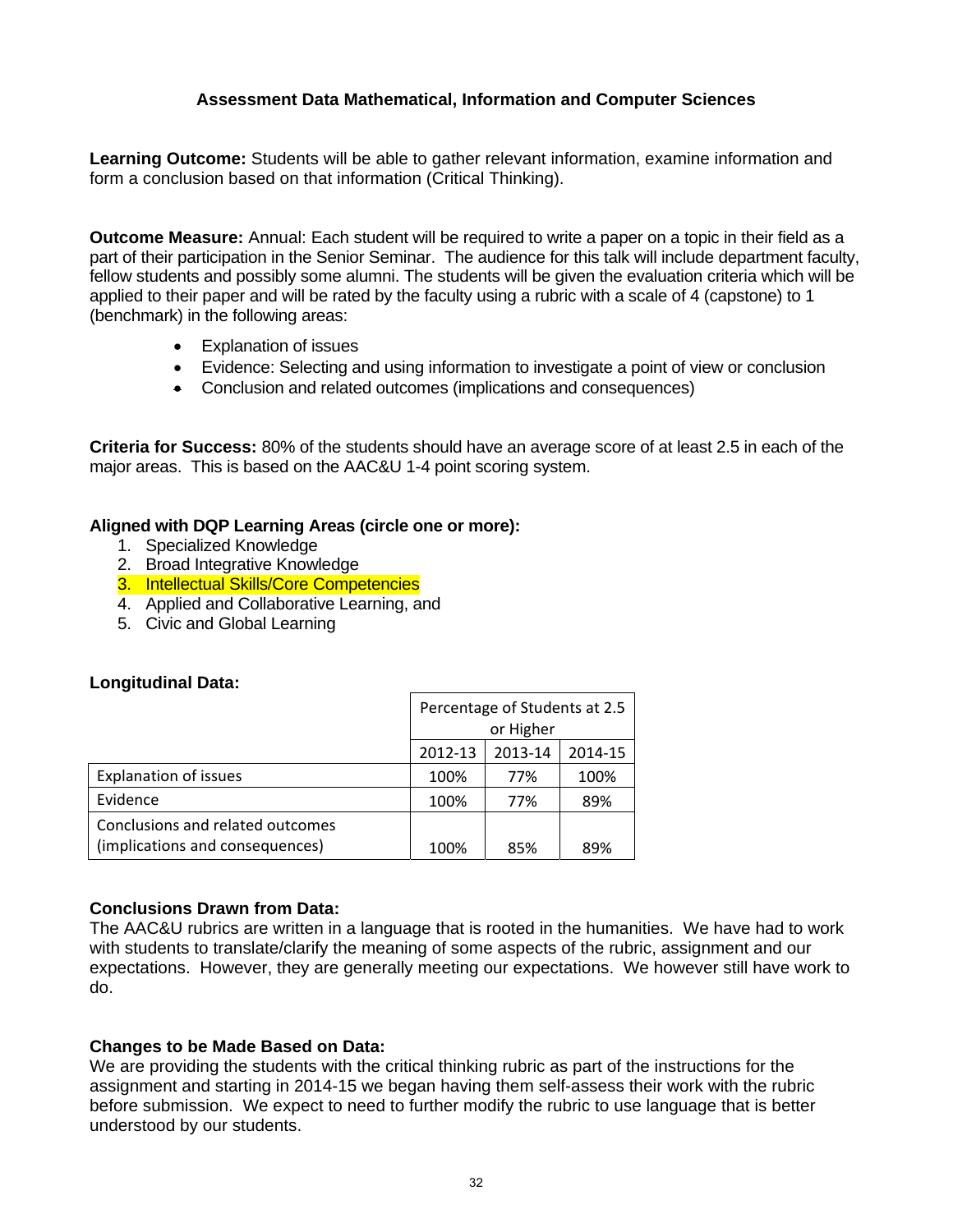#### **Rubric:**

#### **MICS Critical Thinking Rubric (2/6/13)**

Adapted from the AAC&U Value Rubric

|                                                                                                       | $Capstone-4$                                                                                                                                                                                                      | <b>Milestone -3</b>                                                                                                                                                                        | Milestone - 2                                                                                                                                                                                                                      | <b>Benchmark-1</b>                                                                                                                                       |
|-------------------------------------------------------------------------------------------------------|-------------------------------------------------------------------------------------------------------------------------------------------------------------------------------------------------------------------|--------------------------------------------------------------------------------------------------------------------------------------------------------------------------------------------|------------------------------------------------------------------------------------------------------------------------------------------------------------------------------------------------------------------------------------|----------------------------------------------------------------------------------------------------------------------------------------------------------|
| <b>Explanation of issues</b>                                                                          | Issue/problem to be considered<br>critically is stated clearly and<br>described comprehensively,<br>delivering all relevant information<br>necessary for full understanding.                                      | Issue/problem to be considered<br>critically is stated, described, and<br>clarified so that understanding is<br>not seriously impeded by<br>omissions.                                     | Issue/problem to be considered<br>critically is stated but description<br>leaves some terms undefined,<br>ambiguities unexplored,<br>boundaries undetermined, and/or<br>backgrounds unknown.                                       | Issue/problem to be considered<br>critically is stated without<br>clarification or description.                                                          |
| <b>Evidence</b><br>Selecting and using information to<br>investigate a point of view or<br>conclusion | Information is taken from<br>source(s) with enough<br>interpretation/evaluation to<br>develop a comprehensive analysis<br>or synthesis.<br>Viewpoints of experts are<br>questioned thoroughly.                    | Information is taken from<br>source(s) with enough<br>interpretation/evaluation to<br>develop a coherent analysis or<br>synthesis.<br>Viewpoints of experts are subject<br>to questioning. | Information is taken from<br>source(s) with some<br>interpretation/evaluation, but not<br>enough to develop a coherent<br>analysis or synthesis.<br>Viewpoints of experts are taken as<br>mostly fact, with little<br>questioning. | Information is taken from<br>source(s) without any<br>interpretation/evaluation.<br>Viewpoints of experts are taken as<br>fact, without question.        |
| <b>Conclusions and related</b><br>outcomes (implications and<br>consequences)                         | Conclusions and related outcomes<br>(consequences and implications)<br>are logical and reflect student's<br>informed evaluation and ability to<br>place evidence and perspectives<br>discussed in priority order. | Conclusion is logically tied to a<br>range of information, including<br>opposing viewpoints; related<br>outcomes (consequences and<br>implications) are identified<br>clearly.             | Conclusion is logically tied to<br>information (because information<br>is chosen to fit the desired<br>conclusion); some related<br>outcomes (consequences and<br>implications) are identified<br>clearly.                         | Conclusion is inconsistently tied<br>to some of the information<br>discussed; related outcomes<br>(consequences and implications)<br>are oversimplified. |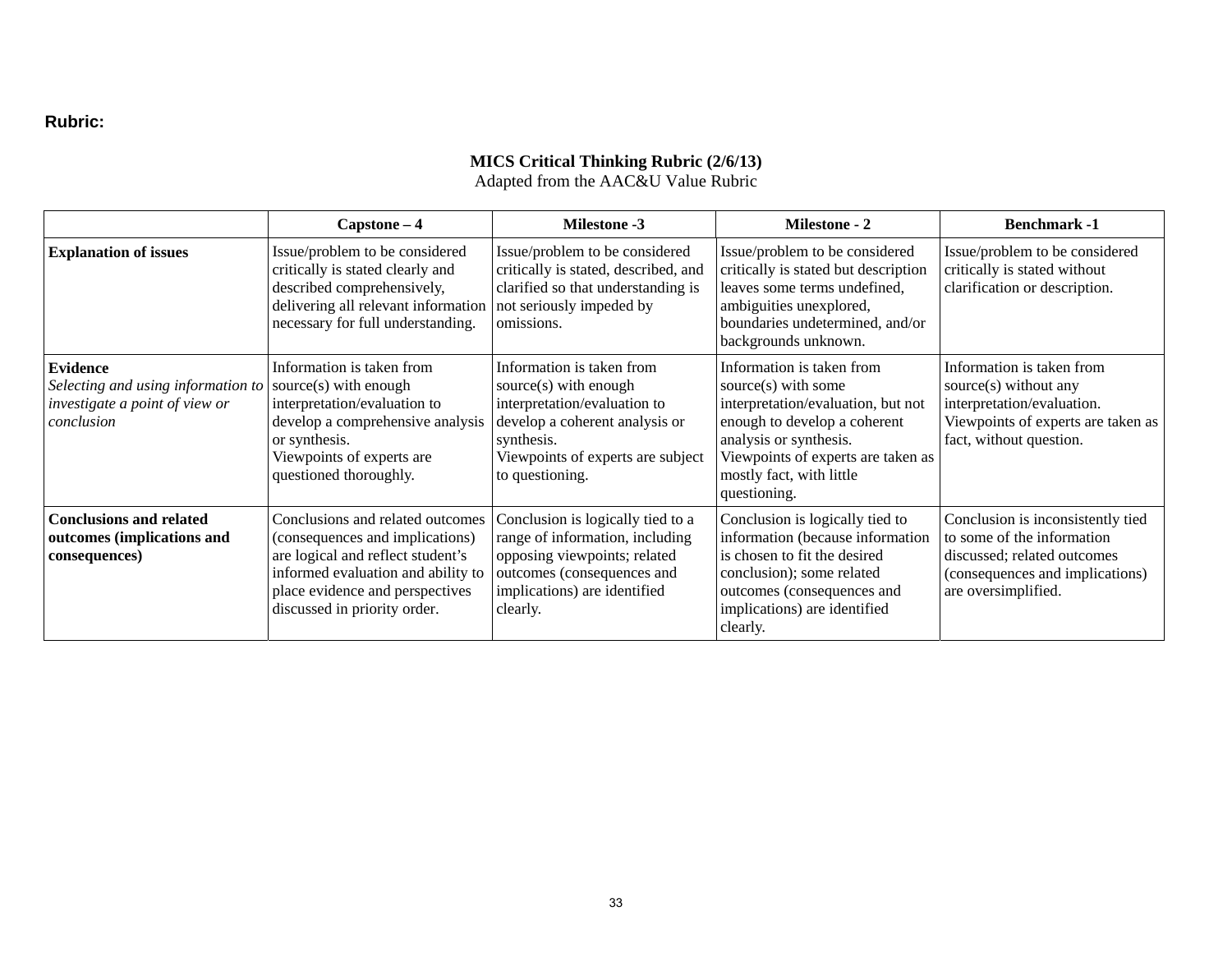# **Assessment Data Mathematical, Information and Computer Sciences**

**Learning Outcome:** Students will be able to understand and create arguments supported by quantitative evidence, and they can clearly communicate those arguments in a variety of formats (Quantitative Reasoning).

**Outcome Measure:** Annual: Each student will be required to complete a quantitative reasoning assignment as part of Senior Seminar. The students will be given the evaluation criteria with their assignment and will rated by the faculty using a rubric with a scale of 4 (completely correct) to 0 (completely incorrect) in the following areas:

- The ability to formulate a mathematical model from a verbal description of a problem.
- The ability to solve non-routine problems using logic and quantitative techniques.
- The ability to construct solutions to problems using computational techniques.

**Criteria for Success:** 80% of the students should have an average score of at least 3 in each of the major areas.

#### **Aligned with DQP Learning Areas (circle one or more):**

- 1. Specialized Knowledge
- 2. Broad Integrative Knowledge
- 3. Intellectual Skills/Core Competencies
- 4. Applied and Collaborative Learning, and
- 5. Civic and Global Learning

#### **Longitudinal Data:**

2014-15 is the first year that we are formally assessing QL in a manner connected with the DQP.

|                                                                                                       | Percent 2.5 or |
|-------------------------------------------------------------------------------------------------------|----------------|
|                                                                                                       | Higher         |
|                                                                                                       | 2014-15        |
| Students will be able to formulate a<br>mathematical model from a verbal<br>description of a problem. | 44%            |
| Students will be able it solve non-<br>routine problems using logic and<br>quantitative techniques.   | 100%           |
| Students will be able to construct<br>solutions to problems using<br>computational techniques.        | 89%            |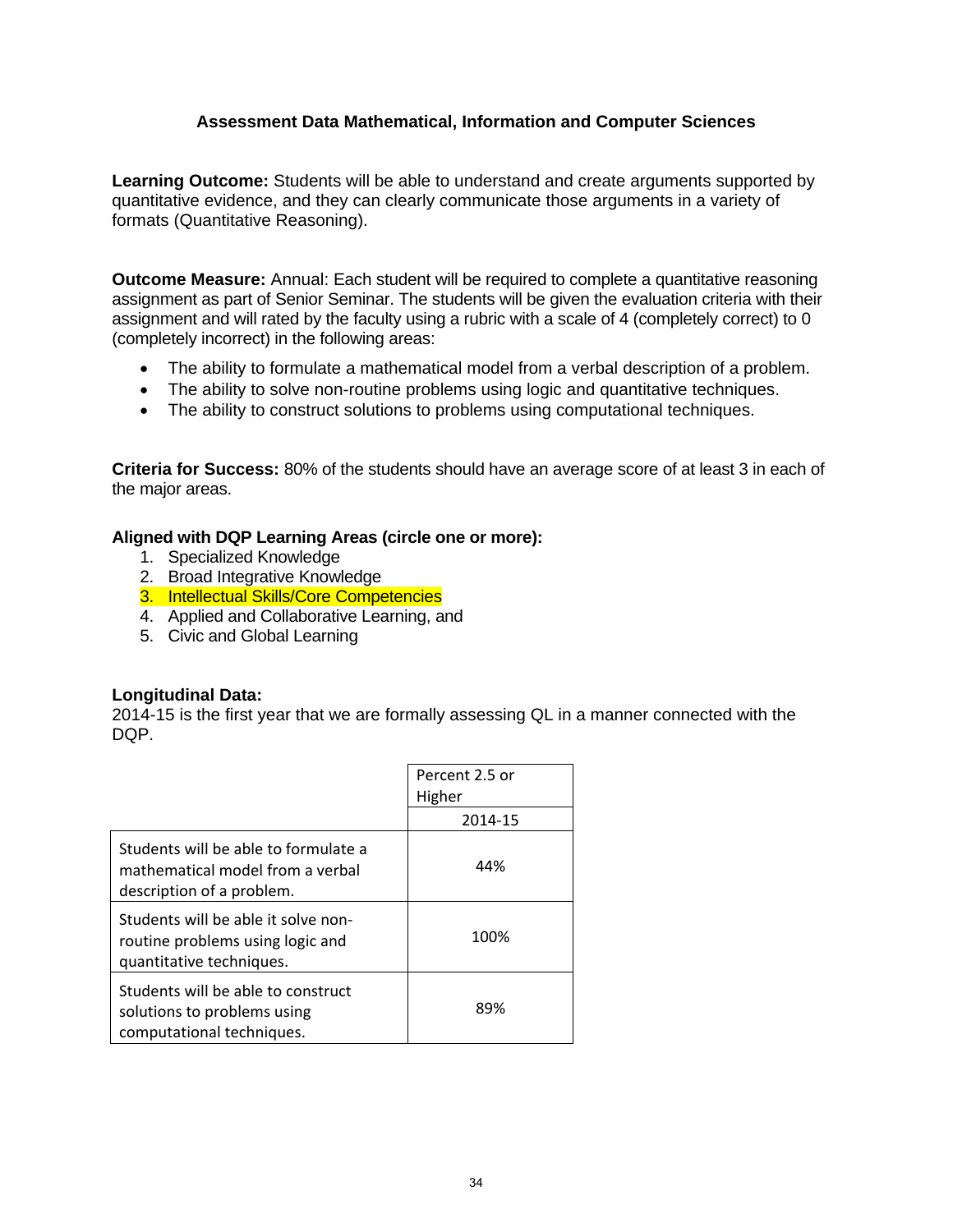#### **Conclusions Drawn from Data:**

We scoring the problems, we realized that some of the students had mis-interpreted the question related to "formulate a mathematical model from a verbal description." This made the problem difficult to score. We will need to revise that problem.

# **Changes to be Made Based on Data:**

Revise one of the questions on the assignment. The majors in our department are heavily quantitative and thus our students' quantitative skill is regularly assessed because it underlies many of the tasks that they do in their classes**.**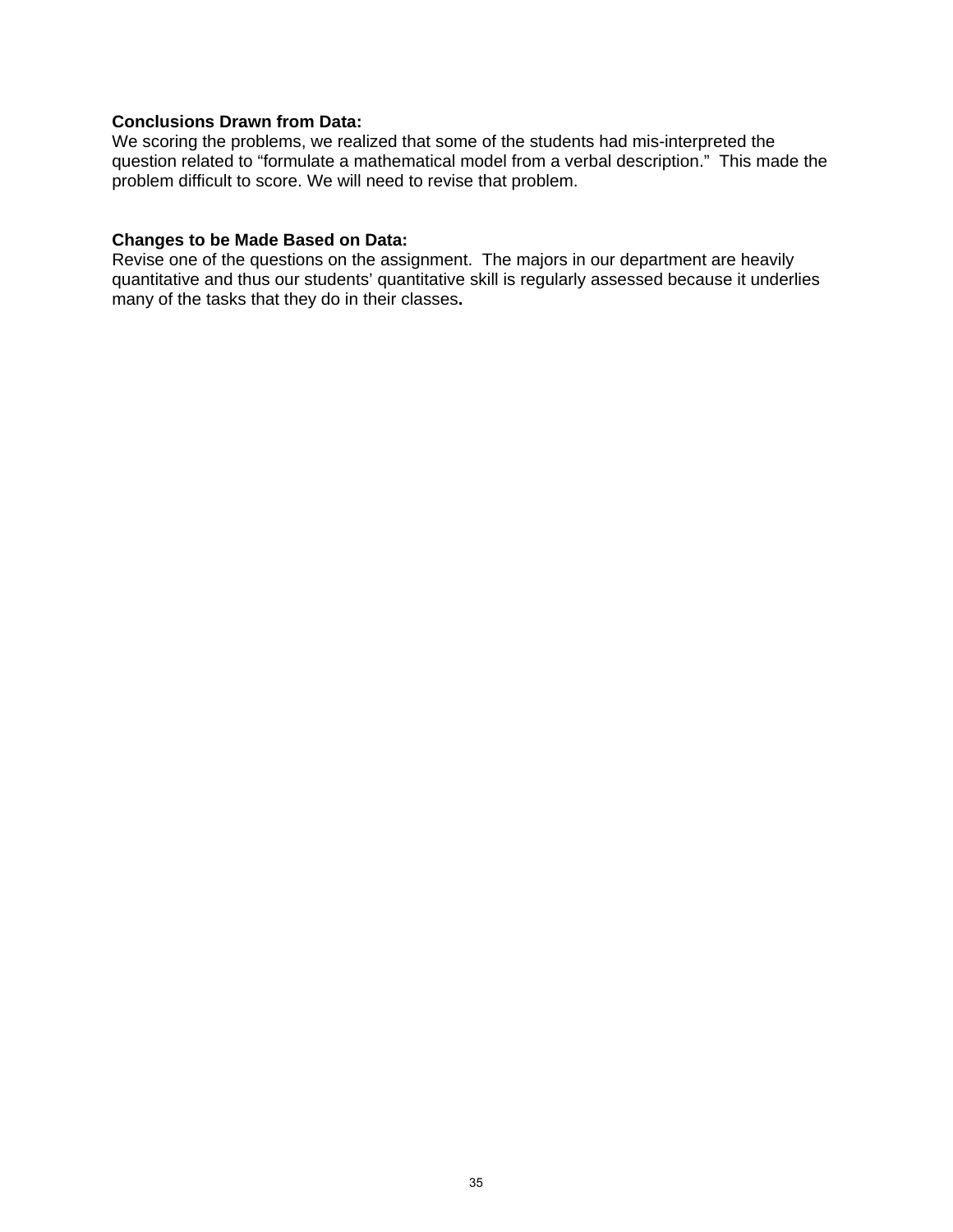# **Quantitative Reasoning Rubric (this is the same rubric we use for general education)**

|                      | Unsatisfactory | Low Satisfactory | Satisfactory    | <b>High Satisfactory</b> | Outstanding        |
|----------------------|----------------|------------------|-----------------|--------------------------|--------------------|
| Students will be     | Completely     | Missed more than | Missed one key  | Made a minor error       | Completely correct |
| able to formulate a  | incorrect      | one key step or  | step or concept |                          |                    |
| mathematical model   |                | concept          |                 |                          |                    |
| from a verbal        |                |                  |                 |                          |                    |
| description of a     |                |                  |                 |                          |                    |
| problem (#1 up to    |                |                  |                 |                          |                    |
| filling in formula). |                |                  |                 |                          |                    |
| Students will be     | Completely     | Missed more than | Missed one key  | Made a minor error       | Completely correct |
| able it solve non-   | incorrect      | one key step or  | step or concept |                          |                    |
| routine problems     |                | concept          |                 |                          |                    |
| using logic and      |                |                  |                 |                          |                    |
| quantitative         |                |                  |                 |                          |                    |
| techniques (#2).     |                |                  |                 |                          |                    |
| Students will be     | Completely     | Missed more than | Missed one key  | Made a minor error       | Completely correct |
| able to construct    | incorrect      | one key step or  | step or concept |                          |                    |
| solutions to         |                | concept          |                 |                          |                    |
| problems using       |                |                  |                 |                          |                    |
| computational        |                |                  |                 |                          |                    |
| techniques (#1       |                |                  |                 |                          |                    |
| computation of       |                |                  |                 |                          |                    |
| payment).            |                |                  |                 |                          |                    |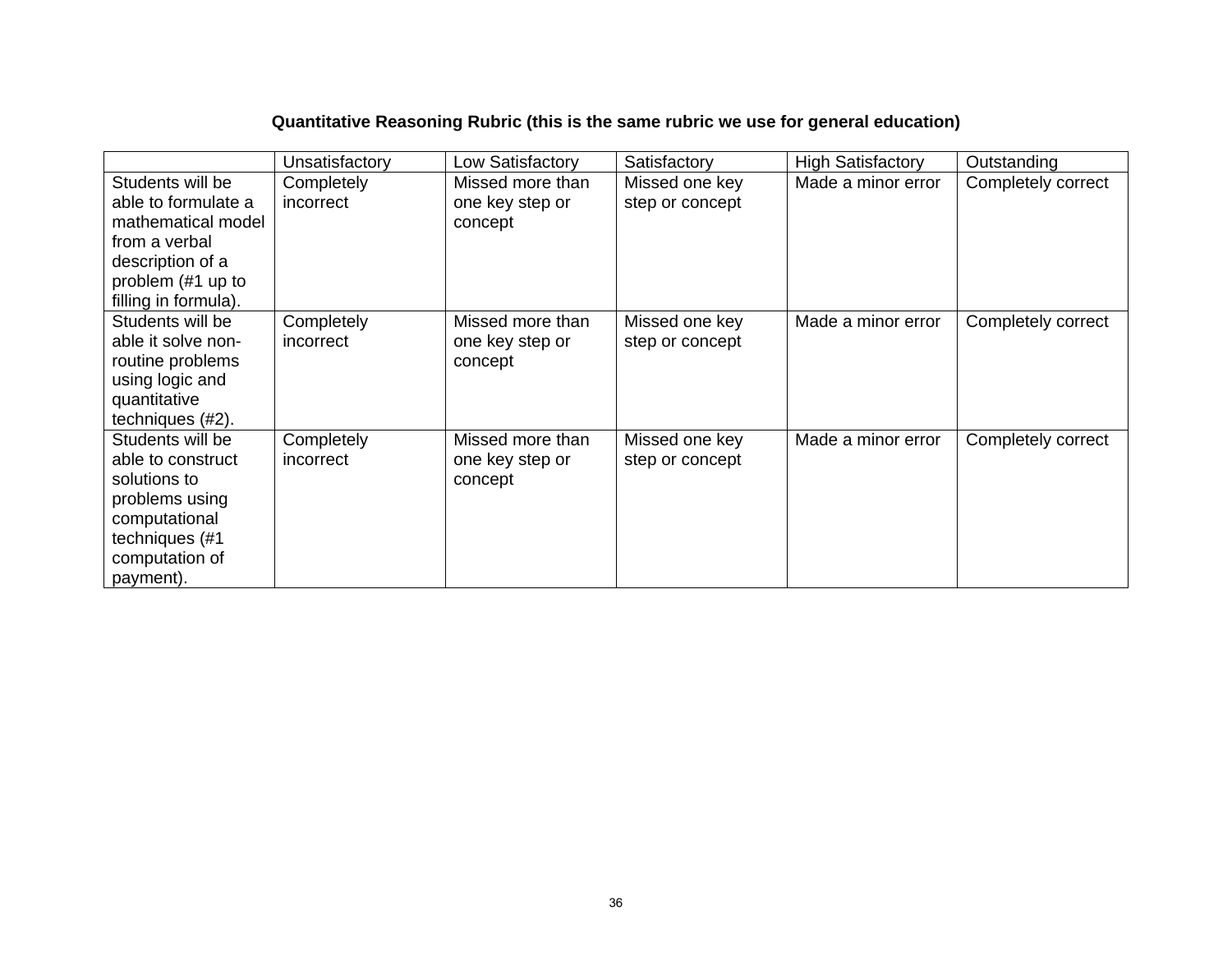Translation between AAC&U Value Rubric and MICS Quantitative Literacy Rubric

Note that the main reason that our department has chosen to not use the AAC&U rubric is that the underlying assumption of the rubric is that students are working with statistical information and are writing text about that statistical information. There is a great deal more to quantitative literacy than statistics and writing about data.

| <b>MICS Category</b>                                                                                 | AAC&U Category                                                                                                                                                                                          |
|------------------------------------------------------------------------------------------------------|---------------------------------------------------------------------------------------------------------------------------------------------------------------------------------------------------------|
|                                                                                                      | Interpretation<br>Ability to explain information presented in<br>mathematical forms (e.g., equations, graphs,<br>diagrams, tables, words)                                                               |
| Students will be able to formulate a<br>mathematical model from a verbal<br>description of a problem | <b>Representation</b><br>Ability to convert relevant information into<br>various mathematical forms (e.g., equations,<br>graphs, diagrams, tables, words)                                               |
| Students will be able to construct solutions<br>to problems using computational<br>techniques        | <b>Calculation</b>                                                                                                                                                                                      |
|                                                                                                      | <b>Application / Analysis</b><br>Ability to make judgments and draw<br>appropriate conclusions based on the<br>quantitative analysis of data, while recognizing<br>the limits of this analysis          |
|                                                                                                      | <b>Assumptions</b><br>Ability to make and evaluate important<br>assumptions in estimation, modeling, and data<br>analysis                                                                               |
|                                                                                                      | Communication<br>Expressing quantitative evidence in support of<br>the argument or purpose of the work (in terms<br>of what evidence is used and how it is<br>formatted, presented, and contextualized) |
| Students will be able it solve non-routine<br>problems using logic and quantitative<br>techniques    |                                                                                                                                                                                                         |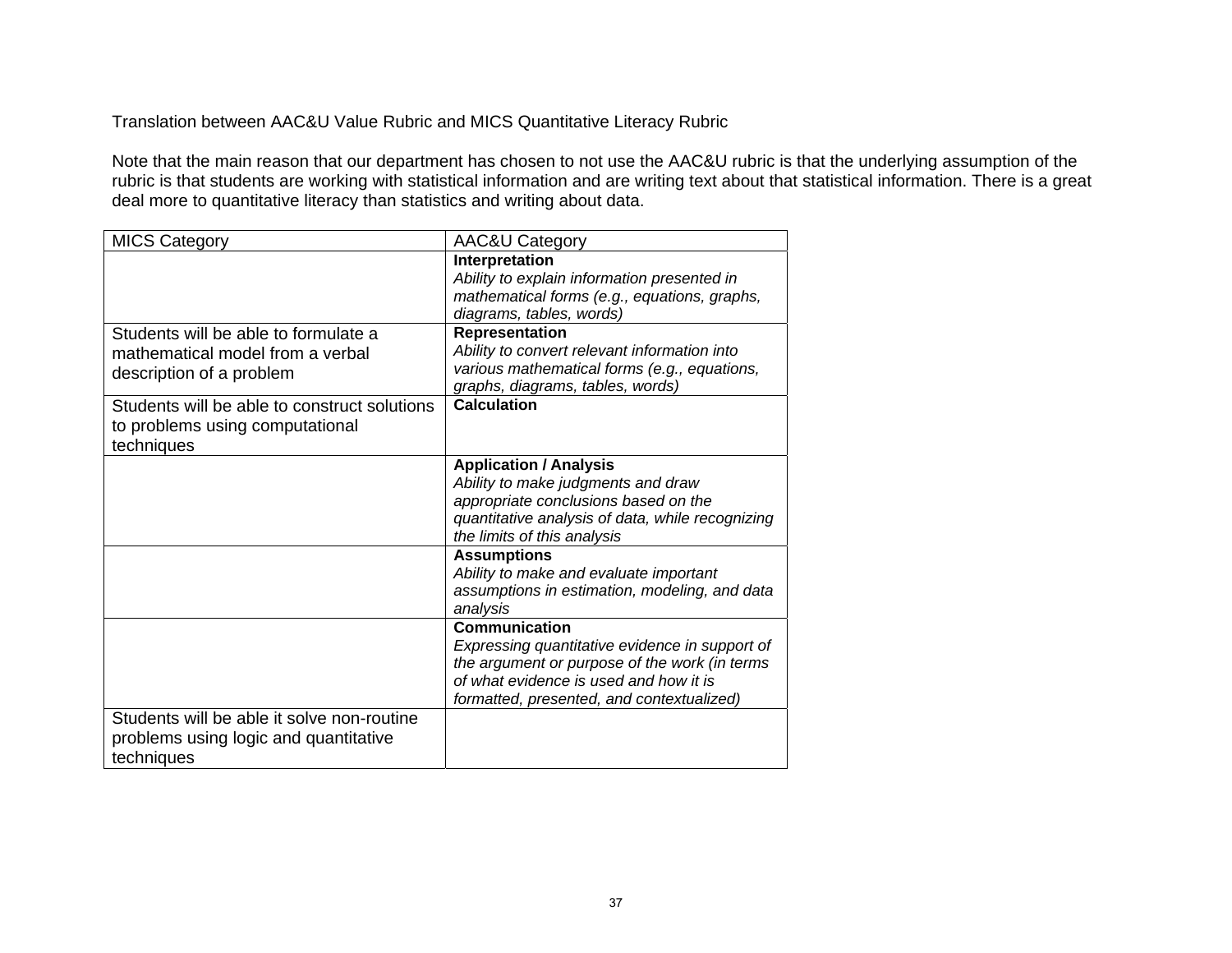# **AAC&U Value Rubric**

|                                                                                                                                                                                                         | Capstone                                                                                                                                                                                                                                                                                                           | <b>Milestones</b><br>3                                                                                                                                                                                                          | <b>Milestones</b><br>2                                                                                                                                                                                                                                                                              | <b>Benchmark</b><br>$\mathbf{1}$                                                                                                                                                                                                                                                                                                           |
|---------------------------------------------------------------------------------------------------------------------------------------------------------------------------------------------------------|--------------------------------------------------------------------------------------------------------------------------------------------------------------------------------------------------------------------------------------------------------------------------------------------------------------------|---------------------------------------------------------------------------------------------------------------------------------------------------------------------------------------------------------------------------------|-----------------------------------------------------------------------------------------------------------------------------------------------------------------------------------------------------------------------------------------------------------------------------------------------------|--------------------------------------------------------------------------------------------------------------------------------------------------------------------------------------------------------------------------------------------------------------------------------------------------------------------------------------------|
| Interpretation<br>Ability to explain information presented in<br>mathematical forms (e.g., equations, graphs,<br>diagrams, tables, words)                                                               | Provides accurate explanations of<br>information presented in<br>mathematical forms. Makes<br>appropriate inferences based on that<br>information. For example, accurately<br>explains the trend data shown in a graph<br>and makes reasonable predictions regarding<br>what the data suggest about future events. | Provides accurate explanations of<br>information presented in<br>mathematical forms. For instance,<br>accurately explains the trend data shown in<br>a graph.                                                                   | Provides somewhat accurate<br>explanations of information<br>presented in mathematical forms, but<br>occasionally makes minor errors<br>related to computations or units. For<br>instance, accurately explains trend data<br>shown in a graph, but may miscalculate the<br>slope of the trend line. | Attempts to explain information<br>presented in mathematical forms, but<br>draws incorrect conclusions about<br>what the information means. For<br>example, attempts to explain the trend data<br>shown in a graph, but will frequently<br>misinterpret the nature of that trend,<br>perhaps by confusing positive and negative<br>trends. |
| Representation<br>Ability to convert relevant information into<br>various mathematical forms (e.g., equations,<br>graphs, diagrams, tables, words)                                                      | Skillfully converts relevant<br>information into an insightful<br>mathematical portrayal in a way that<br>contributes to a further or deeper<br>understanding.                                                                                                                                                     | Competently converts relevant<br>information into an appropriate and<br>desired mathematical portrayal.                                                                                                                         | Completes conversion of<br>information but resulting<br>mathematical portrayal is only<br>partially appropriate or accurate.                                                                                                                                                                        | Completes conversion of<br>information but resulting<br>mathematical portrayal is<br>inappropriate or inaccurate.                                                                                                                                                                                                                          |
| Calculation                                                                                                                                                                                             | Calculations attempted are essentially<br>all successful and sufficiently<br>comprehensive to solve the problem.<br>Calculations are also presented<br>elegantly (clearly, concisely, etc.)                                                                                                                        | Calculations attempted are essentially<br>all successful and sufficiently<br>comprehensive to solve the problem.                                                                                                                | Calculations attempted are either<br>unsuccessful or<br>represent only a portion of the<br>calculations required to<br>comprehensively solve the problem.                                                                                                                                           | Calculations are attempted but are<br>both unsuccessful and are not<br>comprehensive.                                                                                                                                                                                                                                                      |
| Application / Analysis<br>Ability to make judgments and draw<br>appropriate conclusions based on the<br>quantitative analysis of data, while<br>recognizing the limits of this analysis                 | Uses the quantitative analysis of data<br>as the basis for deep and thoughtful<br>judgments, drawing insightful,<br>carefully qualified conclusions from<br>this work.                                                                                                                                             | Uses the quantitative analysis of data<br>as the basis for competent<br>judgments, drawing reasonable and<br>appropriately qualified conclusions<br>from this work.                                                             | Uses the quantitative analysis of data<br>as the basis for workmanlike (without<br>inspiration or nuance, ordinary)<br>judgments, drawing plausible<br>conclusions from this work.                                                                                                                  | Uses the quantitative analysis of data<br>as the basis for tentative, basic<br>judgments, although is hesitant or<br>uncertain about drawing conclusions<br>from this work.                                                                                                                                                                |
| <b>Assumptions</b><br>Ability to make and evaluate important<br>assumptions in estimation, modeling, and<br>data analysis                                                                               | Explicitly describes assumptions and<br>provides compelling rationale for<br>why each assumption is appropriate.<br>Shows awareness that confidence in<br>final conclusions is limited by the<br>accuracy of the assumptions.                                                                                      | Explicitly describes assumptions and<br>provides compelling rationale for<br>why assumptions are appropriate.                                                                                                                   | Explicitly describes assumptions.                                                                                                                                                                                                                                                                   | Attempts to describe assumptions.                                                                                                                                                                                                                                                                                                          |
| Communication<br>Expressing quantitative evidence in support<br>of the argument or purpose of the work (in<br>terms of what evidence is used and how it is<br>formatted, presented, and contextualized) | Uses quantitative information in<br>connection with the argument or<br>purpose of the work, presents it in<br>an effective format, and explicates it<br>with consistently high quality.                                                                                                                            | Uses quantitative information in<br>connection with the argument or<br>purpose of the work, though data<br>may be presented in a less than<br>completely effective format or some<br>parts of the explication may be<br>uneven. | Uses quantitative information, but<br>does not effectively connect it to the<br>argument or purpose of the work.                                                                                                                                                                                    | Presents an argument for which<br>quantitative evidence is pertinent, but<br>does not provide adequate explicit<br>numerical support. (May use quasi-<br>quantitative words such as "many,"<br>"few," "increasing," "small," and the<br>like in place of actual quantities.)                                                               |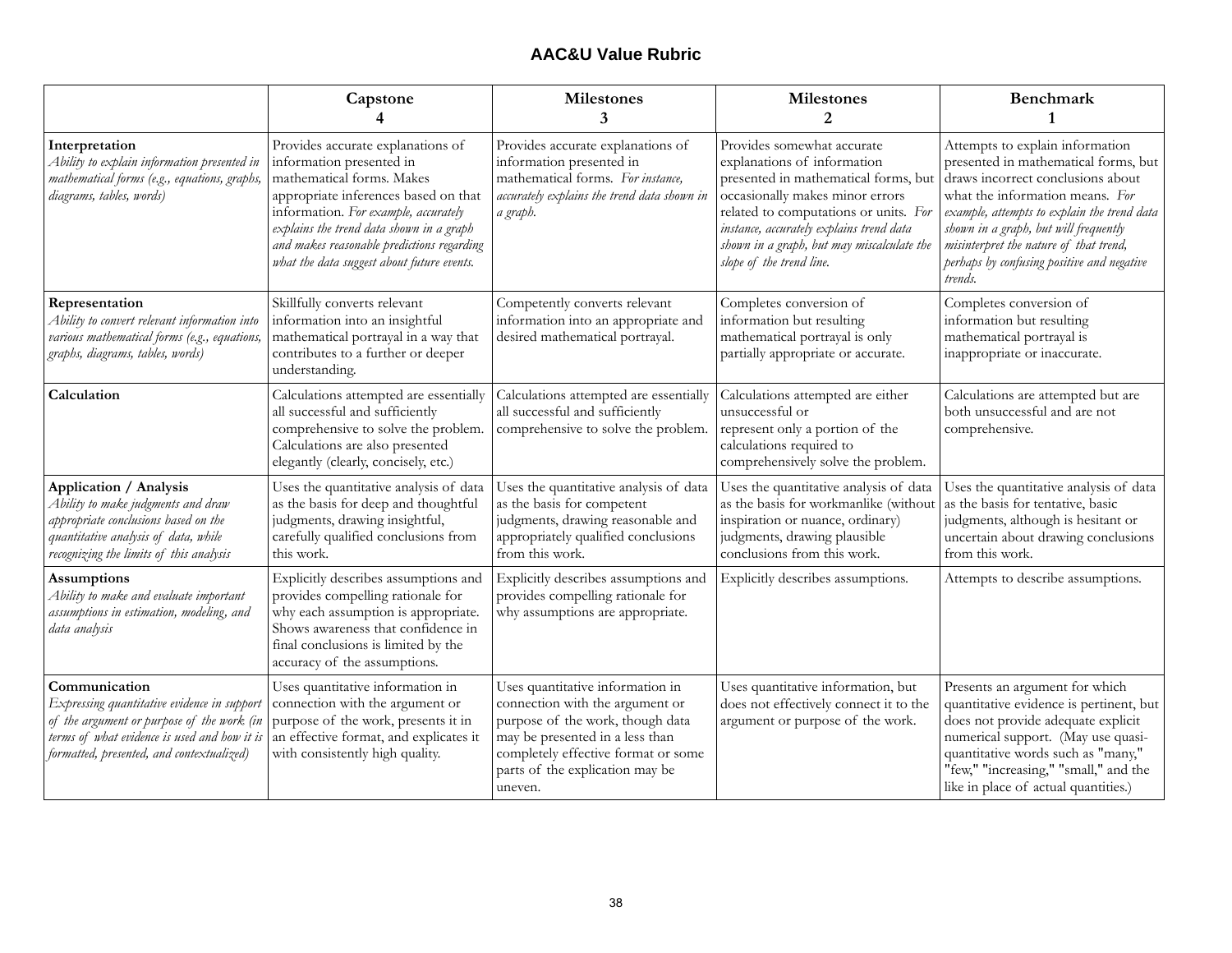# **Assessment Data Mathematical, Information and Computer Sciences**

**Learning Outcome:** Mathematics graduates will be adequately prepared for graduate study, teaching and careers using Mathematics.

#### **Outcome Measure:**

Annual: Require students to take the ETS Major Field Test in Mathematics as the mid-term exam for the capstone course, Mathematics 481, Senior Seminar in Mathematics.

Annual: Fieldwork evaluations of prospective teachers in EDU304. The students are rated in several areas of competence using a three point rubric (weak =1, acceptable =2 and strong =3). From these scores an overall rating is computed by taking the mean.

Every 5 Years: Alumni will be surveyed every five years. They will be asked at least the following questions:

- 1. If you have a job in industry: On a scale of 1 to 5, 1 being outstanding and 5 being poor, how well do you think that the undergraduate Mathematics curriculum at PLNU prepared you for your work in the field?
- 2. If you are going to graduate school or went to graduate school: On a scale of 1 to 5, 1 being outstanding and 5 being poor, how well do you think that the undergraduate Mathematics curriculum at PLNU prepared you for graduate school?
- 3. If you are in a teaching credential program or working as a teacher: On a scale of 1 to 5, 1 being outstanding and 5 being poor, how well do you think that the undergraduate Mathematics curriculum at PLNU prepared you for teaching?

**Criteria for Success:** 1) 50% of our students achieve above the 50<sup>th</sup> percentile on the exam.

- 2) 80% of the students will have an average score of 2.5 or higher.
- 3) An average response of 2 for each question.

#### **Aligned with DQP Learning Areas (circle one or more):**

- 1. Specialized Knowledge
- 2. Broad Integrative Knowledge
- 3. Intellectual Skills/Core Competencies
- 4. Applied and Collaborative Learning, and
- 5. Civic and Global Learning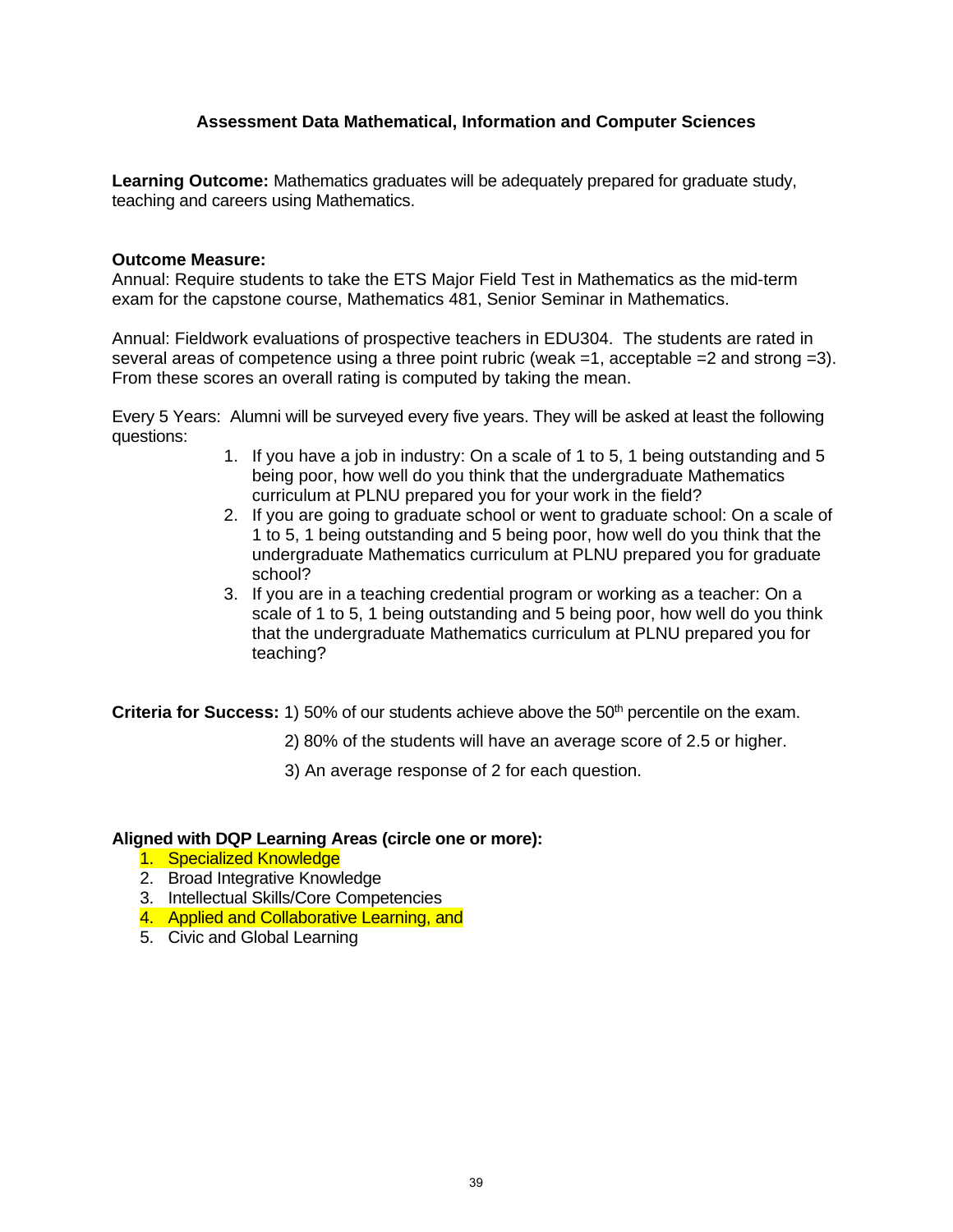# **Longitudinal Data:**

## ETS Major Field Test:

Most recent 10 years of data.

|         | Overall<br><b>Benchmark</b> |            |            |            |             |            |
|---------|-----------------------------|------------|------------|------------|-------------|------------|
|         | Met                         | Calculus   | Algebra    | Routine    | Non-Routine | Applied    |
| Year    |                             | Percentile | Percentile | Percentile | Percentile  | Percentile |
| 2005-06 | Y                           | 75         | 95         | 90         | 95          | 75         |
| 2006-07 | v                           | 90         | 80         | 90         | 70          | 75         |
| 2007-08 | v                           | 80         | 80         | 70         | 75          | 60         |
| 2008-09 | Y                           | 90         | 80         | 75         | 25          | 95         |
| 2009-10 | v                           | 90         | 65         | 75         | 20          | 85         |
| 2010-11 | v                           | 70         | 90         | 85         | 35          | 70         |
| 2011-12 | v                           | 99         | 85         | 98         | 99          | 96         |
| 2012-13 | v                           | 38         | 72         | 69         | 72          | 60         |
| 2013-14 | v                           | 72         | 49         | 57         | 51          | 39         |
| 2014-15 | v                           | $\star$    | $\star$    | *          | $\star$     | $\star$    |

\* Insufficient students for score to be calculated Note the ETS changed the Mathematics test in 2004-05 Note the ETS changed the Mathematics test in 2012-13

### School of Education Fieldwork:

This data is based on assessment conducted by the supervising teachers for students engaging in classroom fieldwork.

|               | Percentage of Students Scoring 2.5 or Higher |       |     |     |     |      |                                                                     |      |
|---------------|----------------------------------------------|-------|-----|-----|-----|------|---------------------------------------------------------------------|------|
|               | 2007-08                                      |       |     |     |     |      | 2008-19   2009-10   2010-11   2011-12   2012-13   2013-14   2014-15 |      |
| Overall Score | 100%                                         | 71% i | N/A | N/A | N/A | 100% | N/A                                                                 | 100% |

# Alumni Data:

In the spring of 2010, the department surveyed alumni who had graduated in the last 15 years. The response rate on the survey was 31.7% with the majority (80.9%) of the respondents having graduated in the last decade. A detailed summary analysis of the data can be found in Appendix: 2010 Alumni Survey Results Summary of our department's Program Review. Below are the components of the survey relevant to our assessment plan.

#### **How well did the undergraduate curriculum prepare you for:**

|                                            | Well or higher | ΟK    | Poorly  |
|--------------------------------------------|----------------|-------|---------|
| Work in the field (if went into the field) | 85.2%          | 14.8% | $0.0\%$ |
| Graduate school                            | 76.5%          | 5.9%  | 17.6%   |
| Teaching                                   | 80.0%          | 20.0% | $0.0\%$ |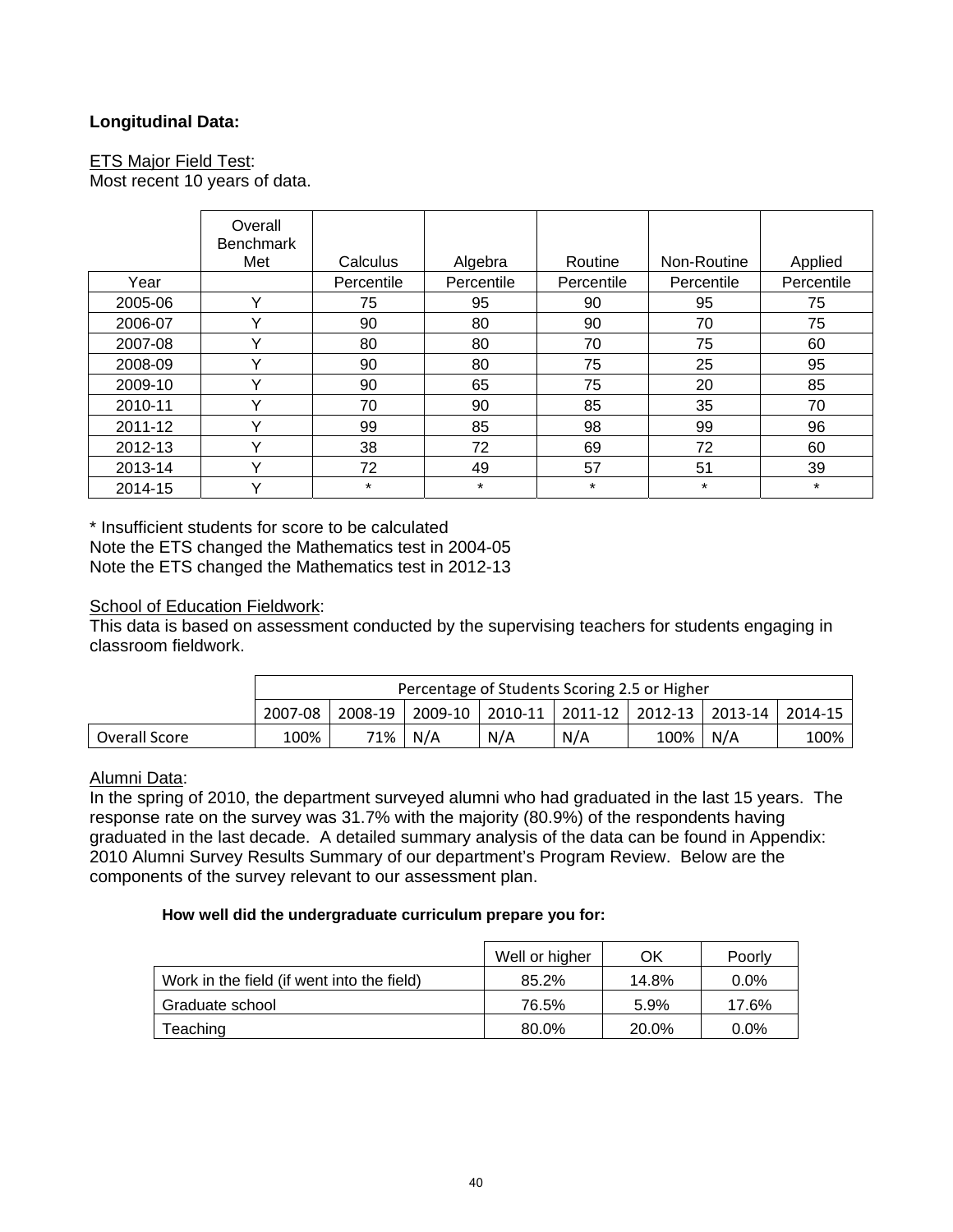# **Conclusions Drawn from Data:**

# ETS Results:

Our scores show that our benchmark is being met for overall performance on the test. We are continuing to evaluate the changes made by ETS in 2012-13 to determine if we are concerned about any the changes in student results. It may be that they are now including questions on some material that we do not teach. We have noticed a cyclical patter in some subscore results and are investigating to if this correlates with our two year rotation of upper division courses.

# Alumni Survey:

Overall, our alumni believe that they were well prepared. Further investigation indicates that the students (3) who said that they were "poorly" prepared for graduate school are all mathematics majors who are employed as teachers and appear to be getting education-related masters degrees while working full-time. The hypothesis is that the "lack of preparation" may be in education coursework and not mathematics.

# **Changes to be Made Based on Data**:

# **ETS Results:**

We have used ETS data to small modifications (changes in pedagogy or assignments) as well as larger curricular modifications (addition or alteration of classes). In our recent Program Review we investigated the variability of the scores on the "non-routine" problems and learned that this category is a rotating collection of problems, some of them from topics not taught in our curriculum. We did however determine that we needed to do some work to strengthen our curriculum in the area of applied mathematics. This has resulted in increasing the number of required units of linear algebra and reconfiguring our applied mathematics class to become a class in differential equations and a class in modeling both of them using a modeling paradigm. It is too early to tell if these changes have achieved our intended outcomes, but the students have been positive about the curricular rearrangement. See our APC proposals for the specific descriptions of curricular changes made.

# School of Education Fieldwork:

None in MICS, but the School of Education uses this as a tool to adjust their education classes that our students take while doing fieldwork. The teachers have been satisfied with the performance in of our students.

# Alumni Survey:

Work to better prepare students who plan on being teachers for graduate school in education. In particular encourage them to take more education classes while an undergraduate.

In 2005 our department has instituted three changes in the last five years that seem to have had an impact on developing critical skills in our graduates:

- Increasing the expectations for written and oral presentations in senior seminar (this is in addition to the writing and oral presentations that are threaded throughout our curriculum)
- Requiring all seniors in our department to take the senior seminar class
- Requiring an "integrative experience" (internship, year-long service learning project or yearlong honor research project) of all of our majors.

This has a direct impact on five skills listed in the table below. The question on the survey is listed above the table.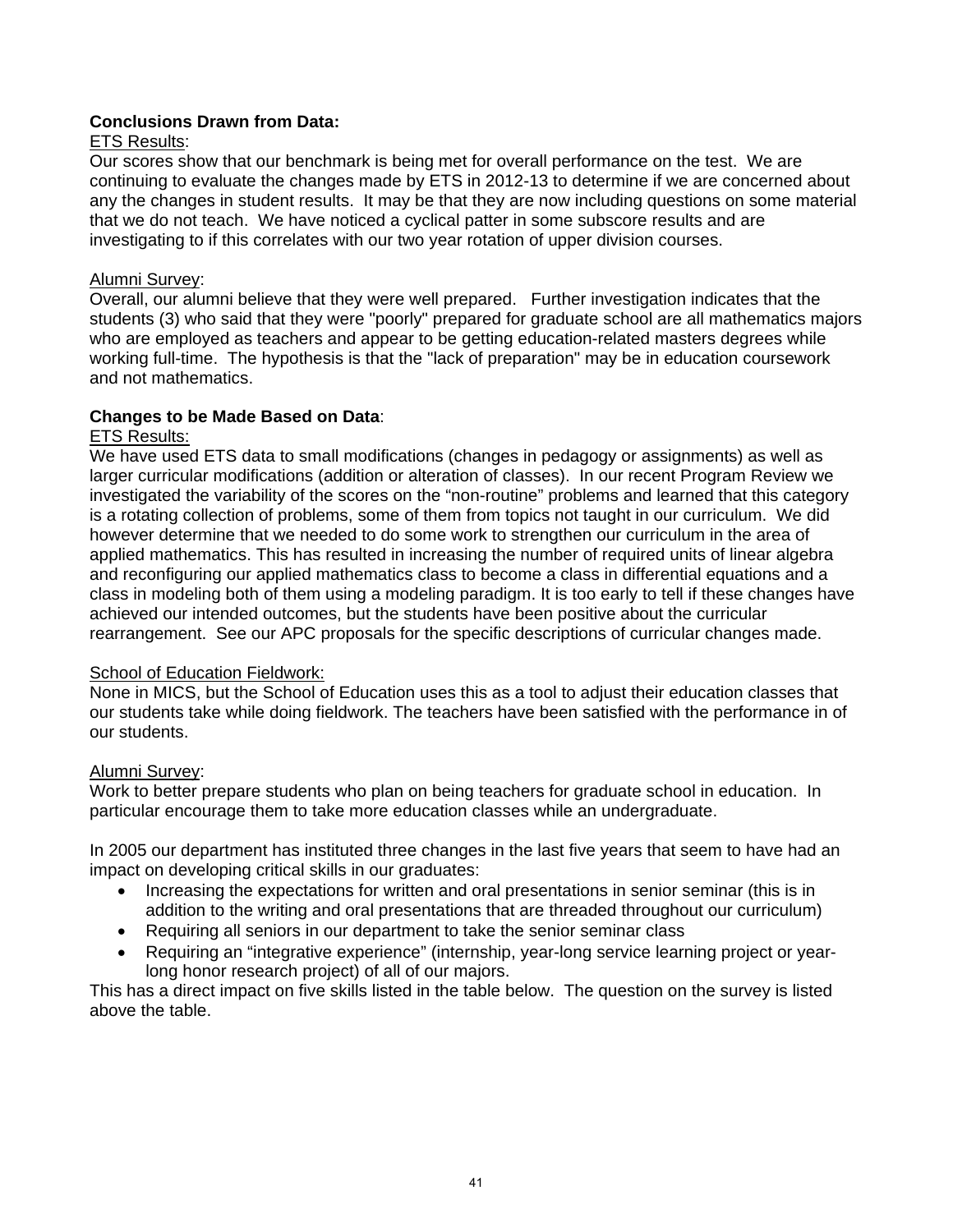|                                               |           | Very much<br>enhanced | Much<br>enhanced | Enhanced | <b>Not</b><br>enhanced<br>and N/A |
|-----------------------------------------------|-----------|-----------------------|------------------|----------|-----------------------------------|
| Think analytically and<br>logically           | 2000-2004 | 53.8%                 | 26.9%            | 15.4%    | 3.8%                              |
|                                               | 2005-2009 | 64.0%                 | 36.0%            | $0.0\%$  | $0.0\%$                           |
| Write effectively in the<br>discipline        | 2000-2004 | 11.5%                 | 23.1%            | 42.3%    | 23.1%                             |
|                                               | 2005-2009 | 16.0%                 | 36.0%            | 36.0%    | 12.0%                             |
| Effective oral<br>communication               | 2000-2004 | 3.8%                  | 23.1%            | 46.2%    | 26.9%                             |
|                                               | 2005-2009 | 12.0%                 | 12.0%            | 60.0%    | 16.0%                             |
| Solve problems using<br>technology            | 2000-2004 | 19.2%                 | 46.2%            | 26.9%    | 7.7%                              |
|                                               | 2005-2009 | 32.0%                 | 56.0%            | 8.0%     | 4.0%                              |
| Integrate knowledge from<br>different sources | 2000-2004 | 15.4%                 | 34.6%            | 38.5%    | 11.5%                             |
|                                               | 2005-2009 | 8.0%                  | 52.0%            | 32.0%    | 8.0%                              |
|                                               |           |                       |                  |          |                                   |

#### **Please tell us if your departmental course work enhanced your abilities in the listed areas:**

Data from the Alumni Survey says that our graduates believe that their coursework in our department has also enhanced:

- Their ability to write effectively (88% for those who graduated in 2005-09, 77% for those who graduated in 2000-04)
- Their ability to communicate orally in the discipline (84% for those who graduated in 2005-09, 73% for those who graduated in 2000-04)
- Their ability to solve problems using technology (96% for those who graduated in 2005-09, 92% for those who graduated in 2000-04)